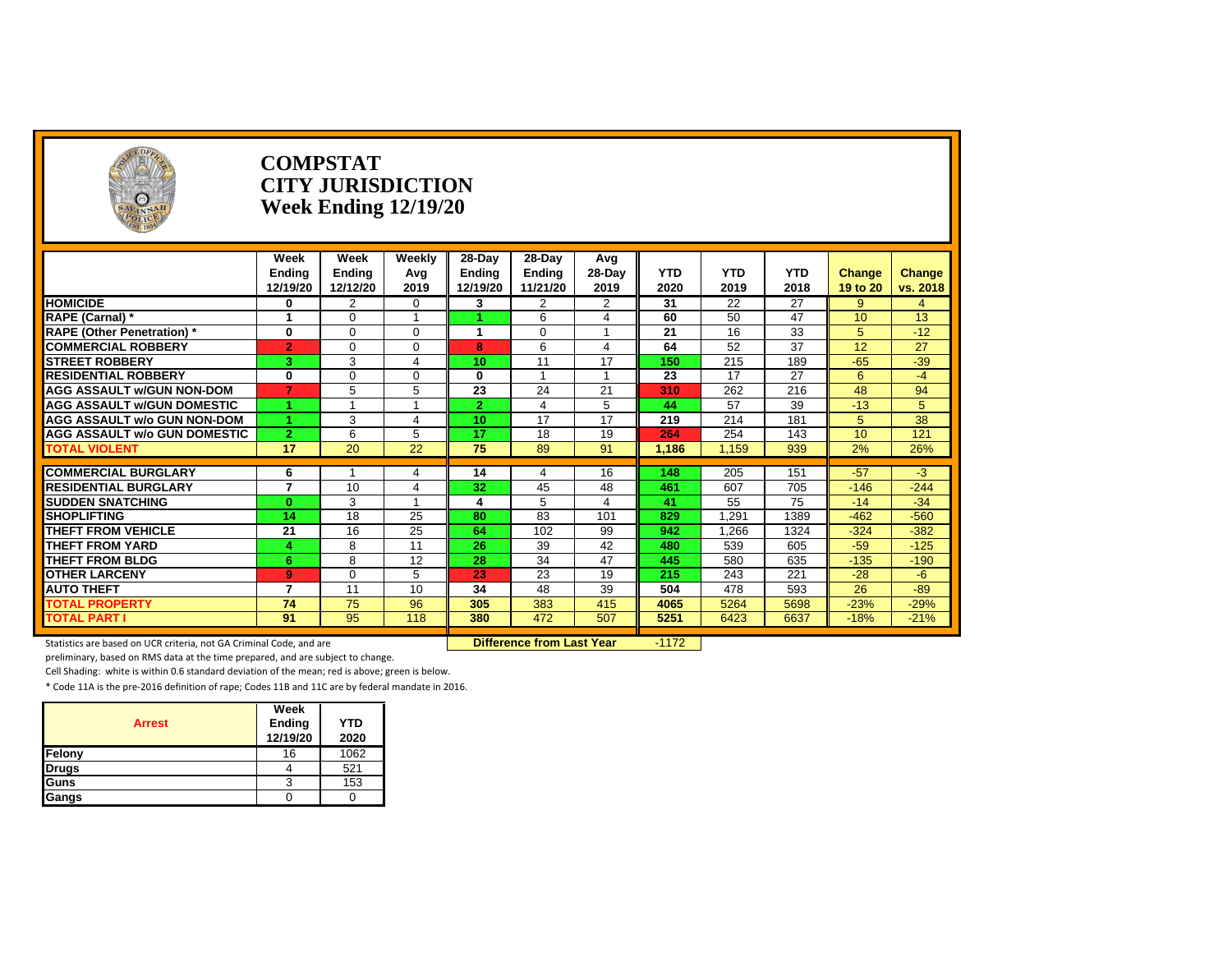

#### **COMPSTAT PRECINCT COMMANDER: NORTH PRECINCT** CAPT. CARY HILL **Week Ending 12/19/20**



|                                     | Week<br><b>Ending</b><br>12/19/20 | Week<br><b>Ending</b><br>12/12/20 | Weekly<br>Avg<br>2019 | 28-Dav<br><b>Ending</b><br>12/19/20 | 28-Dav<br>Ending<br>11/21/20 | Avg<br>$28$ -Day<br>2019 | <b>YTD</b><br>2020 | <b>YTD</b><br>2019 | <b>YTD</b><br>2018 | <b>Change</b><br>19 to 20 | Change<br>vs. 2018 |
|-------------------------------------|-----------------------------------|-----------------------------------|-----------------------|-------------------------------------|------------------------------|--------------------------|--------------------|--------------------|--------------------|---------------------------|--------------------|
| <b>HOMICIDE</b>                     | 0                                 | 0                                 | $\Omega$              |                                     |                              | 0                        | 8                  | 5                  | 6                  | 3                         | $\overline{2}$     |
| RAPE (Carnal) *                     | 1                                 | 0                                 | $\Omega$              |                                     | 3                            | 1                        | 22                 | 12                 | 13                 | 10                        | 9                  |
| <b>RAPE (Other Penetration) *</b>   | $\bf{0}$                          | 0                                 | $\Omega$              | $\mathbf{0}$                        | $\Omega$                     | $\Omega$                 | 5.                 | 6                  | 6                  | $-1$                      | $-1$               |
| <b>COMMERCIAL ROBBERY</b>           | $\bf{0}$                          | 0                                 | $\Omega$              | 3                                   | 2                            | 1                        | 11                 | $\overline{ }$     | 6                  | $\overline{4}$            | 5                  |
| <b>STREET ROBBERY</b>               | $\bf{0}$                          | 1                                 |                       | 3.                                  | 5                            | 5                        | 54                 | 66                 | 66                 | $-12$                     | $-12$              |
| <b>RESIDENTIAL ROBBERY</b>          | $\bf{0}$                          | 0                                 | $\Omega$              | 0                                   |                              | 0                        | 4                  | 3                  | 5                  |                           | $-1$               |
| <b>AGG ASSAULT W/GUN NON-DOM</b>    | $\overline{2}$                    | $\overline{2}$                    |                       | 6                                   | 4                            | 4                        | 83                 | 56                 | 45                 | 27                        | 38                 |
| <b>AGG ASSAULT W/GUN DOMESTIC</b>   | $\bf{0}$                          |                                   | $\Omega$              |                                     | 0                            | 1                        | 9                  | 10                 | 12                 | $-1$                      | $-3$               |
| <b>AGG ASSAULT w/o GUN NON-DOM</b>  | $\mathbf{0}$                      | 4                                 |                       | 3.                                  | 4                            | 6                        | $\overline{70}$    | 73                 | 59                 | $-3$                      | 11                 |
| <b>AGG ASSAULT w/o GUN DOMESTIC</b> | $\bf{0}$                          | 1                                 | и                     | 3                                   | 4                            | 5                        | 57                 | 64                 | 38                 | $-7$                      | 19                 |
| <b>TOTAL VIOLENT</b>                | 3                                 | 6                                 | 6                     | $\overline{21}$                     | 24                           | 24                       | 323                | 302                | 256                | 7%                        | 26%                |
|                                     |                                   |                                   |                       |                                     |                              |                          |                    |                    |                    |                           |                    |
| <b>COMMERCIAL BURGLARY</b>          |                                   | 0                                 |                       | 3                                   | $\overline{ }$               | 4<br>$\overline{7}$      | 43                 | 53                 | 35                 | $-10$                     | 8                  |
| <b>RESIDENTIAL BURGLARY</b>         | $\mathbf{2}$                      | 3                                 |                       | 6                                   |                              |                          | 85                 | 83                 | 71                 | $\overline{2}$            | 14                 |
| <b>SUDDEN SNATCHING</b>             | $\mathbf{0}$                      | 1                                 | $\Omega$              |                                     | 3                            | 4                        | 21                 | 16                 | 31                 | 5                         | $-10$              |
| <b>SHOPLIFTING</b>                  | $\bf{0}$                          | $\overline{2}$                    | 3                     | 8                                   | 11                           | 12                       | 126                | 156                | 224                | $-30$                     | $-98$              |
| <b>THEFT FROM VEHICLE</b>           | 9                                 | 3                                 | 6                     | 20                                  | 32                           | 24                       | 211                | 303                | 284                | $-92$                     | $-73$              |
| <b>THEFT FROM YARD</b>              | 1                                 | 3                                 | 3                     | 5.                                  | 15                           | 11                       | 130                | 149                | 162                | $-19$                     | $-32$              |
| <b>THEFT FROM BLDG</b>              |                                   | $\overline{2}$                    | 3                     | 8                                   | 8                            | 11                       | 94                 | 135                | 175                | $-41$                     | $-81$              |
| <b>OTHER LARCENY</b>                | $\overline{2}$                    | 0                                 |                       | 7                                   | $\overline{ }$               | 4                        | $\overline{50}$    | 46                 | $\overline{70}$    | 4                         | $-20$              |
| <b>AUTO THEFT</b>                   | 4                                 | $\overline{2}$                    | 2                     | 9                                   | 12                           | 8                        | 115                | 97                 | 126                | 18                        | $-11$              |
| <b>TOTAL PROPERTY</b>               | 20                                | 16                                | 19                    | 67                                  | 96                           | 82                       | 875                | 1038               | 1178               | $-16%$                    | $-26%$             |
| <b>TOTAL PART I</b>                 | 23                                | 22                                | 25                    | 88                                  | 120                          | 106                      | 1198               | 1340               | 1434               | $-11%$                    | $-16%$             |

Statistics are based on UCR criteria, not GA Criminal Code, and are **Difference from Last Year** -142

preliminary, based on RMS data at the time prepared, and are subject to change.

Cell Shading: white is within 0.6 standard deviation of the mean; red is above; green is below.

|                | Week                      |                    |
|----------------|---------------------------|--------------------|
| <b>Arrests</b> | <b>Ending</b><br>12/19/20 | <b>YTD</b><br>2020 |
| Felony         |                           | 296                |
| <b>Drugs</b>   |                           | 132                |
| Guns           |                           | 37                 |
| Gangs          |                           |                    |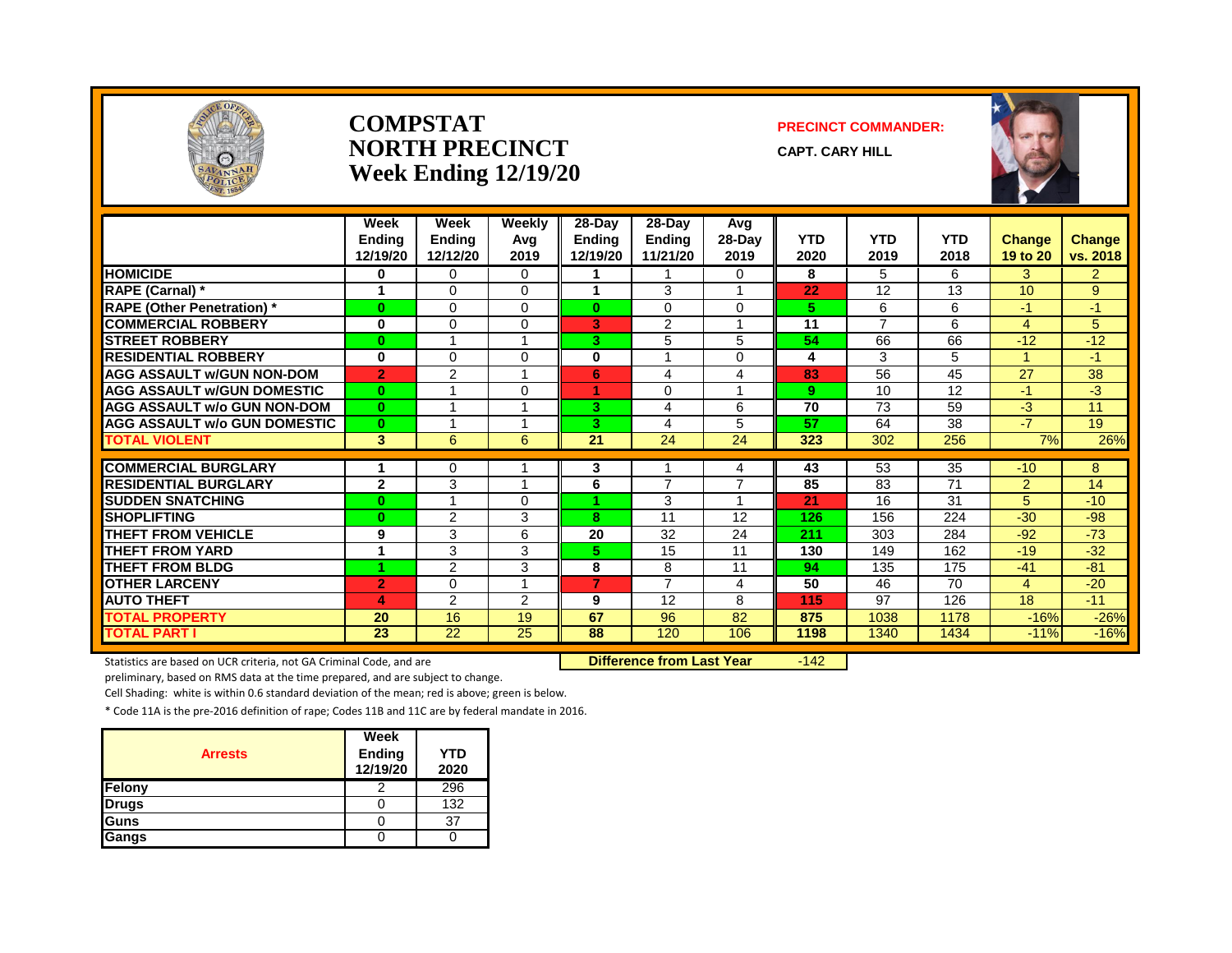

#### **COMPSTAT PRECINCT COMMANDER: CENTRAL PRECINCT** CAPT. TONYA REID **Week Ending 12/19/20**

|                                     | Week<br><b>Ending</b><br>12/19/20 | Week<br>Endina<br>12/12/20 | <b>Weekly</b><br>Ava<br>2019 | 28-Day<br><b>Endina</b><br>12/19/20 | 28-Day<br><b>Endina</b><br>11/21/20 | Avq<br>$28-Dav$<br>2019 | <b>YTD</b><br>2020 | <b>YTD</b><br>2019 | <b>YTD</b><br>2018 | <b>Change</b><br>19 to 20 | <b>Change</b><br>vs. 2018 |
|-------------------------------------|-----------------------------------|----------------------------|------------------------------|-------------------------------------|-------------------------------------|-------------------------|--------------------|--------------------|--------------------|---------------------------|---------------------------|
| <b>HOMICIDE</b>                     | 0                                 |                            | $\Omega$                     |                                     |                                     | 0                       | 14                 | 5                  | 6                  | 9                         | 8                         |
| <b>RAPE (Carnal)</b> *              | 0                                 | $\Omega$                   | 0                            | 0                                   | 0                                   | 1                       | 19                 | 10                 | 11                 | 9                         | 8                         |
| <b>RAPE (Other Penetration)</b> *   | $\bf{0}$                          | $\Omega$                   | 0                            |                                     | $\Omega$                            | 0                       | 4                  | 5                  | 8                  | $-1$                      | $-4$                      |
| <b>COMMERCIAL ROBBERY</b>           | 1                                 | $\Omega$                   | 0                            | 3                                   |                                     | 2                       | 17                 | 18                 | 9                  | $-1$                      | 8                         |
| <b>STREET ROBBERY</b>               | $\mathbf{0}$                      | $\Omega$                   |                              |                                     | 3                                   | 5                       | 39                 | 60                 | 55                 | $-21$                     | $-16$                     |
| <b>RESIDENTIAL ROBBERY</b>          | 0                                 | $\Omega$                   | $\Omega$                     | $\bf{0}$                            | $\Omega$                            | 0                       | 9                  | 3                  | 8                  | 6                         | $\mathbf{1}$              |
| <b>AGG ASSAULT W/GUN NON-DOM</b>    | $\overline{2}$                    | 1                          | $\overline{2}$               | 9                                   | 8                                   | $\overline{7}$          | 80                 | 90                 | 74                 | $-10$                     | 6                         |
| <b>AGG ASSAULT w/GUN DOMESTIC</b>   | $\mathbf{0}$                      | $\Omega$                   | 0                            | $\bf{0}$                            |                                     |                         | 9                  | 15                 | 10                 | $-6$                      | $-1$                      |
| <b>AGG ASSAULT w/o GUN NON-DOM</b>  | $\mathbf{0}$                      |                            |                              | 4                                   | 2                                   | 4                       | 42                 | 50                 | 47                 | $-8$                      | $-5$                      |
| <b>AGG ASSAULT w/o GUN DOMESTIC</b> | $\mathbf{0}$                      | $\overline{2}$             |                              | 3                                   | 6                                   | 5                       | 69                 | 63                 | 39                 | 6                         | $\overline{30}$           |
| <b>TOTAL VIOLENT</b>                | 3                                 | 5                          | 6                            | 22                                  | 22                                  | 26                      | 302                | 319                | 267                | $-5%$                     | 13%                       |
| <b>COMMERCIAL BURGLARY</b>          | $\mathbf{2}$                      |                            |                              | 5                                   |                                     | 6                       | 45                 | 67                 | 32                 | $-22$                     | 13                        |
| <b>RESIDENTIAL BURGLARY</b>         | 3                                 | 4                          |                              | 10                                  | 12                                  | 16                      | 139                | 198                | 194                | $-59$                     | $-55$                     |
| <b>SUDDEN SNATCHING</b>             | $\mathbf{0}$                      |                            | $\Omega$                     | $\overline{2}$                      |                                     |                         | $\overline{7}$     | 13                 | 14                 | $-6$                      | $-7$                      |
| <b>ISHOPLIFTING</b>                 | $\overline{2}$                    | 3                          | 5                            | 11                                  | 20                                  | 19                      | 157                | 242                | 209                | $-85$                     | $-52$                     |
| <b>THEFT FROM VEHICLE</b>           | 4                                 | $\overline{2}$             | 6                            | 12 <sub>2</sub>                     | 17                                  | 25                      | 210                | 313                | 333                | $-103$                    | $-123$                    |
| <b>THEFT FROM YARD</b>              | 3                                 | $\overline{2}$             | 4                            | 12                                  | 8                                   | 15                      | 147                | 194                | 200                | $-47$                     | $-53$                     |
| <b>THEFT FROM BLDG</b>              | $\mathbf{2}$                      | $\Omega$                   | 3                            | 5.                                  | 6                                   | 10                      | 97                 | 131                | 161                | $-34$                     | $-64$                     |
| <b>OTHER LARCENY</b>                | $\mathbf{2}$                      | $\Omega$                   | $\overline{2}$               | 4                                   | 8                                   | $\overline{7}$          | 65                 | 83                 | 50                 | $-18$                     | 15                        |
| <b>AUTO THEFT</b>                   | 1                                 | 4                          | 2                            | 10                                  | 17                                  | 10                      | 152                | 120                | 179                | 32                        | $-27$                     |
| <b>TOTAL PROPERTY</b>               | 19                                | 17                         | 24                           | 71                                  | 90                                  | 107                     | 1019               | 1361               | 1372               | $-25%$                    | $-26%$                    |
| <b>TOTAL PART I</b>                 | 22                                | 22                         | 30                           | 93                                  | 112                                 | 133                     | 1321               | 1680               | 1639               | $-21%$                    | $-19%$                    |

Statistics are based on UCR criteria, not GA Criminal Code, and are **Difference from Last Year** -359

preliminary, based on RMS data at the time prepared, and are subject to change.

Cell Shading: white is within 0.6 standard deviation of the mean; red is above; green is below.

| <b>Arrests</b> | Week<br><b>Ending</b><br>12/19/20 | <b>YTD</b><br>2020 |
|----------------|-----------------------------------|--------------------|
| Felony         |                                   | 579                |
| <b>Drugs</b>   |                                   | 321                |
| Guns           |                                   | 85                 |
| Gangs          |                                   |                    |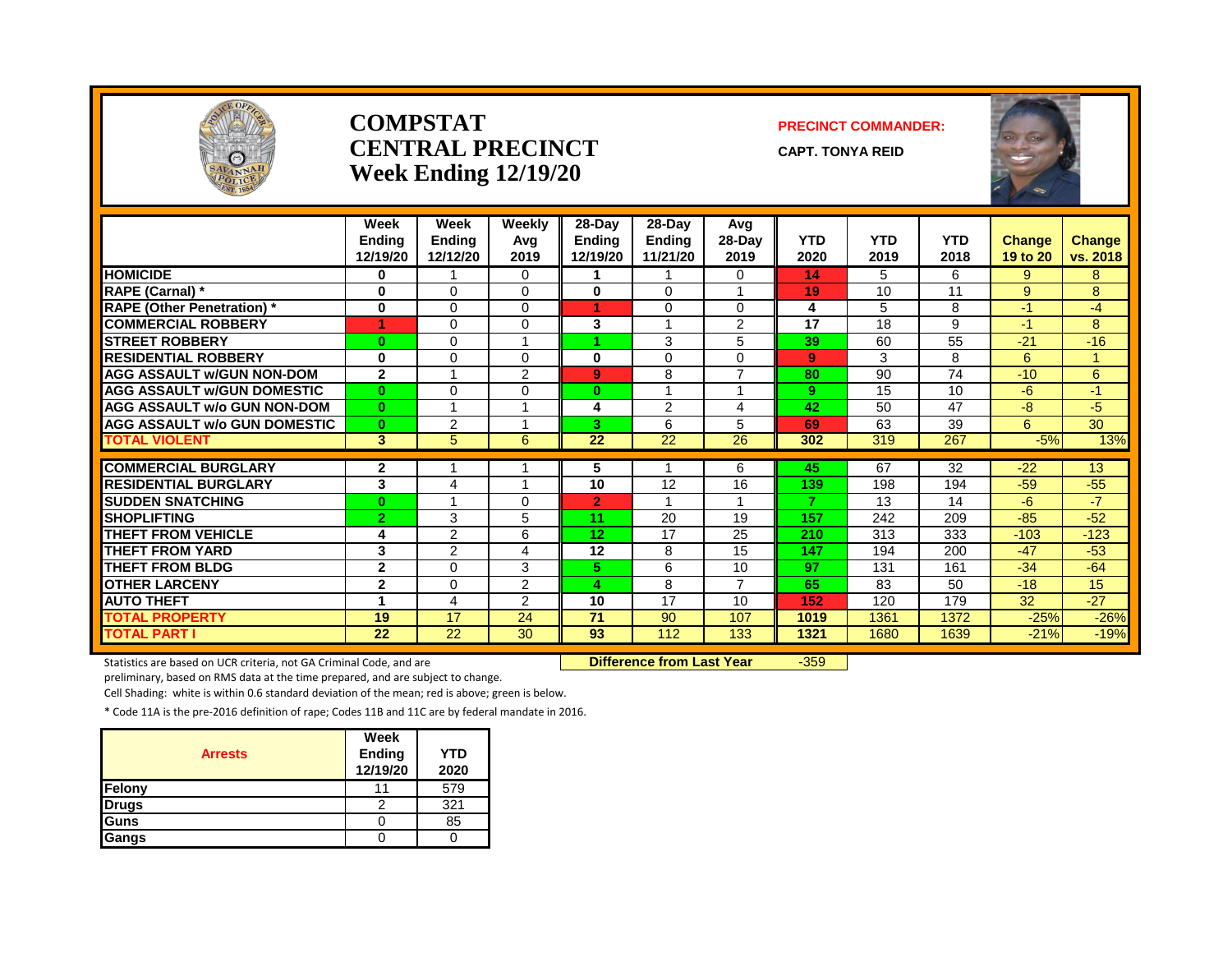

#### **COMPSTAT PRECINCT COMMANDER: SOUTH PRECINCT CAPT. MICHELLE HALFORD Week Ending 12/19/20**



|                                     | Week<br><b>Endina</b> | Week<br><b>Ending</b> | Weekly<br>Avg | 28-Day<br><b>Ending</b> | $28$ -Day<br><b>Ending</b> | Avg<br>28-Day  | <b>YTD</b>      | <b>YTD</b> | <b>YTD</b>      | <b>Change</b>    | <b>Change</b>   |
|-------------------------------------|-----------------------|-----------------------|---------------|-------------------------|----------------------------|----------------|-----------------|------------|-----------------|------------------|-----------------|
|                                     | 12/19/20              | 12/12/20              | 2019          | 12/19/20                | 11/21/20                   | 2019           | 2020            | 2019       | 2018            | 19 to 20         | vs. 2018        |
| <b>HOMICIDE</b>                     | $\bf{0}$              | $\Omega$              | $\Omega$      | 0                       | $\Omega$                   |                | 3               |            | 4               | $-4$             | -1              |
| <b>RAPE (Carnal) *</b>              | $\bf{0}$              | $\mathbf 0$           | $\Omega$      | 0                       | 3                          |                | $\overline{17}$ | 14         | 13              | 3                | 4               |
| <b>RAPE (Other Penetration) *</b>   | $\bf{0}$              | $\Omega$              | $\mathbf{0}$  | $\bf{0}$                | $\Omega$                   | $\Omega$       | 5               | 2          | 13              | 3                | $-8$            |
| <b>COMMERCIAL ROBBERY</b>           | 0                     | $\Omega$              | $\Omega$      | $\mathbf{0}$            | 3                          |                | 23              | 18         | 15              | 5                | 8               |
| <b>STREET ROBBERY</b>               | 1                     | 2                     |               | 3                       | 3                          | 3              | 30              | 38         | 33              | -8               | -3              |
| <b>RESIDENTIAL ROBBERY</b>          | $\bf{0}$              | $\Omega$              | $\Omega$      | 0                       | $\Omega$                   | $\Omega$       | 6               | 4          | 11              | $\overline{2}$   | $-5$            |
| <b>AGG ASSAULT W/GUN NON-DOM</b>    | $\overline{2}$        |                       |               | 4                       | 3                          | 3              | 60              | 38         | $\overline{23}$ | 22               | $\overline{37}$ |
| <b>AGG ASSAULT W/GUN DOMESTIC</b>   | $\bf{0}$              | $\Omega$              | $\Omega$      | $\bf{0}$                |                            |                | 9               | 13         | 8               | $-4$             | 1               |
| <b>AGG ASSAULT w/o GUN NON-DOM</b>  | $\mathbf{0}$          | $\Omega$              |               | $\bf{0}$                | 2                          | $\overline{2}$ | 41              | 31         | 26              | 10 <sup>10</sup> | 15              |
| <b>AGG ASSAULT W/o GUN DOMESTIC</b> | 1.                    | 2                     | 1             | 8                       | 3                          | 4              | 58              | 56         | 29              | $\overline{2}$   | 29              |
| <b>TOTAL VIOLENT</b>                | 4                     | 5                     | 4             | 15                      | 18                         | 17             | 252             | 221        | 175             | 14%              | 44%             |
|                                     |                       |                       |               |                         |                            |                |                 |            |                 |                  |                 |
| <b>COMMERCIAL BURGLARY</b>          | $\mathbf{2}$          | 0                     |               | 3                       | $\overline{2}$             | 5              | 35              | 64         | 63              | $-29$            | $-28$           |
| <b>RESIDENTIAL BURGLARY</b>         | $\bf{0}$              |                       |               | 7                       | 14                         | 9              | 98              | 112        | 199             | $-14$            | $-101$          |
| <b>SUDDEN SNATCHING</b>             | $\bf{0}$              |                       | $\Omega$      |                         | $\Omega$                   |                | 8               | 14         | 13              | -6               | $-5$            |
| <b>SHOPLIFTING</b>                  | 9                     | 8                     | 12            | 43                      | 40                         | 48             | 335             | 603        | 658             | $-268$           | $-323$          |
| <b>THEFT FROM VEHICLE</b>           | 4                     | 3                     | 7             | 15                      | 23                         | 26             | 283             | 335        | 354             | $-52$            | $-71$           |
| <b>THEFT FROM YARD</b>              | $\bf{0}$              | 2                     |               | 6                       | 9                          | 6              | 91              | 73         | 103             | 18               | $-12$           |
| <b>THEFT FROM BLDG</b>              | $\mathbf{2}$          | 5                     | 3             | 11                      | 13                         | 13             | 129             | 158        | 153             | $-29$            | $-24$           |
| <b>OTHER LARCENY</b>                |                       | $\Omega$              |               | 3                       | 6                          | 4              | 45              | 57         | 27              | $-12$            | 18              |
| <b>AUTO THEFT</b>                   | 4                     | 4                     | 3             | 8                       | 8                          | 11             | 128             | 141        | 136             | $-13$            | -8              |
| <b>TOTAL PROPERTY</b>               | 19                    | 24                    | 29            | 97                      | 115                        | 123            | 1152            | 1557       | 1706            | $-26%$           | $-32%$          |
| <b>TOTAL PART I</b>                 | 23                    | 29                    | 34            | 112                     | 133                        | 141            | 1404            | 1778       | 1881            | $-21%$           | $-25%$          |

Statistics are based on UCR criteria, not GA Criminal Code, and are **Difference from Last Year** -374

preliminary, based on RMS data at the time prepared, and are subject to change.

Cell Shading: white is within 0.6 standard deviation of the mean; red is above; green is below.

| <b>Arrests</b> | Week<br>Ending<br>12/19/20 | <b>YTD</b><br>2020 |
|----------------|----------------------------|--------------------|
| <b>Felony</b>  |                            |                    |
| <b>Drugs</b>   |                            |                    |
| Guns           |                            |                    |
| Gangs          |                            |                    |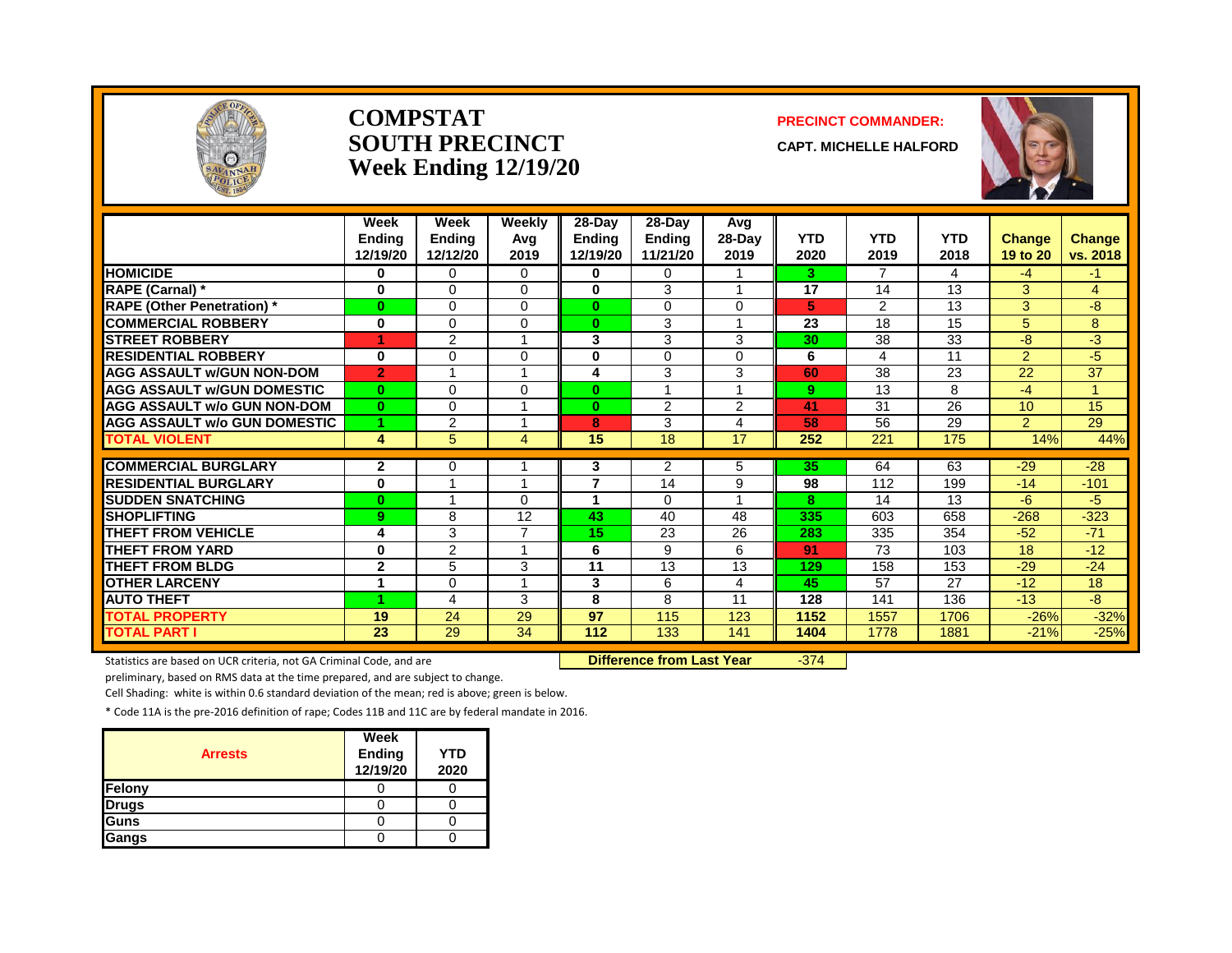

#### **COMPSTAT PRECINCT COMMANDER: EAST PRECINCT** CAPT. GEORGE GUNDICH **Week Ending 12/19/20**



|                                     | Week<br><b>Endina</b><br>12/19/20 | Week<br><b>Ending</b><br>12/12/20 | Weekly<br>Avg<br>2019   | $28 - Day$<br><b>Ending</b><br>12/19/20 | 28-Dav<br><b>Endina</b><br>11/21/20 | Avg<br>28-Day<br>2019 | <b>YTD</b><br>2020 | <b>YTD</b><br>2019 | <b>YTD</b><br>2018 | <b>Change</b><br>19 to 20 | <b>Change</b><br>vs. 2018 |
|-------------------------------------|-----------------------------------|-----------------------------------|-------------------------|-----------------------------------------|-------------------------------------|-----------------------|--------------------|--------------------|--------------------|---------------------------|---------------------------|
| <b>HOMICIDE</b>                     | 0                                 |                                   | $\Omega$                |                                         | $\Omega$                            | 0                     | 6                  | 5                  | 11                 |                           | $-5$                      |
| RAPE (Carnal) *                     | $\mathbf 0$                       | $\Omega$                          | $\Omega$                | $\mathbf{0}$                            | $\Omega$                            | $\overline{ }$        | $\overline{2}$     | 14                 | 10                 | $-12$                     | -8                        |
| <b>RAPE (Other Penetration)</b> *   | $\bf{0}$                          | $\Omega$                          | $\Omega$                | 0                                       | $\Omega$                            | $\Omega$              | $\overline{7}$     | 3                  | 6                  | $\overline{4}$            | -1                        |
| <b>COMMERCIAL ROBBERY</b>           |                                   | $\Omega$                          | $\Omega$                | $\mathbf{2}$                            | $\Omega$                            |                       | 13                 | 9                  | $\overline{7}$     | $\overline{4}$            | 6                         |
| <b>STREET ROBBERY</b>               | $\overline{2}$                    | $\Omega$                          |                         | З.                                      | $\Omega$                            | 4                     | 27                 | 51                 | 35                 | $-24$                     | -8                        |
| <b>RESIDENTIAL ROBBERY</b>          | $\mathbf 0$                       | $\Omega$                          | $\Omega$                | $\bf{0}$                                | $\Omega$                            | $\overline{A}$        | 4                  | $\overline{7}$     | 3                  | -3                        | $\overline{A}$            |
| <b>AGG ASSAULT w/GUN NON-DOM</b>    | 1                                 | $\overline{ }$                    | $\overline{2}$          | Δ                                       | 9                                   | 6                     | 87                 | 78                 | 74                 | 9                         | 13                        |
| <b>AGG ASSAULT W/GUN DOMESTIC</b>   | 1                                 | $\Omega$                          | $\Omega$                | 4.                                      | 2                                   | 2                     | 17                 | 19                 | 9                  | $-2$                      | 8                         |
| <b>AGG ASSAULT w/o GUN NON-DOM</b>  | 1                                 |                                   |                         | 3.                                      | 9                                   | 5                     | 66                 | 60                 | 49                 | 6                         | 17                        |
| <b>AGG ASSAULT W/o GUN DOMESTIC</b> | 4                                 |                                   |                         | З.                                      | 5                                   | 5                     | 80                 | 71                 | 37                 | 9                         | 43                        |
| <b>TOTAL VIOLENT</b>                | $\overline{7}$                    | $\overline{4}$                    | 6                       | $\overline{17}$                         | 25                                  | 24                    | 309                | 317                | 241                | $-3%$                     | 28%                       |
|                                     |                                   |                                   |                         |                                         |                                     |                       |                    |                    |                    |                           |                           |
| <b>COMMERCIAL BURGLARY</b>          |                                   | 0                                 | 0                       | 3                                       | 0                                   | 2                     | $\overline{25}$    | 21                 | 21                 | 4                         | 4                         |
| <b>RESIDENTIAL BURGLARY</b>         | $\overline{2}$                    | $\overline{2}$                    | 2                       | 9.                                      | 12                                  | 17                    | 139                | 214                | 241                | $-75$                     | $-102$                    |
| <b>SUDDEN SNATCHING</b>             | $\bf{0}$                          | 0                                 | $\Omega$                | 0                                       | -1                                  | $\overline{A}$        | 5.                 | 12                 | 17                 | $-7$                      | $-12$                     |
| <b>SHOPLIFTING</b>                  | 3                                 | 5                                 | 6                       | 18                                      | 12                                  | 23                    | 211                | 290                | 298                | $-79$                     | $-87$                     |
| <b>THEFT FROM VEHICLE</b>           | 4                                 | 8                                 | 6                       | 17                                      | 30                                  | 24                    | 238                | 315                | 353                | $-77$                     | $-115$                    |
| <b>THEFT FROM YARD</b>              | $\bf{0}$                          |                                   | $\overline{2}$          | 3.                                      | 7                                   | 10                    | 112                | 123                | 140                | $-11$                     | $-28$                     |
| <b>THEFT FROM BLDG</b>              | 1                                 |                                   | 3                       | 4                                       | $\overline{7}$                      | 12                    | 125                | 156                | 146                | $-31$                     | $-21$                     |
| <b>OTHER LARCENY</b>                | 4                                 | $\Omega$                          | $\overline{\mathbf{A}}$ | 9                                       | $\overline{2}$                      | 5                     | 55                 | 57                 | 74                 | $-2$                      | $-19$                     |
| <b>AUTO THEFT</b>                   | 4                                 | 4                                 | 2                       | 7                                       | 11                                  | 10                    | 109                | 120                | 152                | $-11$                     | $-43$                     |
| <b>TOTAL PROPERTY</b>               | 16                                | 18                                | 23                      | 70                                      | 82                                  | 103                   | 1019               | 1308               | 1442               | $-22%$                    | $-29%$                    |
| <b>TOTAL PART I</b>                 | 23                                | 22                                | 29                      | 87                                      | 107                                 | 127                   | 1328               | 1625               | 1683               | $-18%$                    | $-21%$                    |

Statistics are based on UCR criteria, not GA Criminal Code, and are **Dufference from Last Year** -297

preliminary, based on RMS data at the time prepared, and are subject to change.

Cell Shading: white is within 0.6 standard deviation of the mean; red is above; green is below.

| <b>Arrests</b> | Week<br>Ending<br>12/19/20 | <b>YTD</b><br>2020 |
|----------------|----------------------------|--------------------|
| Felony         |                            | 187                |
| <b>Drugs</b>   |                            | 68                 |
| Guns           |                            |                    |
| Gangs          |                            |                    |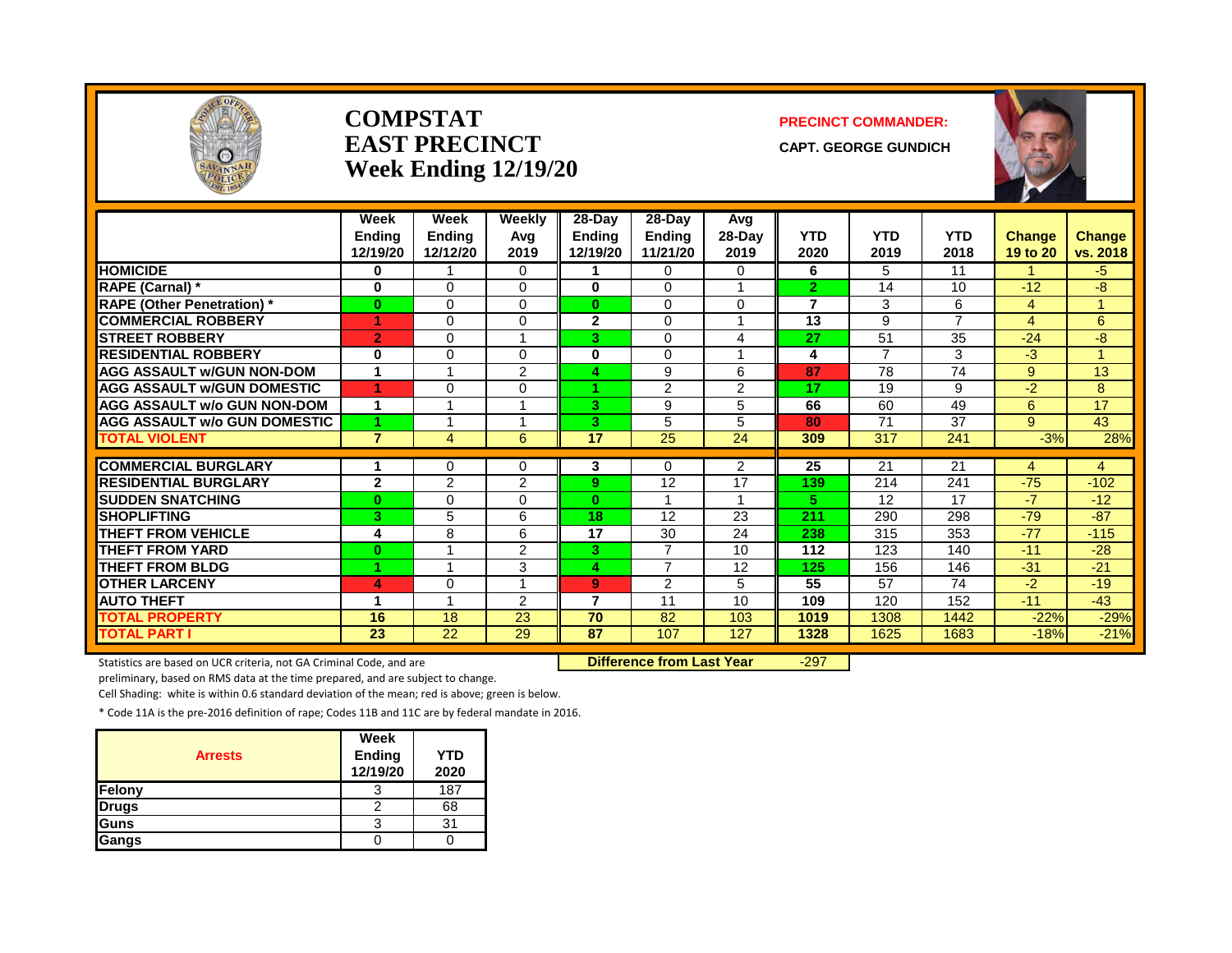# **BEAT 21 North Precinct Week Ending 12/19/20**

|                                     |                    |                   | <b>Last 4 Weeks</b> |                           | 28 Days                          | 28 Day          |                    |                    |                    |                           |                           |
|-------------------------------------|--------------------|-------------------|---------------------|---------------------------|----------------------------------|-----------------|--------------------|--------------------|--------------------|---------------------------|---------------------------|
|                                     | Ending<br>11/28/20 | Ending<br>12/5/20 | Ending<br>12/12/20  | <b>Endina</b><br>12/19/20 | <b>Endina</b><br>12/19/20        | Average<br>2019 | <b>YTD</b><br>2020 | <b>YTD</b><br>2019 | <b>YTD</b><br>2018 | <b>Change</b><br>19 to 20 | <b>Change</b><br>vs. 2018 |
| <b>HOMICIDE</b>                     | 0                  | 0                 | $\mathbf{0}$        | 0                         | 0                                | 0.0             | $\mathbf{0}$       | $\Omega$           | $\Omega$           | $\Omega$                  | $\Omega$                  |
| RAPE (Carnal) *                     | $\Omega$           | $\Omega$          | 0                   | $\Omega$                  | $\Omega$                         | 0.2             | 4                  | $\overline{2}$     | $\Omega$           | $\overline{2}$            | $\overline{4}$            |
| <b>RAPE (Other Penetration)</b> *   | $\Omega$           | $\Omega$          | $\Omega$            | $\Omega$                  | $\Omega$                         | 0.0             | $\Omega$           | $\mathbf{0}$       | $\mathbf{1}$       | $\Omega$                  | $-1$                      |
| <b>COMMERCIAL ROBBERY</b>           |                    |                   |                     |                           |                                  |                 |                    |                    |                    |                           |                           |
|                                     | $\Omega$           | $\Omega$          | $\Omega$            | $\Omega$                  | $\Omega$                         | 0.0             | $\Omega$           | $\mathbf{0}$       | $\Omega$           | $\Omega$                  | $\Omega$                  |
| <b>STREET ROBBERY</b>               | $\Omega$           | $\Omega$          | 0                   | $\Omega$                  | $\Omega$                         | 0.0             | 5                  | $\Omega$           | $\Omega$           | 5                         | 5                         |
| <b>RESIDENTIAL ROBBERY</b>          | $\Omega$           | $\Omega$          | $\Omega$            | $\Omega$                  | $\Omega$                         | 0.0             | $\Omega$           | $\Omega$           | $\Omega$           | $\Omega$                  | $\Omega$                  |
| <b>AGG ASSAULT w/GUN NON-DOM</b>    | $\Omega$           | $\Omega$          | $\Omega$            | $\Omega$                  | $\Omega$                         | 0.1             | $\overline{4}$     | 3                  | $\mathbf{1}$       | $\blacktriangleleft$      | 3                         |
| <b>AGG ASSAULT W/GUN DOMESTIC</b>   | $\Omega$           | $\Omega$          | $\Omega$            | $\Omega$                  | $\Omega$                         | 0.0             | $\overline{2}$     | $\Omega$           | $\mathbf{1}$       | $\overline{2}$            | $\blacktriangleleft$      |
| <b>AGG ASSAULT w/o GUN NON-DOM</b>  | $\Omega$           | $\Omega$          | 0                   | $\Omega$                  | $\Omega$                         | 0.2             | $\mathbf{1}$       | $\overline{2}$     | $\overline{2}$     | $-1$                      | $-1$                      |
| <b>AGG ASSAULT w/o GUN DOMESTIC</b> | $\Omega$           | $\Omega$          | 0                   | $\Omega$                  | $\Omega$                         | 0.4             | 16                 | 5                  | $\mathbf{1}$       | 11                        | 15                        |
| <b>TOTAL VIOLENT</b>                | $\mathbf{0}$       | $\Omega$          | $\mathbf{0}$        | $\Omega$                  | $\Omega$                         | 0.8             | 32                 | 12                 | 6                  | 167%                      | 433%                      |
|                                     |                    |                   |                     |                           |                                  |                 |                    |                    |                    |                           |                           |
| <b>COMMERCIAL BURGLARY</b>          | $\Omega$           | $\Omega$          | $\Omega$            | $\mathbf{1}$              | 1                                | 0.1             | 3                  | $\mathbf{1}$       | 6                  | 2                         | $-3$                      |
| <b>RESIDENTIAL BURGLARY</b>         | $\Omega$           | $\Omega$          | $\Omega$            | $\mathbf{1}$              | $\mathbf{1}$                     | 1.3             | 10                 | 16                 | 12                 | $-6$                      | $-2$                      |
| <b>SUDDEN SNATCHING</b>             | $\Omega$           | $\Omega$          | $\mathbf{1}$        | $\Omega$                  | $\mathbf{1}$                     | 0.0             | $\overline{2}$     | $\Omega$           | $\Omega$           | $\overline{2}$            | $\overline{2}$            |
| <b>SHOPLIFTING</b>                  | $\Omega$           | $\mathbf{1}$      | $\Omega$            | $\Omega$                  | 1                                | 0.5             | 4                  | 6                  | $\overline{2}$     | $-2$                      | $\overline{2}$            |
| <b>THEFT FROM VEHICLE</b>           | $\mathbf{1}$       | $\Omega$          | 0                   | $\Omega$                  | $\mathbf{1}$                     | 3.8             | 10                 | 48                 | 42                 | $-38$                     | $-32$                     |
| <b>THEFT FROM YARD</b>              | $\Omega$           | $\Omega$          | $\mathbf{1}$        | $\Omega$                  | $\mathbf{1}$                     | 0.6             | 6                  | 8                  | 15                 | $-2$                      | $-9$                      |
| <b>THEFT FROM BLDG</b>              | $\Omega$           | $\mathbf{1}$      | $\Omega$            | $\Omega$                  | $\mathbf{1}$                     | 0.5             | 9                  | 6                  | 18                 | 3                         | $-9$                      |
| <b>OTHER LARCENY</b>                | $\Omega$           | $\mathbf{1}$      | 0                   | $\Omega$                  | $\mathbf{1}$                     | 0.6             | 4                  | 6                  | 18                 | $-2$                      | $-14$                     |
| <b>AUTO THEFT</b>                   | 0                  | $\Omega$          | $\Omega$            | $\mathbf{1}$              | 1                                | 1.5             | 10                 | 17                 | 19                 | $-7$                      | $-9$                      |
| <b>TOTAL PROPERTY</b>               | $\mathbf{1}$       | 3                 | $\overline{2}$      | $\overline{3}$            | $\overline{9}$                   | 8.7             | 58                 | 108                | 132                | $-46%$                    | $-56%$                    |
| <b>TOTAL PART I</b>                 | $\mathbf{1}$       | 3                 | $\overline{2}$      | 3                         | 9                                | 9.5             | 90                 | 120                | 138                | $-25%$                    | $-35%$                    |
|                                     |                    |                   |                     |                           | <b>Difference from Last Year</b> |                 | $-30$              |                    |                    |                           |                           |

Statistics are based on UCR criteria, not GA Criminal Code.

\* Rape Code 11A is the historical definition of rape (aka Legacy Rape); Rape Codes 11B and 11C are those moved from Part II to Part I in 2017.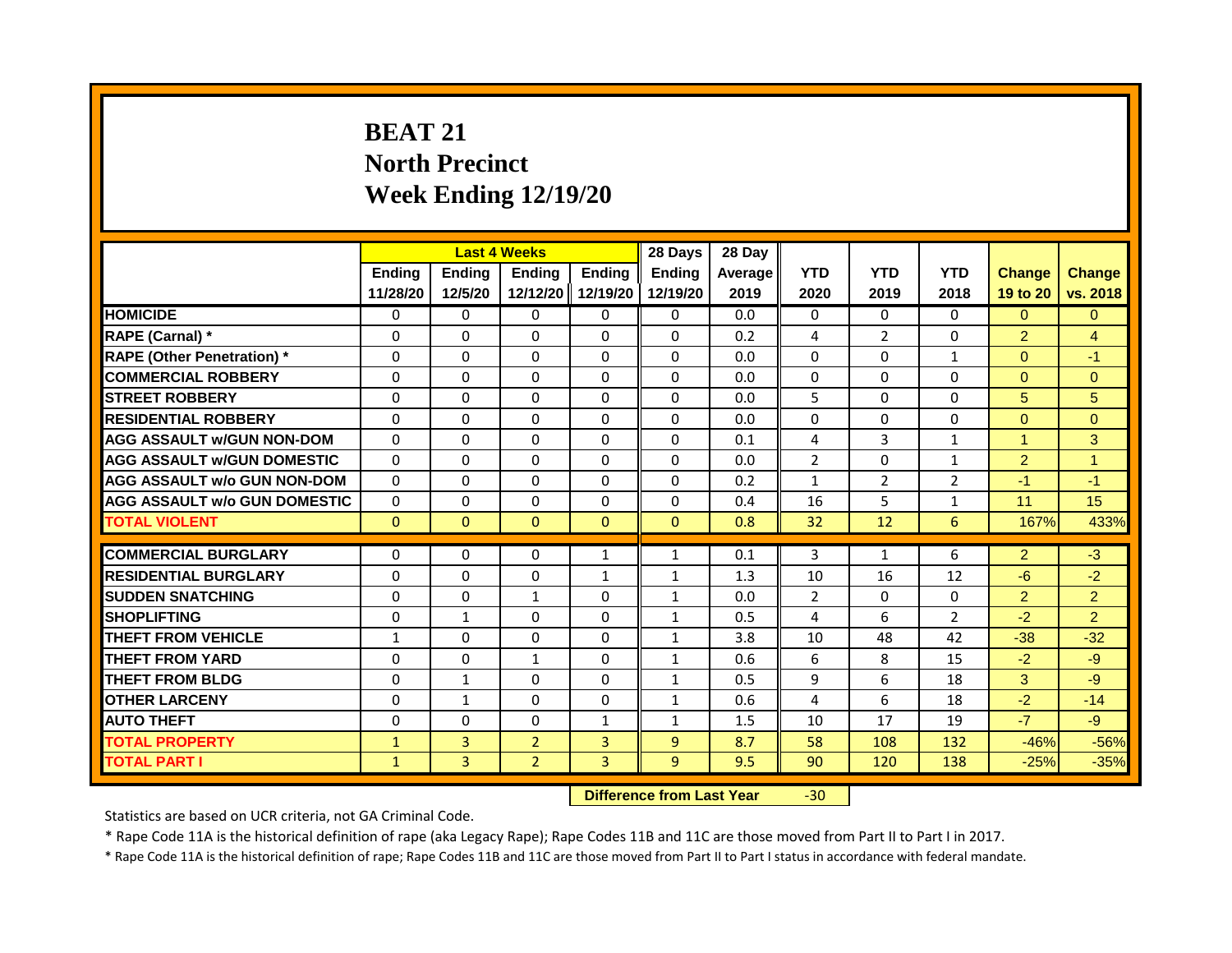# **BEAT 22 North Precinct Week Ending 12/19/20**

|                                     |                |                | <b>Last 4 Weeks</b> |                | 28 Days                          | 28 Day  |                |                |                |                      |                      |
|-------------------------------------|----------------|----------------|---------------------|----------------|----------------------------------|---------|----------------|----------------|----------------|----------------------|----------------------|
|                                     | <b>Ending</b>  | <b>Ending</b>  | Ending              | <b>Ending</b>  | <b>Ending</b>                    | Average | <b>YTD</b>     | <b>YTD</b>     | <b>YTD</b>     | <b>Change</b>        | <b>Change</b>        |
|                                     | 11/28/20       | 12/5/20        | 12/12/20            | 12/19/20       | 12/19/20                         | 2019    | 2020           | 2019           | 2018           | 19 to 20             | vs. 2018             |
| <b>HOMICIDE</b>                     | 0              | 0              | 0                   | 0              | 0                                | 0.1     | $\overline{2}$ | $\mathbf{1}$   | 5.             | 1                    | $-3$                 |
| RAPE (Carnal) *                     | 0              | $\Omega$       | $\Omega$            | $\Omega$       | $\Omega$                         | 0.2     | 2              | $\overline{2}$ | 3              | $\Omega$             | $-1$                 |
| <b>RAPE (Other Penetration)</b> *   | $\Omega$       | $\Omega$       | $\Omega$            | $\Omega$       | $\Omega$                         | 0.0     | $\mathbf{1}$   | $\Omega$       | $\mathbf{1}$   | $\blacktriangleleft$ | $\Omega$             |
| <b>COMMERCIAL ROBBERY</b>           | 0              | 0              | 0                   | 0              | 0                                | 0.2     | $\mathbf{1}$   | $\overline{2}$ | 3              | $-1$                 | $-2$                 |
| <b>STREET ROBBERY</b>               | 0              | $\Omega$       | $\mathbf{1}$        | $\Omega$       | $\mathbf{1}$                     | 0.7     | 6              | 9              | 13             | $-3$                 | $-7$                 |
| <b>RESIDENTIAL ROBBERY</b>          | 0              | 0              | $\Omega$            | 0              | 0                                | 0.1     | $\mathbf{1}$   | $\mathbf{1}$   | $\Omega$       | $\Omega$             | $\blacktriangleleft$ |
| <b>AGG ASSAULT w/GUN NON-DOM</b>    | $\Omega$       | $\Omega$       | $\overline{2}$      | $\Omega$       | $\overline{2}$                   | 1.5     | 31             | 18             | 15             | 13                   | 16                   |
| <b>AGG ASSAULT W/GUN DOMESTIC</b>   | $\Omega$       | $\Omega$       | $\mathbf{1}$        | $\Omega$       | $\mathbf{1}$                     | 0.4     | 3              | 4              | $\overline{2}$ | $-1$                 | $\mathbf{1}$         |
| <b>AGG ASSAULT w/o GUN NON-DOM</b>  | $\mathbf{1}$   | 0              | $\Omega$            | $\Omega$       | 1                                | 1.2     | 6              | 15             | 10             | $-9$                 | $-4$                 |
| <b>AGG ASSAULT w/o GUN DOMESTIC</b> | $\Omega$       | $\mathbf{1}$   | 0                   | $\Omega$       | $\mathbf{1}$                     | 1.6     | 8              | 20             | 14             | $-12$                | $-6$                 |
| <b>TOTAL VIOLENT</b>                | $\mathbf{1}$   | $\mathbf{1}$   | $\overline{4}$      | $\overline{0}$ | 6                                | 5.8     | 61             | 72             | 66             | $-15%$               | $-8%$                |
|                                     |                |                |                     |                |                                  |         |                |                |                |                      |                      |
| <b>COMMERCIAL BURGLARY</b>          | 1              | 0              | $\Omega$            | 0              | 1                                | 0.5     | 4              | 6              | 6              | $-2$                 | $-2$                 |
| <b>RESIDENTIAL BURGLARY</b>         | $\Omega$       | $\Omega$       | $\mathbf{0}$        | $\mathbf{1}$   | $\mathbf{1}$                     | 1.3     | 30             | 15             | 21             | 15                   | 9                    |
| <b>SUDDEN SNATCHING</b>             | $\Omega$       | $\Omega$       | $\Omega$            | $\Omega$       | $\Omega$                         | 0.2     | $\mathbf{1}$   | $\overline{2}$ | 4              | $-1$                 | $-3$                 |
| <b>SHOPLIFTING</b>                  | $\Omega$       | $\Omega$       | $\Omega$            | $\Omega$       | $\Omega$                         | 0.9     | $\overline{7}$ | 12             | 39             | $-5$                 | $-32$                |
| <b>THEFT FROM VEHICLE</b>           | $\mathbf{1}$   | $\Omega$       | $\Omega$            | $\Omega$       | $\mathbf{1}$                     | 2.8     | 28             | 36             | 35             | $-8$                 | $-7$                 |
| <b>THEFT FROM YARD</b>              | $\Omega$       | $\Omega$       | $\mathbf{1}$        | $\Omega$       | $\mathbf{1}$                     | 1.4     | 12             | 18             | 21             | $-6$                 | $-9$                 |
| <b>THEFT FROM BLDG</b>              | 0              | $\Omega$       | $\Omega$            | $\Omega$       | $\Omega$                         | 1.8     | 13             | 20             | 17             | $-7$                 | $-4$                 |
| <b>OTHER LARCENY</b>                | $\mathbf{1}$   | $\Omega$       | $\Omega$            | $\mathbf{1}$   | $\overline{2}$                   | 0.2     | 8              | 3              | 4              | $5\overline{)}$      | $\overline{4}$       |
| <b>AUTO THEFT</b>                   | 0              | $\mathbf{1}$   | $\overline{2}$      | $\mathbf{1}$   | 4                                | 1.8     | 23             | 22             | 26             | $\blacktriangleleft$ | $-3$                 |
| <b>TOTAL PROPERTY</b>               | 3              | $\mathbf{1}$   | $\overline{3}$      | $\overline{3}$ | 10                               | 10.9    | 126            | 134            | 173            | $-6%$                | $-27%$               |
| <b>TOTAL PART I</b>                 | $\overline{4}$ | $\overline{2}$ | $\overline{7}$      | $\overline{3}$ | 16                               | 16.7    | 187            | 206            | 239            | $-9%$                | $-22%$               |
|                                     |                |                |                     |                | <b>Difference from Last Year</b> |         | $-19$          |                |                |                      |                      |

Statistics are based on UCR criteria, not GA Criminal Code.

\* Rape Code 11A is the historical definition of rape (aka Legacy Rape); Rape Codes 11B and 11C are those moved from Part II to Part I in 2017.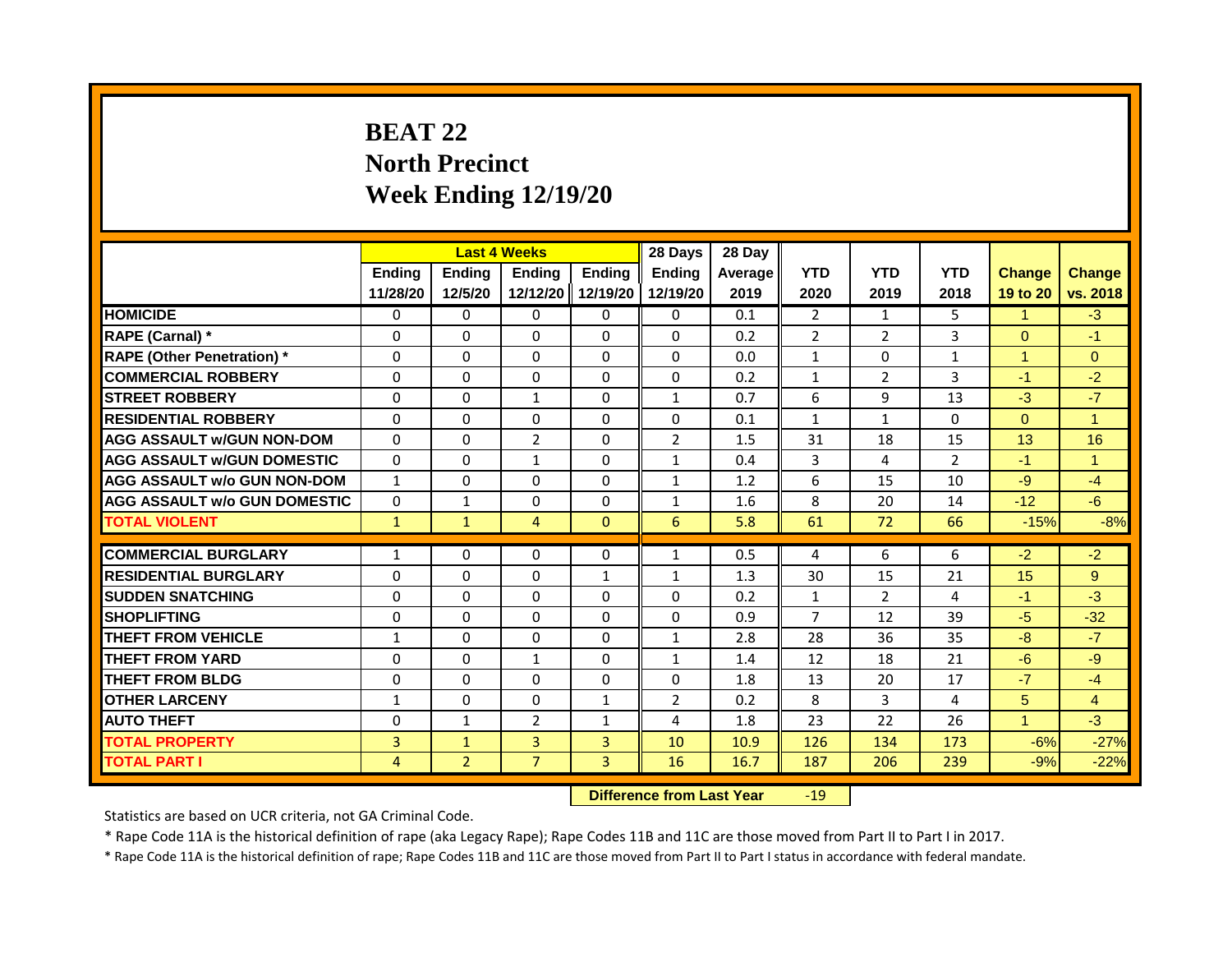# **BEAT 23 North Precinct Week Ending 12/19/20**

|                                     |                |                                  | <b>Last 4 Weeks</b> |                | 28 Days        | 28 Day  |                |                |                |                      |                      |
|-------------------------------------|----------------|----------------------------------|---------------------|----------------|----------------|---------|----------------|----------------|----------------|----------------------|----------------------|
|                                     | Ending         | <b>Ending</b>                    | <b>Ending</b>       | <b>Ending</b>  | <b>Endina</b>  | Average | <b>YTD</b>     | <b>YTD</b>     | <b>YTD</b>     | <b>Change</b>        | <b>Change</b>        |
|                                     | 11/28/20       | 12/5/20                          | 12/12/20            | 12/19/20       | 12/19/20       | 2019    | 2020           | 2019           | 2018           | 19 to 20             | vs. 2018             |
| <b>HOMICIDE</b>                     | 1              | 0                                | $\mathbf{0}$        | 0              | $\mathbf{1}$   | 0.2     | 4              | $\overline{2}$ | $\mathbf{1}$   | $\overline{2}$       | 3 <sup>1</sup>       |
| RAPE (Carnal) *                     | $\Omega$       | $\Omega$                         | $\Omega$            | $\mathbf{1}$   | $\mathbf{1}$   | 0.1     | $\overline{2}$ | $\mathbf{1}$   | 3              | $\blacktriangleleft$ | $-1$                 |
| <b>RAPE (Other Penetration)</b> *   | $\Omega$       | $\Omega$                         | $\Omega$            | $\Omega$       | $\Omega$       | 0.0     | $\overline{2}$ | $\Omega$       | $\Omega$       | $\overline{2}$       | $\overline{2}$       |
| <b>COMMERCIAL ROBBERY</b>           | $\Omega$       | $\Omega$                         | $\Omega$            | $\Omega$       | $\Omega$       | 0.0     | $\Omega$       | $\Omega$       | 1              | $\Omega$             | $-1$                 |
| <b>STREET ROBBERY</b>               | 1              | $\Omega$                         | $\Omega$            | $\Omega$       | $\mathbf{1}$   | 0.2     | 11             | 9              | 6              | $\overline{2}$       | 5                    |
| <b>RESIDENTIAL ROBBERY</b>          | $\Omega$       | $\Omega$                         | $\Omega$            | $\Omega$       | $\Omega$       | 0.0     | $\mathbf{1}$   | $\Omega$       | $\overline{3}$ | -1                   | $-2$                 |
| <b>AGG ASSAULT w/GUN NON-DOM</b>    | $\Omega$       | $\overline{2}$                   | $\mathbf{0}$        | $\overline{2}$ | 4              | 1.0     | 18             | 12             | 14             | 6                    | $\overline{4}$       |
| <b>AGG ASSAULT W/GUN DOMESTIC</b>   | $\Omega$       | $\Omega$                         | $\Omega$            | $\Omega$       | $\Omega$       | 0.2     | 3              | $\overline{3}$ | 4              | $\Omega$             | $-1$                 |
| <b>AGG ASSAULT w/o GUN NON-DOM</b>  | $\Omega$       | $\Omega$                         | $\Omega$            | $\Omega$       | $\Omega$       | 1.2     | 5              | 14             | 8              | $-9$                 | $-3$                 |
| <b>AGG ASSAULT w/o GUN DOMESTIC</b> | $\Omega$       | $\Omega$                         | $\Omega$            | $\Omega$       | $\Omega$       | 0.8     | 9              | 10             | 10             | $-1$                 | $-1$                 |
| <b>TOTAL VIOLENT</b>                | $\overline{2}$ | $\overline{2}$                   | $\mathbf{0}$        | $\overline{3}$ | $\overline{7}$ | 3.6     | 55             | 51             | 50             | 8%                   | 10%                  |
|                                     |                |                                  |                     |                |                |         |                |                |                |                      |                      |
| <b>COMMERCIAL BURGLARY</b>          | $\mathbf{1}$   | $\Omega$                         | $\Omega$            | $\Omega$       | 1              | 1.3     | 9              | 17             | 12             | $-8$                 | $-3$                 |
| <b>RESIDENTIAL BURGLARY</b>         | 0              | $\Omega$                         | $\mathbf{0}$        | $\Omega$       | $\Omega$       | 0.8     | 19             | 11             | 15             | 8                    | $\overline{4}$       |
| <b>SUDDEN SNATCHING</b>             | $\Omega$       | $\Omega$                         | $\Omega$            | $\Omega$       | $\Omega$       | 0.2     | $\overline{3}$ | $\overline{2}$ | $\overline{2}$ | $\blacktriangleleft$ | $\blacktriangleleft$ |
| <b>SHOPLIFTING</b>                  | $\overline{2}$ | $\Omega$                         | $\mathbf{1}$        | $\Omega$       | 3              | 1.5     | 15             | 19             | 34             | $-4$                 | $-19$                |
| <b>THEFT FROM VEHICLE</b>           | $\mathbf{1}$   | $\overline{2}$                   | $\Omega$            | $\Omega$       | 3              | 2.5     | 32             | 30             | 35             | $\overline{2}$       | $-3$                 |
| <b>THEFT FROM YARD</b>              | $\Omega$       | $\mathbf{1}$                     | $\mathbf{1}$        | $\Omega$       | $\overline{2}$ | 1.0     | 29             | 14             | 28             | 15                   | $\blacktriangleleft$ |
| <b>THEFT FROM BLDG</b>              | $\Omega$       | $\Omega$                         | $\Omega$            | $\Omega$       | $\Omega$       | 1.0     | 12             | 13             | 23             | $-1$                 | $-11$                |
| <b>OTHER LARCENY</b>                | $\Omega$       | $\mathbf{1}$                     | $\Omega$            | $\Omega$       | $\mathbf{1}$   | 0.2     | 5              | 3              | 7              | 2 <sup>1</sup>       | $-2$                 |
| <b>AUTO THEFT</b>                   | 0              | $\mathbf{1}$                     | $\Omega$            | $\mathbf{1}$   | $\overline{2}$ | 1.1     | 20             | 13             | 17             | $\overline{7}$       | $\overline{3}$       |
| <b>TOTAL PROPERTY</b>               | $\overline{4}$ | 5                                | $\overline{2}$      | $\mathbf{1}$   | 12             | 9.6     | 144            | 122            | 173            | 18%                  | $-17%$               |
| <b>TOTAL PART I</b>                 | 6              | $\overline{7}$                   | $\overline{2}$      | $\overline{4}$ | 19             | 13.2    | 199            | 173            | 223            | 15%                  | $-11%$               |
|                                     |                | <b>Difference from Last Year</b> |                     | 26             |                |         |                |                |                |                      |                      |

Statistics are based on UCR criteria, not GA Criminal Code.

\* Rape Code 11A is the historical definition of rape (aka Legacy Rape); Rape Codes 11B and 11C are those moved from Part II to Part I in 2017.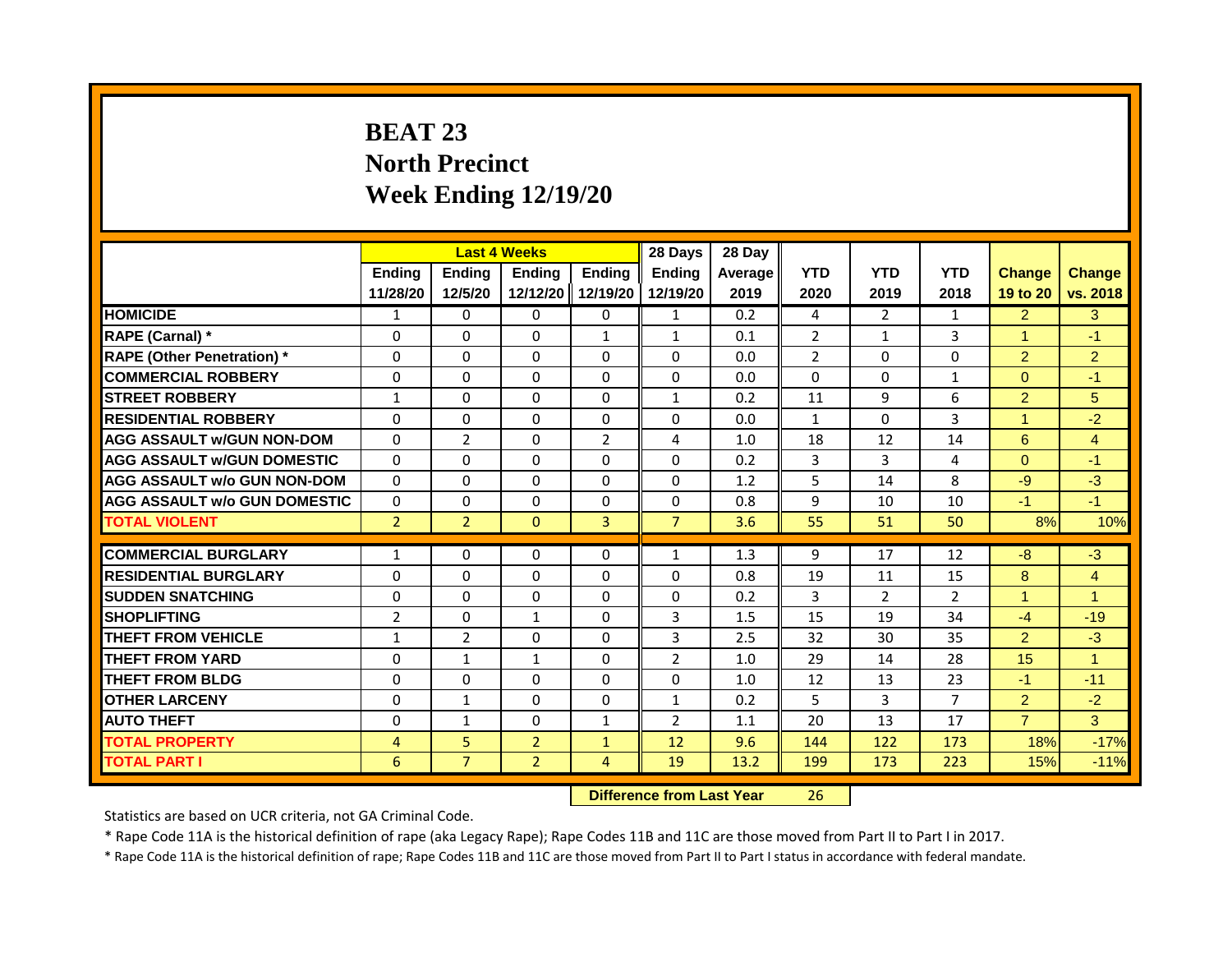# **BEAT 24 North Precinct Week Ending 12/19/20**

|                                     |                |                                  | <b>Last 4 Weeks</b> |                | 28 Days        | 28 Day  |                |                |                |                      |                |
|-------------------------------------|----------------|----------------------------------|---------------------|----------------|----------------|---------|----------------|----------------|----------------|----------------------|----------------|
|                                     | <b>Ending</b>  | <b>Ending</b>                    | Ending              | <b>Ending</b>  | <b>Ending</b>  | Average | <b>YTD</b>     | <b>YTD</b>     | <b>YTD</b>     | <b>Change</b>        | <b>Change</b>  |
|                                     | 11/28/20       | 12/5/20                          | 12/12/20            | 12/19/20       | 12/19/20       | 2019    | 2020           | 2019           | 2018           | 19 to 20             | vs. 2018       |
| <b>HOMICIDE</b>                     | 0              | 0                                | 0                   | 0              | 0              | 0.0     | 1              | 0              | 0              | 1                    | 1              |
| RAPE (Carnal) *                     | 0              | $\Omega$                         | $\Omega$            | $\Omega$       | $\Omega$       | 0.2     | 3              | $\overline{2}$ | $\Omega$       | $\blacktriangleleft$ | 3              |
| <b>RAPE (Other Penetration)</b> *   | $\Omega$       | $\Omega$                         | $\Omega$            | $\Omega$       | $\Omega$       | 0.2     | $\Omega$       | $\overline{3}$ | $\Omega$       | $-3$                 | $\Omega$       |
| <b>COMMERCIAL ROBBERY</b>           | 2              | 0                                | 0                   | 0              | $\overline{2}$ | 0.2     | 8              | $\overline{2}$ | 0              | 6                    | 8              |
| <b>STREET ROBBERY</b>               | 0              | $\Omega$                         | $\Omega$            | $\Omega$       | $\Omega$       | 0.8     | 5              | 11             | 8              | $-6$                 | $-3$           |
| <b>RESIDENTIAL ROBBERY</b>          | 0              | 0                                | $\Omega$            | $\Omega$       | 0              | 0.1     | $\Omega$       | $\mathbf{1}$   | $\Omega$       | $-1$                 | $\overline{0}$ |
| <b>AGG ASSAULT w/GUN NON-DOM</b>    | $\mathbf{0}$   | $\Omega$                         | $\Omega$            | $\Omega$       | $\Omega$       | 0.3     | 8              | 4              | $\overline{2}$ | $\overline{4}$       | 6              |
| <b>AGG ASSAULT W/GUN DOMESTIC</b>   | $\Omega$       | $\Omega$                         | $\Omega$            | $\Omega$       | $\Omega$       | 0.0     | $\Omega$       | $\Omega$       | $\mathbf{1}$   | $\Omega$             | $-1$           |
| <b>AGG ASSAULT w/o GUN NON-DOM</b>  | $\Omega$       | 0                                | $\Omega$            | $\Omega$       | 0              | 0.4     | 6              | 5              | 7              | 4                    | $-1$           |
| <b>AGG ASSAULT w/o GUN DOMESTIC</b> | $\Omega$       | $\mathbf{1}$                     | $\mathbf{1}$        | $\Omega$       | $\overline{2}$ | 0.5     | 4              | $\overline{7}$ | 6              | $-3$                 | $-2$           |
| <b>TOTAL VIOLENT</b>                | $\overline{2}$ | $\mathbf{1}$                     | $\mathbf{1}$        | $\overline{0}$ | $\overline{4}$ | 2.7     | 35             | 35             | 24             | 0%                   | 46%            |
|                                     |                |                                  |                     |                |                |         |                |                |                |                      |                |
| <b>COMMERCIAL BURGLARY</b>          | 0              | 0                                | 0                   | 0              | 0              | 0.4     | $\overline{2}$ | 5              | $\overline{2}$ | $-3$                 | $\overline{0}$ |
| <b>RESIDENTIAL BURGLARY</b>         | $\mathbf{0}$   | $\mathbf{1}$                     | $\overline{2}$      | $\Omega$       | 3              | 1.2     | 11             | 16             | 8              | $-5$                 | 3              |
| <b>SUDDEN SNATCHING</b>             | $\Omega$       | $\Omega$                         | $\Omega$            | $\Omega$       | $\Omega$       | 0.2     | $\mathbf{1}$   | $\overline{2}$ | 5.             | $-1$                 | $-4$           |
| <b>SHOPLIFTING</b>                  | 1              | $\Omega$                         | $\Omega$            | $\Omega$       | $\mathbf{1}$   | 2.1     | 27             | 27             | 59             | $\Omega$             | $-32$          |
| <b>THEFT FROM VEHICLE</b>           | $\Omega$       | $\overline{2}$                   | $\overline{2}$      | 2              | 6              | 3.6     | 45             | 47             | 49             | $-2$                 | $-4$           |
| <b>THEFT FROM YARD</b>              | $\Omega$       | $\Omega$                         | $\Omega$            | $\Omega$       | $\Omega$       | 4.1     | 22             | 54             | 25             | $-32$                | $-3$           |
| <b>THEFT FROM BLDG</b>              | $\mathbf{1}$   | $\Omega$                         | 0                   | $\Omega$       | $\mathbf{1}$   | 1.1     | 10             | 13             | 25             | $-3$                 | $-15$          |
| <b>OTHER LARCENY</b>                | $\Omega$       | $\mathbf{1}$                     | $\Omega$            | $\Omega$       | $\mathbf{1}$   | 1.4     | 16             | 19             | 9              | $-3$                 | $\overline{7}$ |
| <b>AUTO THEFT</b>                   | $\mathbf 0$    | 0                                | 0                   | 0              | 0              | 0.7     | 18             | 9              | 12             | 9                    | $6^{\circ}$    |
| <b>TOTAL PROPERTY</b>               | $\overline{2}$ | $\overline{4}$                   | $\overline{4}$      | $\overline{2}$ | 12             | 14.8    | 152            | 192            | 194            | $-21%$               | $-22%$         |
| <b>TOTAL PART I</b>                 | $\overline{4}$ | 5                                | 5                   | $\overline{2}$ | 16             | 17.5    | 187            | 227            | 218            | $-18%$               | $-14%$         |
|                                     |                | <b>Difference from Last Year</b> |                     | $-40$          |                |         |                |                |                |                      |                |

Statistics are based on UCR criteria, not GA Criminal Code.

\* Rape Code 11A is the historical definition of rape (aka Legacy Rape); Rape Codes 11B and 11C are those moved from Part II to Part I in 2017.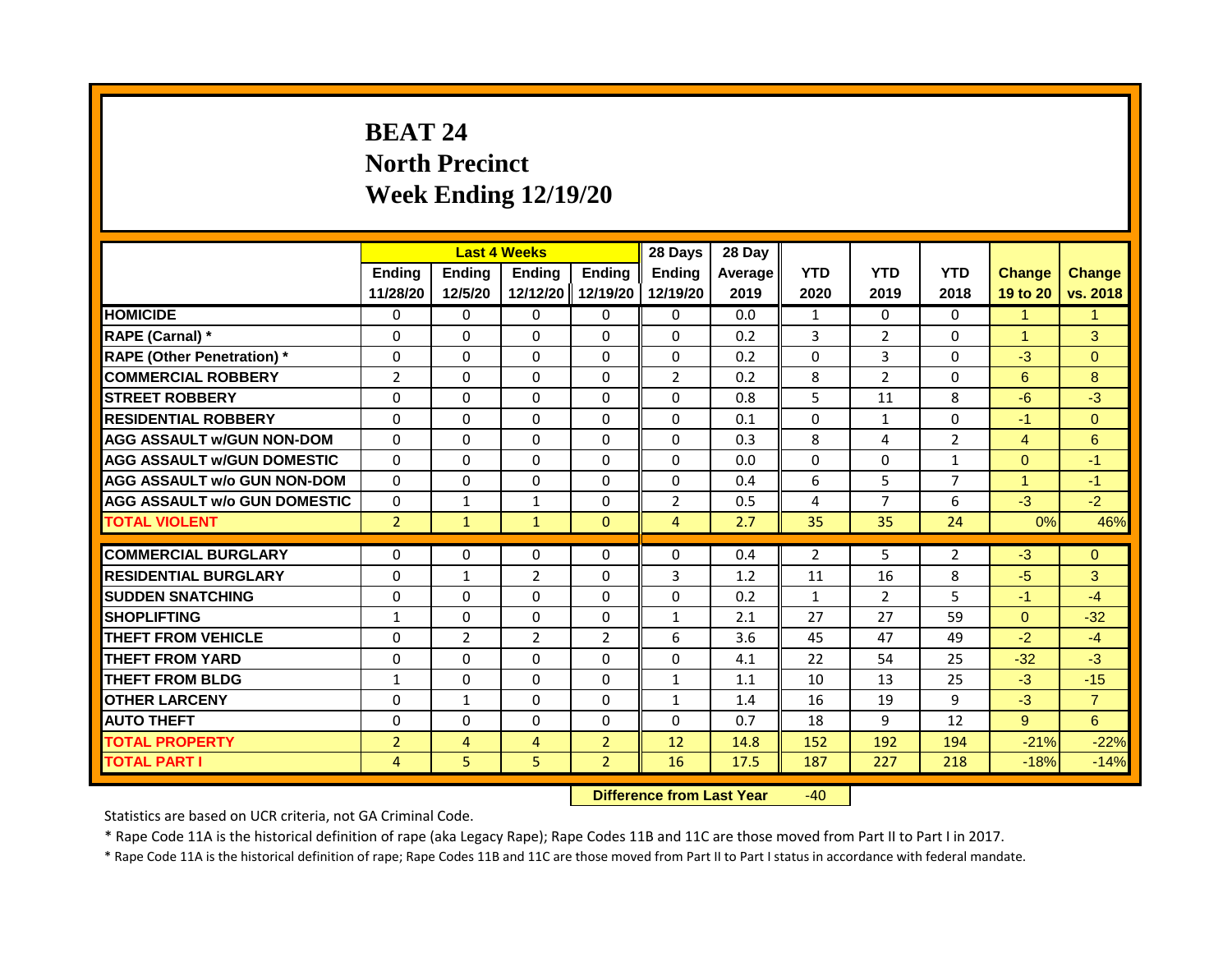# **BEAT 25 North Precinct Week Ending 12/19/20**

|                                     |                          |                                  | <b>Last 4 Weeks</b>              |                | 28 Days        | 28 Day  |                |                |                |                      |                      |
|-------------------------------------|--------------------------|----------------------------------|----------------------------------|----------------|----------------|---------|----------------|----------------|----------------|----------------------|----------------------|
|                                     | Ending                   | Ending                           | <b>Ending</b>                    | <b>Endina</b>  | <b>Endina</b>  | Average | <b>YTD</b>     | <b>YTD</b>     | <b>YTD</b>     | <b>Change</b>        | <b>Change</b>        |
|                                     | 11/28/20                 | 12/5/20                          | 12/12/20                         | 12/19/20       | 12/19/20       | 2019    | 2020           | 2019           | 2018           | 19 to 20             | vs. 2018             |
| <b>HOMICIDE</b>                     | 0                        | $\Omega$                         | $\mathbf{0}$                     | 0              | 0              | 0.0     | $\mathbf{1}$   | $\Omega$       | $\mathbf{0}$   | $\mathbf{1}$         | $\mathbf{1}$         |
| RAPE (Carnal) *                     | $\Omega$                 | $\Omega$                         | $\Omega$                         | $\Omega$       | $\Omega$       | 0.1     | 2              | $\mathbf{1}$   | $\overline{2}$ | $\blacktriangleleft$ | $\Omega$             |
| <b>RAPE (Other Penetration)</b> *   | 0                        | $\mathbf{0}$                     | $\Omega$                         | $\Omega$       | $\Omega$       | 0.0     | $\Omega$       | $\Omega$       | $\Omega$       | $\Omega$             | $\overline{0}$       |
| <b>COMMERCIAL ROBBERY</b>           | $\Omega$                 | $\Omega$                         | $\Omega$                         | $\Omega$       | $\Omega$       | 0.1     | $\Omega$       | 1              | $\Omega$       | $-1$                 | $\Omega$             |
| <b>STREET ROBBERY</b>               | 0                        | $\Omega$                         | $\Omega$                         | $\Omega$       | $\Omega$       | 0.5     | $\overline{2}$ | 4              | 16             | $-2$                 | $-14$                |
| <b>RESIDENTIAL ROBBERY</b>          | $\Omega$                 | $\Omega$                         | $\Omega$                         | $\Omega$       | $\Omega$       | 0.0     | $\overline{2}$ | $\Omega$       | $\Omega$       | $\overline{2}$       | $\overline{2}$       |
| <b>AGG ASSAULT w/GUN NON-DOM</b>    | $\Omega$                 | $\Omega$                         | $\Omega$                         | $\Omega$       | $\Omega$       | 0.2     | $\Omega$       | $\overline{2}$ | $\Omega$       | $-2$                 | $\Omega$             |
| <b>AGG ASSAULT W/GUN DOMESTIC</b>   | $\Omega$                 | $\Omega$                         | $\Omega$                         | $\Omega$       | $\Omega$       | 0.0     | $\Omega$       | $\Omega$       | $\overline{2}$ | $\Omega$             | $-2$                 |
| AGG ASSAULT w/o GUN NON-DOM         | $\Omega$                 | $\Omega$                         | $\mathbf{1}$                     | $\Omega$       | $\mathbf{1}$   | 0.2     | 6              | $\overline{3}$ | $\overline{2}$ | 3                    | $\overline{4}$       |
| <b>AGG ASSAULT W/o GUN DOMESTIC</b> | $\Omega$                 | $\Omega$                         | $\Omega$                         | $\Omega$       | $\Omega$       | 0.2     | 6              | $\overline{2}$ | $\overline{2}$ | $\overline{4}$       | $\overline{4}$       |
| <b>TOTAL VIOLENT</b>                | $\mathbf{0}$             | $\mathbf{0}$                     | $\mathbf{1}$                     | $\mathbf{0}$   | $\mathbf{1}$   | 1.2     | 19             | 13             | 24             | 46%                  | $-21%$               |
| <b>COMMERCIAL BURGLARY</b>          | 0                        | 0                                | $\Omega$                         | 0              | $\Omega$       | 0.8     | 8              | 10             | 1              | $-2$                 | $\overline{7}$       |
| <b>RESIDENTIAL BURGLARY</b>         | $\Omega$                 | $\Omega$                         | $\Omega$                         | $\Omega$       | $\Omega$       | 1.4     | 10             | 16             | 3              | $-6$                 | $\overline{7}$       |
| <b>SUDDEN SNATCHING</b>             | $\Omega$                 | $\Omega$                         | $\Omega$                         | $\Omega$       | $\Omega$       | 0.1     | $\overline{2}$ | $\mathbf{1}$   | $\mathbf{1}$   | $\blacktriangleleft$ | $\mathbf{1}$         |
| <b>SHOPLIFTING</b>                  | 0                        | 0                                | 0                                | 0              | 0              | 1.5     | 19             | 19             | 18             | $\mathbf{0}$         | $\blacktriangleleft$ |
| <b>THEFT FROM VEHICLE</b>           | $\Omega$                 | $\Omega$                         | $\mathbf{1}$                     | 5              | 6              | 5.0     | 39             | 64             | 61             | $-25$                | $-22$                |
| <b>THEFT FROM YARD</b>              | $\Omega$                 | $\mathbf{0}$                     | $\Omega$                         | $\Omega$       | $\Omega$       | 1.8     | 17             | 23             | 26             | $-6$                 | $-9$                 |
| <b>THEFT FROM BLDG</b>              | $\Omega$                 | $\mathbf{1}$                     |                                  | $\mathbf{1}$   | 3              |         | 10             |                |                |                      |                      |
|                                     |                          |                                  | 1                                |                |                | 2.0     |                | 25             | 19             | $-15$                | $-9$                 |
| <b>OTHER LARCENY</b>                | 0                        | $\mathbf{1}$                     | $\Omega$                         | $\mathbf{1}$   | $\overline{2}$ | 0.5     | 14             | 7              | 13             | $\overline{7}$       | $\mathbf{1}$         |
| <b>AUTO THEFT</b>                   | $\Omega$                 | $\Omega$                         | $\Omega$                         | $\Omega$       | $\Omega$       | 1.3     | 10             | 15             | 18             | $-5$                 | $-8-$                |
| <b>TOTAL PROPERTY</b>               | $\Omega$<br>$\mathbf{0}$ | $\overline{2}$<br>$\overline{2}$ | $\overline{2}$                   | $\overline{7}$ | 11             | 14.3    | 129            | 180            | 160            | $-28%$               | $-19%$               |
| <b>TOTAL PART I</b>                 | $\overline{3}$           | $\overline{7}$                   | 12                               | 15.4           | 148            | 193     | 184            | $-23%$         | $-20%$         |                      |                      |
|                                     |                          |                                  | <b>Difference from Last Year</b> |                | $-45$          |         |                |                |                |                      |                      |

Statistics are based on UCR criteria, not GA Criminal Code.

\* Rape Code 11A is the historical definition of rape (aka Legacy Rape); Rape Codes 11B and 11C are those moved from Part II to Part I in 2017.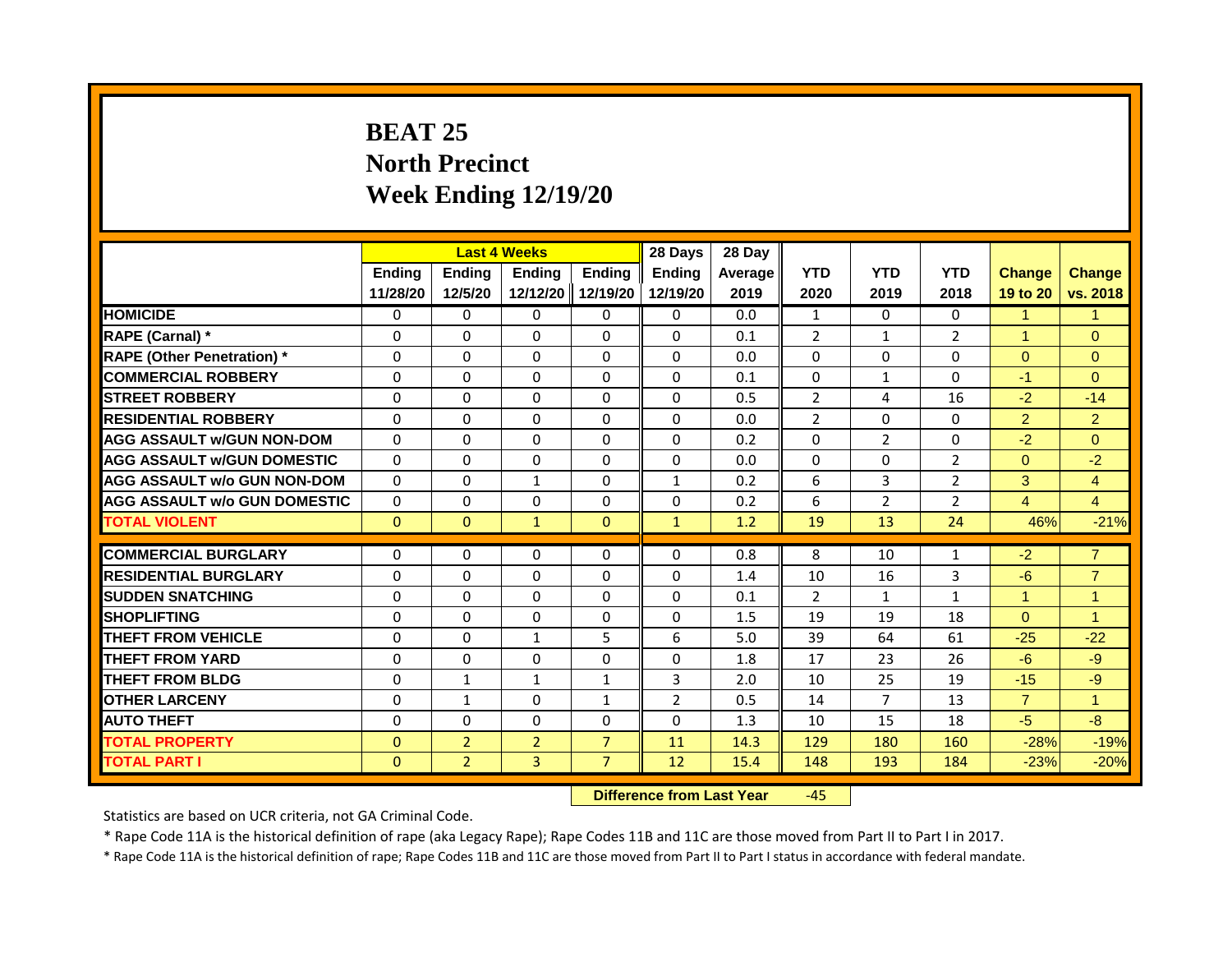# **BEAT 26 North Precinct Week Ending 12/19/20**

|                                     |                |                                  | <b>Last 4 Weeks</b> |                | 28 Days       | 28 Day  |              |                |                |                      |                 |
|-------------------------------------|----------------|----------------------------------|---------------------|----------------|---------------|---------|--------------|----------------|----------------|----------------------|-----------------|
|                                     | <b>Ending</b>  | <b>Ending</b>                    | <b>Ending</b>       | <b>Ending</b>  | <b>Endina</b> | Average | <b>YTD</b>   | <b>YTD</b>     | <b>YTD</b>     | <b>Change</b>        | <b>Change</b>   |
|                                     | 11/28/20       | 12/5/20                          | 12/12/20            | 12/19/20       | 12/19/20      | 2019    | 2020         | 2019           | 2018           | 19 to 20             | vs. 2018        |
| <b>HOMICIDE</b>                     | $\mathbf{0}$   | $\Omega$                         | $\mathbf{0}$        | 0              | 0             | 0.1     | 0            | $\mathbf{1}$   | $\Omega$       | $-1$                 | $\Omega$        |
| RAPE (Carnal) *                     | 0              | $\Omega$                         | $\Omega$            | $\Omega$       | $\Omega$      | 0.2     | 5            | $\overline{2}$ | 3              | 3                    | $\overline{2}$  |
| <b>RAPE (Other Penetration)</b> *   | $\Omega$       | $\Omega$                         | $\Omega$            | $\Omega$       | $\Omega$      | 0.0     | $\mathbf{1}$ | $\Omega$       | $\mathbf{1}$   | $\overline{1}$       | $\overline{0}$  |
| <b>COMMERCIAL ROBBERY</b>           | $\Omega$       | $\Omega$                         | $\Omega$            | $\Omega$       | $\Omega$      | 0.1     | $\mathbf{1}$ | $\mathbf{1}$   | $\Omega$       | $\Omega$             | $\mathbf{1}$    |
| <b>STREET ROBBERY</b>               | $\Omega$       | $\Omega$                         | $\Omega$            | $\Omega$       | $\Omega$      | 1.2     | 10           | 15             | 15             | $-5$                 | $-5$            |
| <b>RESIDENTIAL ROBBERY</b>          | $\Omega$       | $\Omega$                         | $\Omega$            | $\Omega$       | $\Omega$      | 0.0     | $\Omega$     | $\Omega$       | $\Omega$       | $\Omega$             | $\overline{0}$  |
| <b>AGG ASSAULT w/GUN NON-DOM</b>    | $\Omega$       | $\Omega$                         | $\Omega$            | $\Omega$       | $\Omega$      | 0.4     | 5            | 5              | $\mathbf{1}$   | $\Omega$             | $\overline{4}$  |
| <b>AGG ASSAULT W/GUN DOMESTIC</b>   | $\Omega$       | $\Omega$                         | $\Omega$            | $\Omega$       | $\Omega$      | 0.0     | $\Omega$     | $\Omega$       | $\mathbf{1}$   | $\Omega$             | $-1$            |
| <b>AGG ASSAULT w/o GUN NON-DOM</b>  | $\Omega$       | $\mathbf{1}$                     | $\Omega$            | $\Omega$       | 1             | 1.2     | 22           | 16             | 22             | 6                    | $\Omega$        |
| <b>AGG ASSAULT w/o GUN DOMESTIC</b> | $\mathbf{0}$   | $\Omega$                         | $\Omega$            | $\Omega$       | $\Omega$      | 0.2     | 8            | 3              | $\overline{2}$ | 5                    | 6               |
| <b>TOTAL VIOLENT</b>                | $\mathbf{0}$   | $\mathbf{1}$                     | $\mathbf{0}$        | $\mathbf{0}$   | $\mathbf{1}$  | 3.4     | 52           | 43             | 45             | 21%                  | 16%             |
|                                     |                |                                  |                     |                |               |         |              |                |                |                      |                 |
| <b>COMMERCIAL BURGLARY</b>          | $\mathbf{0}$   | $\Omega$                         | $\Omega$            | $\Omega$       | $\Omega$      | 0.5     | 13           | 6              | 3              | $\overline{7}$       | 10 <sup>°</sup> |
| <b>RESIDENTIAL BURGLARY</b>         | $\Omega$       | $\Omega$                         | $\mathbf{0}$        | $\Omega$       | $\Omega$      | 0.2     | $\Omega$     | $\overline{3}$ | $\overline{2}$ | $-3$                 | $-2$            |
| <b>SUDDEN SNATCHING</b>             | $\Omega$       | $\Omega$                         | $\Omega$            | $\Omega$       | $\Omega$      | 0.5     | 6            | 5              | 11             | $\blacktriangleleft$ | $-5$            |
| <b>SHOPLIFTING</b>                  | $\Omega$       | $\overline{2}$                   | $\mathbf{1}$        | $\Omega$       | 3             | 2.6     | 30           | 33             | 31             | $-3$                 | $-1$            |
| <b>THEFT FROM VEHICLE</b>           | $\mathbf{1}$   | $\Omega$                         | $\Omega$            | $\overline{2}$ | 3             | 2.9     | 32           | 37             | 32             | $-5$                 | $\Omega$        |
| <b>THEFT FROM YARD</b>              | $\Omega$       | $\Omega$                         | $\mathbf{0}$        | $\Omega$       | $\Omega$      | 1.7     | 22           | 21             | 28             | $\blacktriangleleft$ | $-6$            |
| <b>THEFT FROM BLDG</b>              | $\mathbf{1}$   | $\Omega$                         | $\Omega$            | $\Omega$       | $\mathbf{1}$  | 2.5     | 14           | 28             | 35             | $-14$                | $-21$           |
| <b>OTHER LARCENY</b>                | $\Omega$       | $\Omega$                         | $\Omega$            | $\Omega$       | $\Omega$      | 0.4     | 3            | 5              | 12             | $-2$                 | $-9$            |
| <b>AUTO THEFT</b>                   | $\mathbf{1}$   | $\Omega$                         | $\Omega$            | $\Omega$       | $\mathbf{1}$  | 0.7     | 16           | 9              | 19             | $\overline{7}$       | $-3$            |
| <b>TOTAL PROPERTY</b>               | $\overline{3}$ | $\overline{2}$                   | $\mathbf{1}$        | $\overline{2}$ | 8             | 11.9    | 136          | 147            | 173            | $-7%$                | $-21%$          |
| <b>TOTAL PART I</b>                 | 3              | 3                                | $\mathbf{1}$        | $\overline{2}$ | 9             | 15.3    | 188          | 190            | 218            | $-1%$                | $-14%$          |
|                                     |                | <b>Difference from Last Year</b> |                     | $-2$           |               |         |              |                |                |                      |                 |

Statistics are based on UCR criteria, not GA Criminal Code.

\* Rape Code 11A is the historical definition of rape (aka Legacy Rape); Rape Codes 11B and 11C are those moved from Part II to Part I in 2017.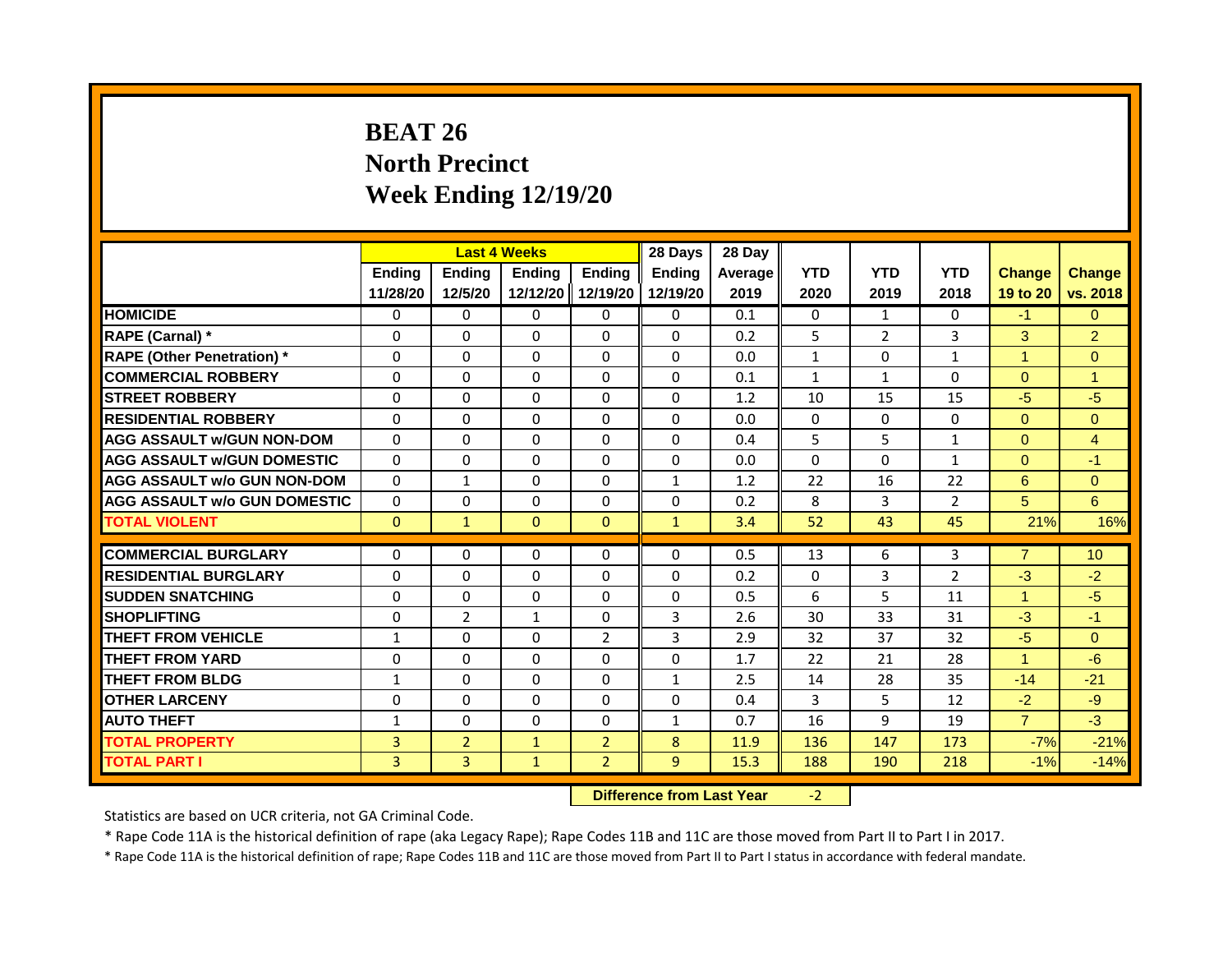# **BEAT 27 North Precinct Week Ending 12/19/20**

|                                     |                    |                   | <b>Last 4 Weeks</b>              |                           | 28 Days                   | 28 Day          |                    |                    |                    |                           |                           |
|-------------------------------------|--------------------|-------------------|----------------------------------|---------------------------|---------------------------|-----------------|--------------------|--------------------|--------------------|---------------------------|---------------------------|
|                                     | Ending<br>11/28/20 | Ending<br>12/5/20 | Ending<br>12/12/20               | <b>Endina</b><br>12/19/20 | <b>Endina</b><br>12/19/20 | Average<br>2019 | <b>YTD</b><br>2020 | <b>YTD</b><br>2019 | <b>YTD</b><br>2018 | <b>Change</b><br>19 to 20 | <b>Change</b><br>vs. 2018 |
| <b>HOMICIDE</b>                     | 0                  | 0                 | $\mathbf{0}$                     | $\mathbf{0}$              | 0                         | 0.1             | $\Omega$           | $\mathbf{1}$       | $\Omega$           | $-1$                      | $\Omega$                  |
| RAPE (Carnal) *                     | $\Omega$           | $\Omega$          | 0                                | $\Omega$                  | $\Omega$                  | 0.3             | 4                  | $\overline{2}$     | 2                  | $\overline{2}$            | $\overline{2}$            |
| <b>RAPE (Other Penetration)</b> *   | $\Omega$           | $\Omega$          | $\Omega$                         | $\Omega$                  | $\Omega$                  | 0.2             | $\mathbf{1}$       | 3                  | 3                  | $-2$                      | $-2$                      |
| <b>COMMERCIAL ROBBERY</b>           | $\mathbf{1}$       | $\Omega$          | $\Omega$                         | $\Omega$                  | $\mathbf{1}$              | 0.1             | $\mathbf{1}$       | $\mathbf{1}$       | $\overline{2}$     | $\Omega$                  | $-1$                      |
| <b>STREET ROBBERY</b>               | 1                  | $\Omega$          | 0                                | $\Omega$                  | $\mathbf{1}$              | 1.4             | 15                 | 18                 | 8                  | $-3$                      | $\overline{7}$            |
| <b>RESIDENTIAL ROBBERY</b>          | $\Omega$           | $\Omega$          | $\Omega$                         | $\Omega$                  | $\Omega$                  | 0.1             | $\Omega$           | $\mathbf{1}$       | $\overline{2}$     | $-1$                      | $-2$                      |
| <b>AGG ASSAULT w/GUN NON-GUN</b>    | $\Omega$           | $\Omega$          | $\Omega$                         | $\Omega$                  | $\Omega$                  | 1.0             | 17                 | 12                 | 12                 | 5                         | 5                         |
| <b>AGG ASSAULT W/GUN DOMESTIC</b>   | $\Omega$           | $\Omega$          | $\Omega$                         | $\Omega$                  | $\Omega$                  | 0.2             | $\mathbf{1}$       | $\overline{3}$     | $\mathbf{1}$       | $-2$                      | $\Omega$                  |
| <b>AGG ASSAULT w/o GUN NON-DOM</b>  | $\Omega$           | $\Omega$          | 0                                | $\Omega$                  | $\Omega$                  | 1.5             | 24                 | 18                 | 8                  | 6                         | 16                        |
| <b>AGG ASSAULT w/o GUN DOMESTIC</b> | $\Omega$           | $\Omega$          | 0                                | $\Omega$                  | $\Omega$                  | 1.3             | 6                  | 17                 | 3                  | $-11$                     | 3                         |
| <b>TOTAL VIOLENT</b>                | $\overline{2}$     | $\Omega$          | $\mathbf{0}$                     | $\Omega$                  | $\overline{2}$            | 6.2             | 69                 | 76                 | 41                 | $-9%$                     | 68%                       |
|                                     |                    |                   |                                  |                           |                           |                 |                    |                    |                    |                           |                           |
| <b>COMMERCIAL BURGLARY</b>          | $\Omega$           | $\Omega$          | $\Omega$                         | $\Omega$                  | $\Omega$                  | 0.7             | 4                  | 8                  | $\overline{5}$     | $-4$                      | $-1$                      |
| <b>RESIDENTIAL BURGLARY</b>         | $\Omega$           | $\Omega$          | $\mathbf{1}$                     | $\Omega$                  | $\mathbf{1}$              | 0.5             | 5                  | 6                  | 10                 | $-1$                      | $-5$                      |
| <b>SUDDEN SNATCHING</b>             | $\Omega$           | $\Omega$          | $\Omega$                         | $\Omega$                  | 0                         | 0.3             | 6                  | 4                  | 8                  | $\overline{2}$            | $-2$                      |
| <b>SHOPLIFTING</b>                  | $\Omega$           | $\Omega$          | $\Omega$                         | $\Omega$                  | $\Omega$                  | 3.1             | 24                 | 40                 | 41                 | $-16$                     | $-17$                     |
| <b>THEFT FROM VEHICLE</b>           | $\Omega$           | $\Omega$          | 0                                | $\Omega$                  | $\Omega$                  | 3.1             | 25                 | 41                 | 30                 | $-16$                     | $-5$                      |
| <b>THEFT FROM YARD</b>              | $\Omega$           | $\Omega$          | $\Omega$                         | $\mathbf{1}$              | $\mathbf{1}$              | 0.8             | 22                 | 11                 | 19                 | 11                        | $\mathbf{3}$              |
| <b>THEFT FROM BLDG</b>              | $\mathbf{1}$       | $\Omega$          | $\mathbf{1}$                     | $\Omega$                  | 2                         | 2.4             | 26                 | 30                 | 38                 | $-4$                      | $-12$                     |
| <b>OTHER LARCENY</b>                | $\Omega$           | $\Omega$          | 0                                | $\Omega$                  | 0                         | 0.2             | $\Omega$           | 3                  | 7                  | $-3$                      | $-7$                      |
| <b>AUTO THEFT</b>                   | 0                  | $\Omega$          | $\Omega$                         | $\mathbf{1}$              | 1                         | 0.9             | 18                 | 12                 | 15                 | 6                         | $\overline{3}$            |
| <b>TOTAL PROPERTY</b>               | $\mathbf{1}$       | $\Omega$          | $\overline{2}$                   | $\overline{2}$            | 5                         | 12.0            | 130                | 155                | 173                | $-16%$                    | $-25%$                    |
| <b>TOTAL PART I</b>                 | 3                  | $\mathbf{0}$      | $\overline{2}$                   | $\overline{2}$            | $\overline{7}$            | 18.3            | 199                | 231                | 214                | $-14%$                    | $-7%$                     |
|                                     |                    |                   | <b>Difference from Last Year</b> |                           | $-32$                     |                 |                    |                    |                    |                           |                           |

Statistics are based on UCR criteria, not GA Criminal Code.

\* Rape Code 11A is the historical definition of rape (aka Legacy Rape); Rape Codes 11B and 11C are those moved from Part II to Part I in 2017.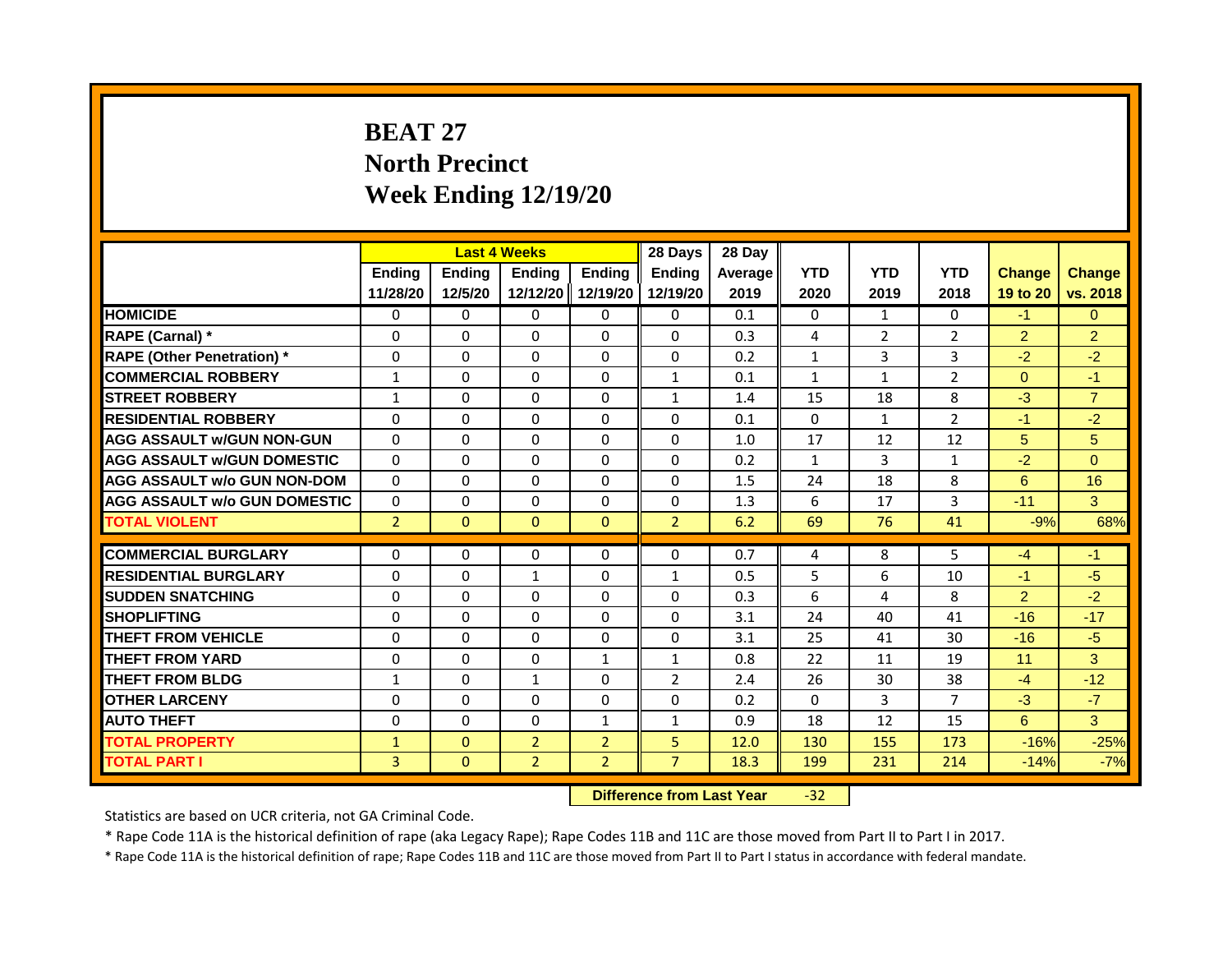# **BEAT 31 Central Precinct Week Ending 12/19/20**

|                                     |                    |                   | <b>Last 4 Weeks</b>              |                           | 28 Days                   | 28 Day          |                    |                    |                    |                           |                           |
|-------------------------------------|--------------------|-------------------|----------------------------------|---------------------------|---------------------------|-----------------|--------------------|--------------------|--------------------|---------------------------|---------------------------|
|                                     | Ending<br>11/28/20 | Ending<br>12/5/20 | Ending<br>12/12/20               | <b>Endina</b><br>12/19/20 | <b>Endina</b><br>12/19/20 | Average<br>2019 | <b>YTD</b><br>2020 | <b>YTD</b><br>2019 | <b>YTD</b><br>2018 | <b>Change</b><br>19 to 20 | <b>Change</b><br>vs. 2018 |
| <b>HOMICIDE</b>                     | 0                  | 0                 | $\mathbf{0}$                     | 0                         | 0                         | 0.1             | $\mathbf{1}$       | $\mathbf{1}$       | 1                  | $\Omega$                  | $\Omega$                  |
| RAPE (Carnal) *                     | $\Omega$           | $\Omega$          | 0                                | $\Omega$                  | $\Omega$                  | 0.3             | 4                  | 4                  | $\Omega$           | $\Omega$                  | $\overline{4}$            |
| <b>RAPE (Other Penetration)</b> *   | $\Omega$           | $\Omega$          | $\Omega$                         | $\Omega$                  | $\Omega$                  | 0.2             | $\mathbf{1}$       | $\overline{2}$     | $\mathbf{1}$       | $-1$                      | $\Omega$                  |
| <b>COMMERCIAL ROBBERY</b>           | $\Omega$           | $\Omega$          | $\Omega$                         | $\Omega$                  | $\Omega$                  | 0.0             | $\mathbf{1}$       | $\Omega$           | $\mathbf{1}$       | $\blacktriangleleft$      | $\Omega$                  |
| <b>STREET ROBBERY</b>               | $\Omega$           | $\Omega$          | 0                                | $\Omega$                  | $\Omega$                  | 0.7             | 4                  | 8                  | 9                  | $-4$                      | $-5$                      |
| <b>RESIDENTIAL ROBBERY</b>          | $\Omega$           | $\Omega$          | $\Omega$                         | $\Omega$                  | $\Omega$                  | 0.0             | 4                  | $\Omega$           | $\Omega$           | $\overline{4}$            | $\overline{4}$            |
| <b>AGG ASSAULT w/GUN NON-DOM</b>    | $\Omega$           | $\Omega$          | $\Omega$                         | $\Omega$                  | $\Omega$                  | 1.1             | 15                 | 13                 | 10                 | $\overline{2}$            | $\overline{5}$            |
| <b>AGG ASSAULT W/GUN DOMESTIC</b>   | $\Omega$           | $\Omega$          | $\Omega$                         | $\Omega$                  | $\Omega$                  | 0.2             | 2                  | 3                  | $\mathbf{1}$       | $-1$                      | $\blacktriangleleft$      |
| <b>AGG ASSAULT w/o GUN NON-DOM</b>  | $\Omega$           | $\Omega$          | 0                                | $\Omega$                  | $\Omega$                  | 0.7             | 5                  | 9                  | 5                  | $-4$                      | $\Omega$                  |
| <b>AGG ASSAULT w/o GUN DOMESTIC</b> | $\Omega$           | $\Omega$          | $\mathbf{1}$                     | $\Omega$                  | $\mathbf{1}$              | 0.9             | 10                 | 12                 | 3                  | $-2$                      | $\overline{7}$            |
| <b>TOTAL VIOLENT</b>                | $\Omega$           | $\Omega$          | $\mathbf{1}$                     | $\mathbf{0}$              | $\mathbf{1}$              | 4.1             | 47                 | 52                 | 31                 | $-10%$                    | 52%                       |
|                                     |                    |                   |                                  |                           |                           |                 |                    |                    |                    |                           |                           |
| <b>COMMERCIAL BURGLARY</b>          | $\Omega$           | $\Omega$          | $\Omega$                         | $\Omega$                  | $\Omega$                  | 1.2             | 8                  | 15                 | 8                  | $-7$                      | $\Omega$                  |
| <b>RESIDENTIAL BURGLARY</b>         | $\mathbf{1}$       | $\Omega$          | $\mathbf{1}$                     | $\mathbf{1}$              | 3                         | 3.5             | 34                 | 43                 | 24                 | $-9$                      | 10                        |
| <b>SUDDEN SNATCHING</b>             | $\Omega$           | $\Omega$          | $\Omega$                         | $\Omega$                  | 0                         | 0.3             | $\mathbf{1}$       | 4                  | $\mathbf{1}$       | $-3$                      | $\Omega$                  |
| <b>SHOPLIFTING</b>                  | $\Omega$           | $\Omega$          | $\Omega$                         | $\Omega$                  | 0                         | 0.4             | $\overline{7}$     | 5                  | $\overline{2}$     | $\overline{2}$            | 5                         |
| <b>THEFT FROM VEHICLE</b>           | $\overline{2}$     | $\Omega$          | $\mathbf{1}$                     | $\Omega$                  | 3                         | 4.3             | 36                 | 55                 | 66                 | $-19$                     | $-30$                     |
| <b>THEFT FROM YARD</b>              | $\Omega$           | $\Omega$          | $\mathbf{1}$                     | $\mathbf{1}$              | $\overline{2}$            | 4.4             | 35                 | 56                 | 47                 | $-21$                     | $-12$                     |
| <b>THEFT FROM BLDG</b>              | $\mathbf{1}$       | $\Omega$          | $\Omega$                         | $\Omega$                  | $\mathbf{1}$              | 1.5             | 18                 | 19                 | 26                 | $-1$                      | $-8$                      |
| <b>OTHER LARCENY</b>                | $\overline{2}$     | $\Omega$          | 0                                | $\Omega$                  | $\overline{2}$            | 1.9             | 19                 | 24                 | 12                 | $-5$                      | $\overline{7}$            |
| <b>AUTO THEFT</b>                   | $\mathbf{1}$       | $\Omega$          | $\Omega$                         | $\Omega$                  | 1                         | 1.1             | 25                 | 14                 | 22                 | 11                        | $\overline{3}$            |
| <b>TOTAL PROPERTY</b>               | $\overline{7}$     | $\Omega$          | $\overline{3}$                   | $\overline{2}$            | 12                        | 18.6            | 183                | 235                | 208                | $-22%$                    | $-12%$                    |
| <b>TOTAL PART I</b>                 | $\overline{7}$     | $\mathbf{0}$      | 4                                | $\overline{2}$            | 13                        | 22.7            | 230                | 287                | 239                | $-20%$                    | $-4%$                     |
|                                     |                    |                   | <b>Difference from Last Year</b> |                           | $-57$                     |                 |                    |                    |                    |                           |                           |

Statistics are based on UCR criteria, not GA Criminal Code.

\* Rape Code 11A is the historical definition of rape (aka Legacy Rape); Rape Codes 11B and 11C are those moved from Part II to Part I in 2017.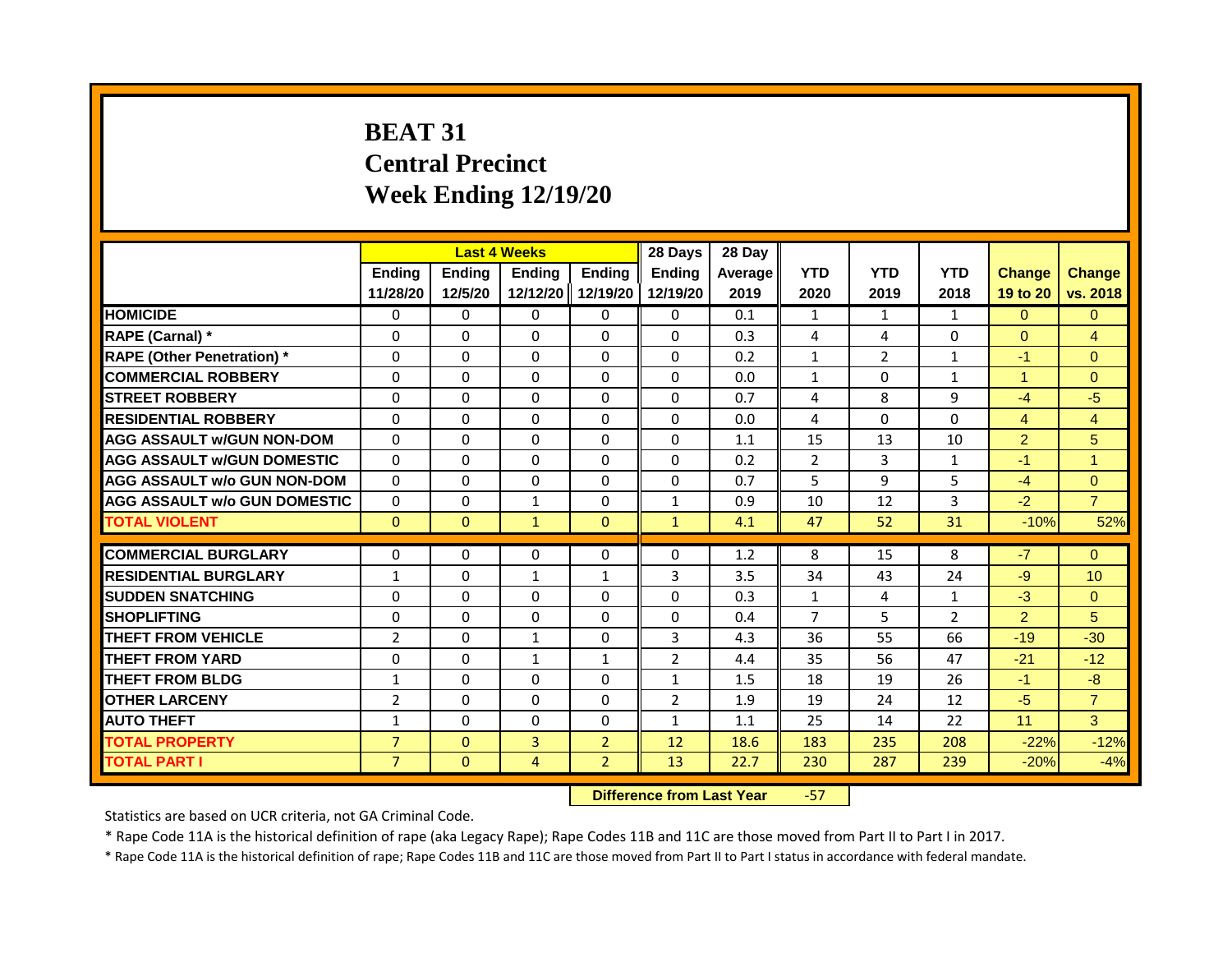# **BEAT 32 Central Precinct Week Ending 12/19/20**

|                                     |              |                                  | <b>Last 4 Weeks</b> |                | 28 Days        | 28 Day  |                |                |                |                |                      |
|-------------------------------------|--------------|----------------------------------|---------------------|----------------|----------------|---------|----------------|----------------|----------------|----------------|----------------------|
|                                     | Ending       | <b>Ending</b>                    | <b>Ending</b>       | <b>Ending</b>  | <b>Endina</b>  | Average | <b>YTD</b>     | <b>YTD</b>     | <b>YTD</b>     | <b>Change</b>  | <b>Change</b>        |
|                                     | 11/28/20     | 12/5/20                          | 12/12/20            | 12/19/20       | 12/19/20       | 2019    | 2020           | 2019           | 2018           | 19 to 20       | vs. 2018             |
| <b>HOMICIDE</b>                     | $\mathbf{0}$ | $\Omega$                         | $\mathbf{0}$        | 0              | 0              | 0.1     | 0              | $\mathbf{1}$   | $\Omega$       | $-1$           | $\Omega$             |
| RAPE (Carnal) *                     | 0            | $\Omega$                         | $\Omega$            | $\Omega$       | $\Omega$       | 0.2     | $\mathbf{1}$   | $\mathbf{1}$   | $\mathbf{1}$   | $\Omega$       | $\Omega$             |
| <b>RAPE (Other Penetration)</b> *   | $\Omega$     | $\Omega$                         | $\Omega$            | $\Omega$       | $\Omega$       | 0.1     | $\Omega$       | $\mathbf{1}$   | $\mathbf{1}$   | $-1$           | $-1$                 |
| <b>COMMERCIAL ROBBERY</b>           | $\Omega$     | $\Omega$                         | $\Omega$            | $\mathbf{1}$   | $\mathbf{1}$   | 0.9     | $\overline{7}$ | 10             | 4              | $-3$           | 3                    |
| <b>STREET ROBBERY</b>               | $\Omega$     | $\Omega$                         | $\Omega$            | $\Omega$       | $\Omega$       | 0.2     | $\overline{2}$ | 3              | 4              | $-1$           | $-2$                 |
| <b>RESIDENTIAL ROBBERY</b>          | $\Omega$     | $\Omega$                         | $\Omega$            | $\Omega$       | $\Omega$       | 0.0     | $\Omega$       | $\Omega$       | $\mathbf{1}$   | $\Omega$       | $-1$                 |
| <b>AGG ASSAULT w/GUN NON-DOM</b>    | $\Omega$     | $\Omega$                         | $\Omega$            | $\Omega$       | $\Omega$       | 0.2     | $\overline{7}$ | $\mathbf{3}$   | $\overline{7}$ | $\overline{4}$ | $\overline{0}$       |
| <b>AGG ASSAULT W/GUN DOMESTIC</b>   | $\Omega$     | $\Omega$                         | $\Omega$            | $\Omega$       | $\Omega$       | 0.0     | $\mathbf{1}$   | $\Omega$       | $\Omega$       | $\overline{1}$ | $\mathbf{1}$         |
| <b>AGG ASSAULT w/o GUN NON-DOM</b>  | $\Omega$     | $\Omega$                         | $\Omega$            | $\Omega$       | $\Omega$       | 0.3     | 5              | 4              | 5              | $\overline{1}$ | $\Omega$             |
| <b>AGG ASSAULT w/o GUN DOMESTIC</b> | $\mathbf{0}$ | $\Omega$                         | $\Omega$            | $\Omega$       | $\Omega$       | 0.4     | 4              | 5              | 4              | $-1$           | $\Omega$             |
| <b>TOTAL VIOLENT</b>                | $\Omega$     | $\mathbf{0}$                     | $\mathbf{0}$        | $\mathbf{1}$   | $\mathbf{1}$   | 2.5     | 27             | 28             | 27             | $-4%$          | 0%                   |
|                                     |              |                                  |                     |                |                |         |                |                |                |                |                      |
| <b>COMMERCIAL BURGLARY</b>          | $\mathbf{0}$ | 1                                | $\Omega$            | $\mathbf{1}$   | $\overline{2}$ | 0.3     | 8              | 4              | $\overline{2}$ | $\overline{4}$ | 6                    |
| <b>RESIDENTIAL BURGLARY</b>         | $\Omega$     | $\Omega$                         | $\overline{2}$      | $\mathbf{1}$   | 3              | 1.8     | 23             | 23             | 27             | $\Omega$       | $-4$                 |
| <b>SUDDEN SNATCHING</b>             | $\Omega$     | $\Omega$                         | $\mathbf{1}$        | $\Omega$       | $\mathbf{1}$   | 0.2     | $\Omega$       | $\overline{3}$ | $\Omega$       | $-3$           | $\Omega$             |
| <b>SHOPLIFTING</b>                  | $\Omega$     | $\mathbf{1}$                     | $\overline{2}$      | $\Omega$       | 3              | 3.1     | 30             | 40             | 66             | $-10$          | $-36$                |
| <b>THEFT FROM VEHICLE</b>           | $\Omega$     | $\mathbf{1}$                     | $\Omega$            | $\Omega$       | $\mathbf{1}$   | 4.9     | 33             | 60             | 82             | $-27$          | $-49$                |
| <b>THEFT FROM YARD</b>              | $\mathbf{1}$ | 3                                | $\mathbf{0}$        | $\Omega$       | 4              | 2.6     | 28             | 34             | 47             | $-6$           | $-19$                |
| <b>THEFT FROM BLDG</b>              | $\Omega$     | $\Omega$                         | $\Omega$            | $\Omega$       | $\Omega$       | 2.5     | 16             | 32             | 31             | $-16$          | $-15$                |
| <b>OTHER LARCENY</b>                | $\Omega$     | $\Omega$                         | $\Omega$            | $\Omega$       | $\Omega$       | 0.8     | 20             | 10             | 19             | 10             | $\blacktriangleleft$ |
| <b>AUTO THEFT</b>                   | $\Omega$     | $\Omega$                         | $\overline{2}$      | $\Omega$       | $\overline{2}$ | 1.2     | 14             | 14             | 21             | $\Omega$       | $-7$                 |
| <b>TOTAL PROPERTY</b>               | $\mathbf{1}$ | 6                                | $\overline{7}$      | $\overline{2}$ | 16             | 17.3    | 172            | 220            | 295            | $-22%$         | $-42%$               |
| <b>TOTAL PART I</b>                 | $\mathbf{1}$ | 6                                | $\overline{7}$      | $\overline{3}$ | 17             | 19.8    | 199            | 248            | 322            | $-20%$         | $-38%$               |
|                                     |              | <b>Difference from Last Year</b> |                     | $-49$          |                |         |                |                |                |                |                      |

Statistics are based on UCR criteria, not GA Criminal Code.

\* Rape Code 11A is the historical definition of rape (aka Legacy Rape); Rape Codes 11B and 11C are those moved from Part II to Part I in 2017.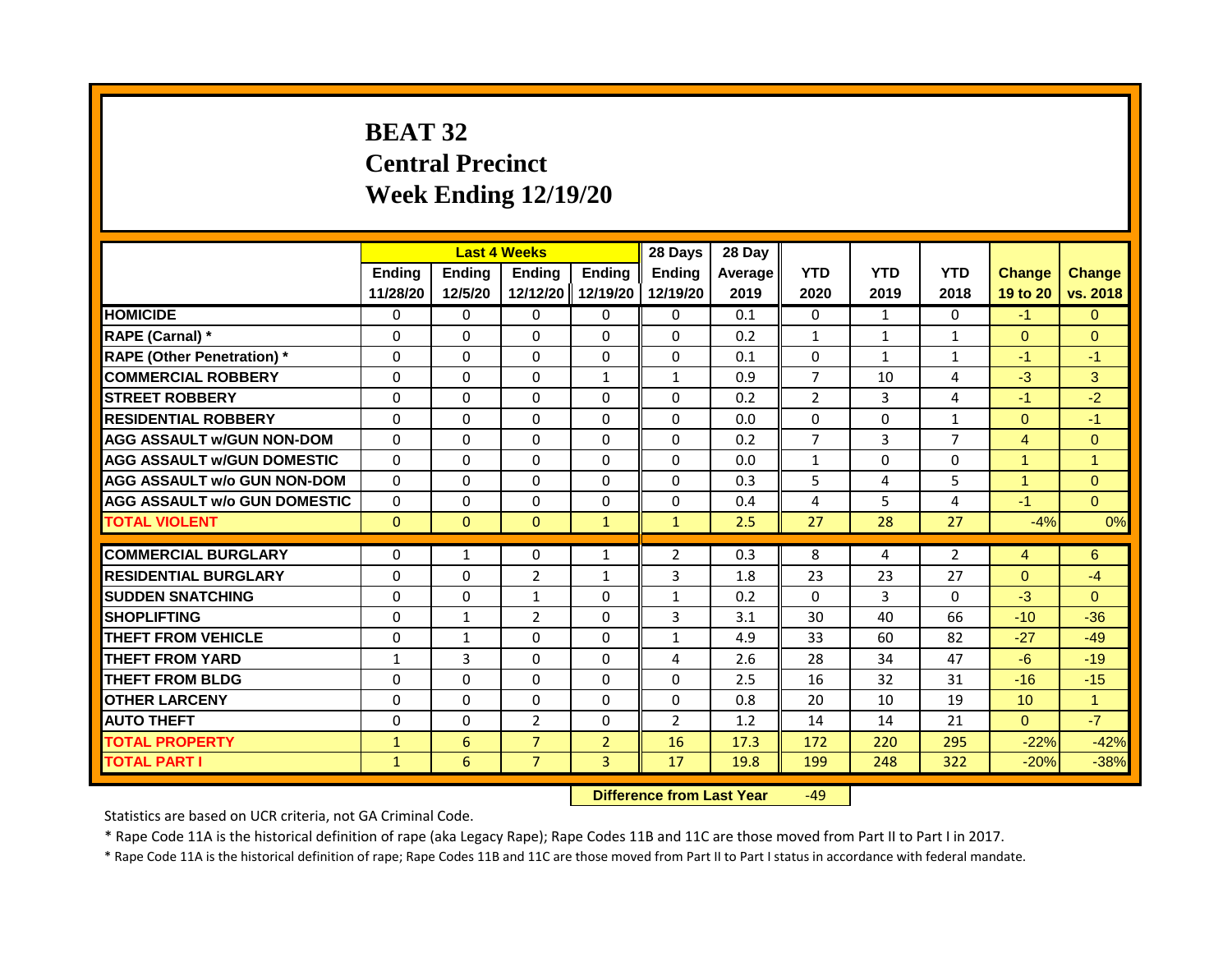## **BEAT 33 Central Precinct Week Ending 12/19/20**

|                                     |                |               | <b>Last 4 Weeks</b>              |                   | 28 Days        | 28 Day  |                |                |                |                |                |
|-------------------------------------|----------------|---------------|----------------------------------|-------------------|----------------|---------|----------------|----------------|----------------|----------------|----------------|
|                                     | Ending         | <b>Ending</b> | Ending                           | <b>Ending</b>     | <b>Endina</b>  | Average | <b>YTD</b>     | <b>YTD</b>     | <b>YTD</b>     | <b>Change</b>  | <b>Change</b>  |
|                                     | 11/28/20       | 12/5/20       |                                  | 12/12/20 12/19/20 | 12/19/20       | 2019    | 2020           | 2019           | 2018           | 19 to 20       | vs. 2018       |
| <b>HOMICIDE</b>                     | 0              | 0             | 1                                | 0                 | 1              | 0.2     | 2              | $\overline{2}$ | 0              | $\mathbf{0}$   | $\overline{2}$ |
| RAPE (Carnal) *                     | 0              | $\Omega$      | $\Omega$                         | $\Omega$          | $\Omega$       | 0.0     | $\overline{2}$ | $\mathbf{0}$   | 3              | $\overline{2}$ | $-1$           |
| <b>RAPE (Other Penetration) *</b>   | $\Omega$       | $\Omega$      | $\Omega$                         | $\Omega$          | $\Omega$       | 0.1     | $\Omega$       | $\mathbf{1}$   | $\overline{2}$ | $-1$           | $-2$           |
| <b>COMMERCIAL ROBBERY</b>           | $\mathbf{1}$   | 0             | 0                                | 0                 | 1              | 0.3     | 4              | 3              | $\overline{2}$ | $\mathbf{1}$   | $\overline{2}$ |
| <b>STREET ROBBERY</b>               | $\Omega$       | $\Omega$      | $\Omega$                         | $\Omega$          | $\Omega$       | 1.3     | 12             | 17             | 20             | $-5$           | $-8$           |
| <b>RESIDENTIAL ROBBERY</b>          | 0              | 0             | 0                                | $\mathbf 0$       | 0              | 0.0     | 0              | 0              | 0              | $\overline{0}$ | $\overline{0}$ |
| <b>AGG ASSAULT w/GUN NON-DOM</b>    | $\Omega$       | $\Omega$      | $\Omega$                         | $\Omega$          | $\Omega$       | 1.0     | 9              | 11             | 11             | $-2$           | $-2$           |
| <b>AGG ASSAULT w/GUN DOMESTIC</b>   | $\Omega$       | $\Omega$      | $\Omega$                         | $\Omega$          | $\Omega$       | 0.2     | $\mathbf{1}$   | $\overline{2}$ | $\Omega$       | $-1$           | 1              |
| <b>AGG ASSAULT w/o GUN NON-DOM</b>  | $\overline{2}$ | 0             | $\Omega$                         | $\mathbf{0}$      | $\overline{2}$ | 0.9     | 9              | 12             | 10             | $-3$           | $-1$           |
| <b>AGG ASSAULT w/o GUN DOMESTIC</b> | 0              | 0             | 0                                | $\mathbf 0$       | 0              | 0.7     | 11             | 9              | 3              | $\overline{2}$ | 8              |
| <b>TOTAL VIOLENT</b>                | 3              | $\mathbf{0}$  | $\mathbf{1}$                     | $\mathbf{0}$      | $\overline{4}$ | 4.7     | 50             | 57             | 51             | $-12%$         | $-2%$          |
|                                     |                |               |                                  |                   |                |         |                |                |                |                |                |
| <b>COMMERCIAL BURGLARY</b>          | 0              | 0             | 0                                | $\mathbf{1}$      | $\mathbf{1}$   | 1.3     | 10             | 15             | 10             | $-5$           | $\mathbf{0}$   |
| <b>RESIDENTIAL BURGLARY</b>         | $\Omega$       | $\Omega$      | $\Omega$                         | $\Omega$          | $\Omega$       | 1.8     | 14             | 24             | 20             | $-10$          | $-6$           |
| <b>SUDDEN SNATCHING</b>             | $\Omega$       | $\mathbf{1}$  | $\Omega$                         | $\Omega$          | $\mathbf{1}$   | 0.1     | 3              | $\mathbf{1}$   | 5              | $\overline{2}$ | $-2$           |
| <b>SHOPLIFTING</b>                  | $\Omega$       | $\mathbf{0}$  | 0                                | $\mathbf{0}$      | $\Omega$       | 7.9     | 28             | 103            | 61             | $-75$          | $-33$          |
| <b>THEFT FROM VEHICLE</b>           | $\mathbf{1}$   | $\Omega$      | $\Omega$                         | $\mathbf{1}$      | $\overline{2}$ | 3.4     | 38             | 44             | 58             | $-6$           | $-20$          |
| <b>THEFT FROM YARD</b>              | $\Omega$       | $\Omega$      | $\Omega$                         | $\Omega$          | $\Omega$       | 3.6     | 43             | 47             | 46             | $-4$           | $-3$           |
| <b>THEFT FROM BLDG</b>              | 0              | $\mathbf{0}$  | 0                                | $\mathbf{0}$      | $\Omega$       | 1.7     | 13             | 21             | 33             | $-8$           | $-20$          |
| <b>OTHER LARCENY</b>                | 0              | $\Omega$      | $\Omega$                         | $\mathbf{1}$      | $\mathbf{1}$   | 2.0     | 13             | 27             | 11             | $-14$          | $\overline{2}$ |
| <b>AUTO THEFT</b>                   | 0              | 0             | 0                                | $\mathbf 0$       | 0              | 1.4     | 19             | 17             | 41             | $\overline{2}$ | $-22$          |
| <b>TOTAL PROPERTY</b>               | $\mathbf{1}$   | $\mathbf{1}$  | $\Omega$                         | 3                 | 5              | 23.2    | 181            | 299            | 285            | $-39%$         | $-36%$         |
| <b>TOTAL PART I</b>                 | 4              | $\mathbf{1}$  | $\mathbf{1}$                     | 3                 | 9              | 27.8    | 231            | 356            | 336            | $-35%$         | $-31%$         |
|                                     |                |               | <b>Difference from Last Year</b> |                   | $-125$         |         |                |                |                |                |                |

Statistics are based on UCR criteria, not GA Criminal Code.

\* Rape Code 11A is the historical definition of rape (aka Legacy Rape); Rape Codes 11B and 11C are those moved from Part II to Part I in 2017.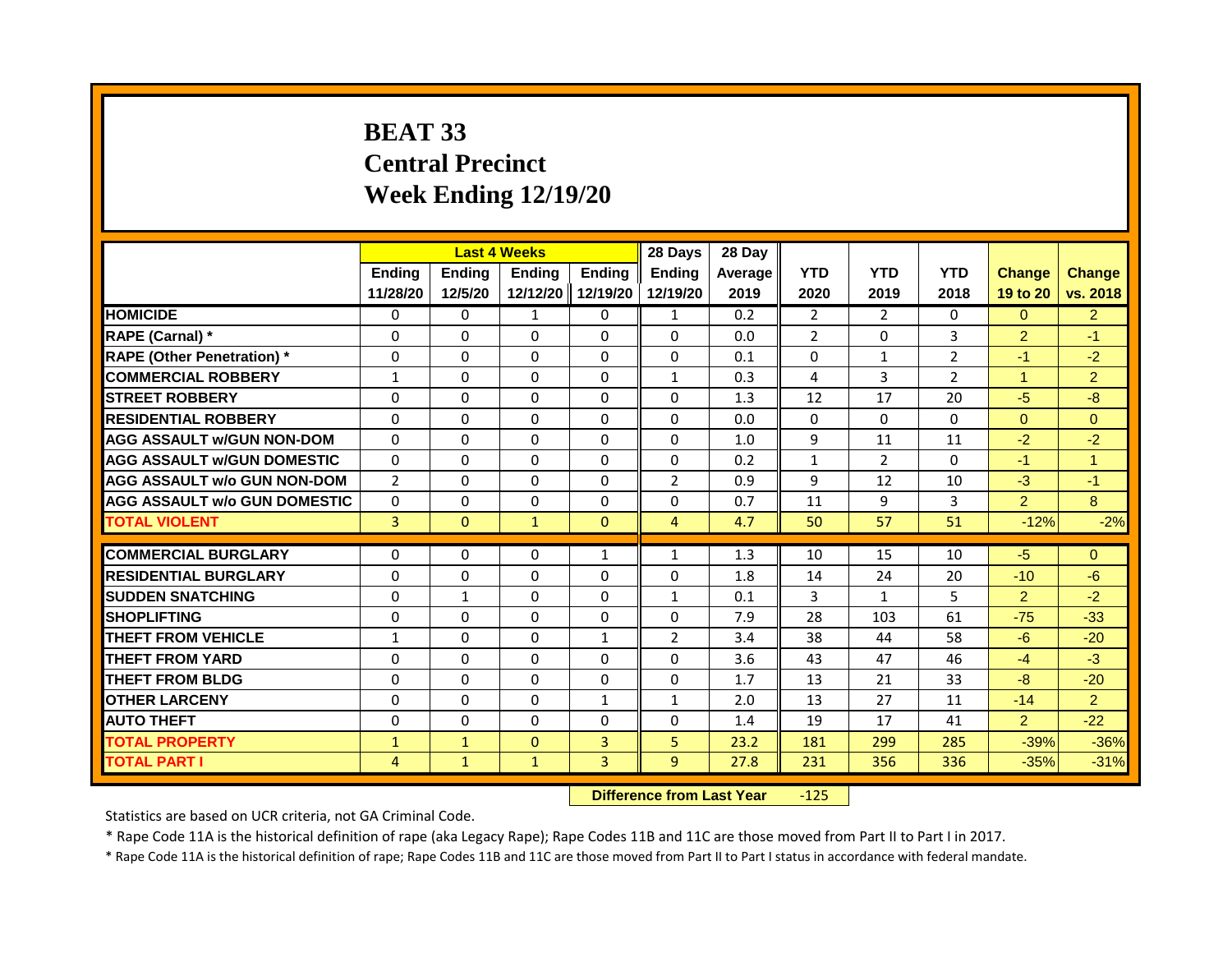# **BEAT 34 Central Precinct Week Ending 12/19/20**

|                                     | <b>Last 4 Weeks</b><br>Ending<br>Ending<br>Ending |                |                                  |                           | 28 Days                   | 28 Day          |                    |                    |                    |                           |                           |
|-------------------------------------|---------------------------------------------------|----------------|----------------------------------|---------------------------|---------------------------|-----------------|--------------------|--------------------|--------------------|---------------------------|---------------------------|
|                                     | 11/28/20                                          | 12/5/20        | 12/12/20                         | <b>Endina</b><br>12/19/20 | <b>Endina</b><br>12/19/20 | Average<br>2019 | <b>YTD</b><br>2020 | <b>YTD</b><br>2019 | <b>YTD</b><br>2018 | <b>Change</b><br>19 to 20 | <b>Change</b><br>vs. 2018 |
| <b>HOMICIDE</b>                     | 0                                                 | 0              | $\mathbf{0}$                     | $\mathbf{0}$              | 0                         | 0.1             | 3                  | $\mathbf{1}$       | 3                  | 2 <sup>1</sup>            | $\Omega$                  |
| RAPE (Carnal) *                     | $\Omega$                                          | $\Omega$       | 0                                | $\Omega$                  | $\Omega$                  | 0.2             | 5                  | 3                  | $\mathbf{1}$       | $\overline{2}$            | $\overline{4}$            |
| <b>RAPE (Other Penetration)</b> *   | $\mathbf{1}$                                      | $\Omega$       | $\Omega$                         | $\Omega$                  | $\mathbf{1}$              | 0.1             | $\overline{2}$     | $\mathbf{1}$       | $\Omega$           | $\overline{1}$            | $\overline{2}$            |
| <b>COMMERCIAL ROBBERY</b>           | $\Omega$                                          | $\Omega$       | $\Omega$                         | $\Omega$                  | $\Omega$                  | 0.0             | $\mathbf{1}$       | $\Omega$           | $\Omega$           | $\blacktriangleleft$      | $\blacktriangleleft$      |
| <b>STREET ROBBERY</b>               | $\Omega$                                          | $\Omega$       | 0                                | $\Omega$                  | $\Omega$                  | 0.9             | 13                 | 12                 | 11                 | $\overline{1}$            | $\overline{2}$            |
| <b>RESIDENTIAL ROBBERY</b>          | $\Omega$                                          | $\Omega$       | $\Omega$                         | $\Omega$                  | $\Omega$                  | 0.2             | $\Omega$           | $\overline{2}$     | $\overline{2}$     | $-2$                      | $-2$                      |
| <b>AGG ASSAULT w/GUN NON-DOM</b>    | $\overline{2}$                                    | $\overline{2}$ | $\Omega$                         | $\Omega$                  | $\overline{4}$            | 1.8             | 23                 | 23                 | 18                 | $\Omega$                  | 5                         |
| <b>AGG ASSAULT W/GUN DOMESTIC</b>   | $\Omega$                                          | $\Omega$       | $\Omega$                         | $\Omega$                  | $\Omega$                  | 0.5             | $\Omega$           | 6                  | $\overline{3}$     | $-6$                      | $-3$                      |
| <b>AGG ASSAULT w/o GUN NON-DOM</b>  | $\Omega$                                          | $\mathbf{1}$   | 1                                | $\Omega$                  | $\overline{2}$            | 0.9             | 13                 | 12                 | 13                 | $\overline{1}$            | $\Omega$                  |
| <b>AGG ASSAULT w/o GUN DOMESTIC</b> | $\mathbf{1}$                                      | $\Omega$       | 0                                | $\Omega$                  | $\mathbf{1}$              | 1.6             | 18                 | 21                 | 17                 | $-3$                      | $\blacktriangleleft$      |
| <b>TOTAL VIOLENT</b>                | $\overline{4}$                                    | 3              | $\mathbf{1}$                     | $\mathbf{0}$              | 8                         | 6.2             | 78                 | 81                 | 68                 | $-4%$                     | 15%                       |
| <b>COMMERCIAL BURGLARY</b>          | $\Omega$                                          | $\Omega$       | $\Omega$                         | $\Omega$                  | $\Omega$                  |                 | 5                  | 6                  |                    |                           | $\overline{4}$            |
|                                     |                                                   |                |                                  |                           |                           | 0.5             |                    |                    | $\mathbf{1}$       | -1                        |                           |
| <b>RESIDENTIAL BURGLARY</b>         | $\Omega$                                          | $\Omega$       | $\mathbf{1}$                     | $\Omega$                  | $\mathbf{1}$              | 3.2             | 26                 | 41                 | 57                 | $-15$                     | $-31$                     |
| <b>SUDDEN SNATCHING</b>             | $\Omega$                                          | $\Omega$       | $\Omega$                         | $\Omega$                  | 0                         | 0.2             | $\mathbf{1}$       | $\overline{2}$     | 4                  | $-1$                      | $-3$                      |
| <b>SHOPLIFTING</b>                  | $\Omega$                                          | 1              | $\Omega$                         | $\mathbf{1}$              | $\overline{2}$            | 1.2             | 8                  | 16                 | 6                  | $-8$                      | 2 <sup>1</sup>            |
| <b>THEFT FROM VEHICLE</b>           | $\Omega$                                          | $\mathbf{1}$   | 0                                | $\mathbf{1}$              | $\overline{2}$            | 2.3             | 29                 | 29                 | 36                 | $\Omega$                  | $-7$                      |
| <b>THEFT FROM YARD</b>              | $\mathbf{1}$                                      | $\Omega$       | $\mathbf{1}$                     | $\Omega$                  | $\overline{2}$            | 2.3             | 16                 | 30                 | 19                 | $-14$                     | $-3$                      |
| <b>THEFT FROM BLDG</b>              | $\Omega$                                          | $\Omega$       | $\Omega$                         | $\mathbf{1}$              | $\mathbf{1}$              | 1.4             | 18                 | 17                 | 27                 | $\blacktriangleleft$      | $-9$                      |
| <b>OTHER LARCENY</b>                | $\Omega$                                          | $\Omega$       | 0                                | $\mathbf{1}$              | $\mathbf{1}$              | 0.3             | 6                  | 5                  | $\mathbf{1}$       | $\blacktriangleleft$      | 5                         |
| <b>AUTO THEFT</b>                   | $\mathbf{1}$                                      | $\mathbf{1}$   | $\overline{2}$                   | $\mathbf{1}$              | 5                         | 2.0             | 27                 | 25                 | 31                 | $\overline{2}$            | $-4$                      |
| <b>TOTAL PROPERTY</b>               | $\overline{2}$                                    | 3              | 4                                | 5                         | 14                        | 13.3            | 136                | 171                | 182                | $-20%$                    | $-25%$                    |
| <b>TOTAL PART I</b>                 | 6                                                 | 6              | 5                                | 5                         | 22                        | 19.6            | 214                | 252                | 250                | $-15%$                    | $-14%$                    |
|                                     |                                                   |                | <b>Difference from Last Year</b> |                           | $-38$                     |                 |                    |                    |                    |                           |                           |

Statistics are based on UCR criteria, not GA Criminal Code.

\* Rape Code 11A is the historical definition of rape (aka Legacy Rape); Rape Codes 11B and 11C are those moved from Part II to Part I in 2017.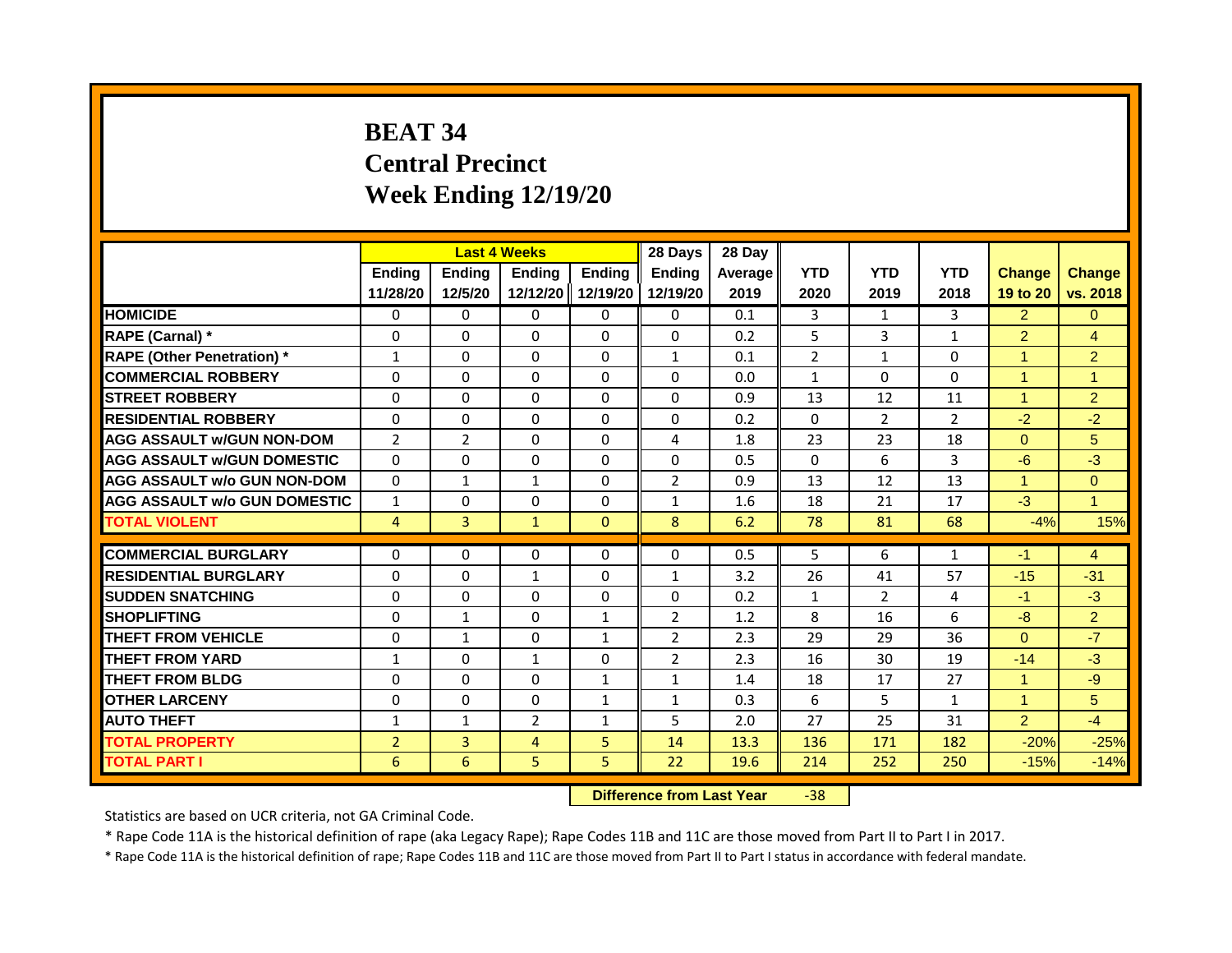# **BEAT 35 Central Precinct Week Ending 12/19/20**

|                                     |                    |                   | <b>Last 4 Weeks</b>              |                           | 28 Days                   | 28 Day          |                    |                    |                    |                           |                           |
|-------------------------------------|--------------------|-------------------|----------------------------------|---------------------------|---------------------------|-----------------|--------------------|--------------------|--------------------|---------------------------|---------------------------|
|                                     | Ending<br>11/28/20 | Ending<br>12/5/20 | Ending<br>12/12/20               | <b>Endina</b><br>12/19/20 | <b>Endina</b><br>12/19/20 | Average<br>2019 | <b>YTD</b><br>2020 | <b>YTD</b><br>2019 | <b>YTD</b><br>2018 | <b>Change</b><br>19 to 20 | <b>Change</b><br>vs. 2018 |
| <b>HOMICIDE</b>                     | 0                  | 0                 | $\mathbf{0}$                     | $\mathbf{0}$              | 0                         | 0.0             | 6                  | $\Omega$           | 1                  | 6                         | 5                         |
| RAPE (Carnal) *                     | $\Omega$           | $\Omega$          | 0                                | $\Omega$                  | $\Omega$                  | 0.0             | $\overline{2}$     | $\mathbf{0}$       | 4                  | $\overline{2}$            | $-2$                      |
| <b>RAPE (Other Penetration)</b> *   | $\Omega$           | $\Omega$          | $\Omega$                         | $\Omega$                  | $\Omega$                  | 0.0             | $\mathbf{1}$       | $\mathbf{0}$       | 3                  | $\overline{1}$            | $-2$                      |
| <b>COMMERCIAL ROBBERY</b>           | $\mathbf{1}$       | $\Omega$          | $\Omega$                         | $\Omega$                  | $\mathbf{1}$              | 0.2             | 4                  | $\overline{2}$     | $\overline{2}$     | $\overline{2}$            | $\overline{2}$            |
| <b>STREET ROBBERY</b>               | 1                  | $\Omega$          | 0                                | $\Omega$                  | $\mathbf{1}$              | 1.1             | 6                  | 13                 | $\overline{7}$     | $-7$                      | $-1$                      |
| <b>RESIDENTIAL ROBBERY</b>          | $\Omega$           | $\Omega$          | $\Omega$                         | $\Omega$                  | $\Omega$                  | 0.0             | $\mathbf{1}$       | $\Omega$           | $\Omega$           | $\overline{1}$            | $\blacktriangleleft$      |
| <b>AGG ASSAULT w/GUN NON-DOM</b>    | $\Omega$           | $\mathbf{1}$      | $\Omega$                         | $\overline{2}$            | 3                         | 2.2             | 21                 | 29                 | 20                 | $-8$                      | $\overline{1}$            |
| <b>AGG ASSAULT W/GUN DOMESTIC</b>   | $\Omega$           | $\Omega$          | $\Omega$                         | $\Omega$                  | $\Omega$                  | 0.2             | 3                  | $\overline{2}$     | 5                  | $\blacktriangleleft$      | $-2$                      |
| <b>AGG ASSAULT w/o GUN NON-DOM</b>  | $\Omega$           | $\Omega$          | 0                                | $\Omega$                  | $\Omega$                  | 0.6             | 5                  | 8                  | 10                 | $-3$                      | $-5$                      |
| <b>AGG ASSAULT w/o GUN DOMESTIC</b> | $\Omega$           | $\Omega$          | $\mathbf{1}$                     | $\Omega$                  | $\mathbf{1}$              | 0.9             | 13                 | 12                 | 8                  | $\blacktriangleleft$      | 5 <sup>5</sup>            |
| <b>TOTAL VIOLENT</b>                | $\overline{2}$     | $\mathbf{1}$      | $\mathbf{1}$                     | $\overline{2}$            | 6                         | 5.2             | 62                 | 66                 | 60                 | $-6%$                     | 3%                        |
|                                     |                    |                   |                                  |                           |                           |                 |                    |                    |                    |                           |                           |
| <b>COMMERCIAL BURGLARY</b>          | $\mathbf{1}$       | $\Omega$          | $\Omega$                         | $\Omega$                  | 1                         | 1.2             | $\overline{7}$     | 15                 | $\overline{5}$     | $-8$                      | $\overline{2}$            |
| <b>RESIDENTIAL BURGLARY</b>         | $\overline{2}$     | $\Omega$          | $\Omega$                         | $\mathbf{1}$              | 3                         | 2.9             | 30                 | 37                 | 45                 | $-7$                      | $-15$                     |
| <b>SUDDEN SNATCHING</b>             | $\Omega$           | $\Omega$          | $\Omega$                         | $\Omega$                  | 0                         | 0.2             | $\Omega$           | $\overline{2}$     | $\overline{2}$     | $-2$                      | $-2$                      |
| <b>SHOPLIFTING</b>                  | 1                  | $\mathbf{1}$      | $\mathbf{1}$                     | $\Omega$                  | 3                         | 2.4             | 32                 | 31                 | 31                 | $\overline{1}$            | $\blacktriangleleft$      |
| <b>THEFT FROM VEHICLE</b>           | $\Omega$           | $\Omega$          | $\Omega$                         | $\mathbf{1}$              | $\mathbf{1}$              | 6.5             | 38                 | 83                 | 51                 | $-45$                     | $-13$                     |
| <b>THEFT FROM YARD</b>              | $\Omega$           | $\Omega$          | $\Omega$                         | $\overline{2}$            | $\overline{2}$            | 1.4             | $\overline{7}$     | 18                 | 27                 | $-11$                     | $-20$                     |
| <b>THEFT FROM BLDG</b>              | $\mathbf{1}$       | $\Omega$          | $\Omega$                         | $\mathbf{1}$              | 2                         | 1.8             | 15                 | 22                 | 16                 | $-7$                      | $-1$                      |
| <b>OTHER LARCENY</b>                | $\Omega$           | $\Omega$          | 0                                | $\Omega$                  | 0                         | 1.2             | 4                  | 14                 | 6                  | $-10$                     | $-2$                      |
| <b>AUTO THEFT</b>                   | 0                  | $\overline{2}$    | $\Omega$                         | $\Omega$                  | $\overline{2}$            | 2.1             | 35                 | 26                 | 43                 | 9                         | $-8-$                     |
| <b>TOTAL PROPERTY</b>               | 5                  | 3                 | $\mathbf{1}$                     | 5                         | 14                        | 19.7            | 168                | 248                | 226                | $-32%$                    | $-26%$                    |
| <b>TOTAL PART I</b>                 | $\overline{7}$     | 4                 | $\overline{2}$                   | $\overline{7}$            | 20                        | 24.9            | 230                | 314                | 286                | $-27%$                    | $-20%$                    |
|                                     |                    |                   | <b>Difference from Last Year</b> |                           | $-84$                     |                 |                    |                    |                    |                           |                           |

Statistics are based on UCR criteria, not GA Criminal Code.

\* Rape Code 11A is the historical definition of rape (aka Legacy Rape); Rape Codes 11B and 11C are those moved from Part II to Part I in 2017.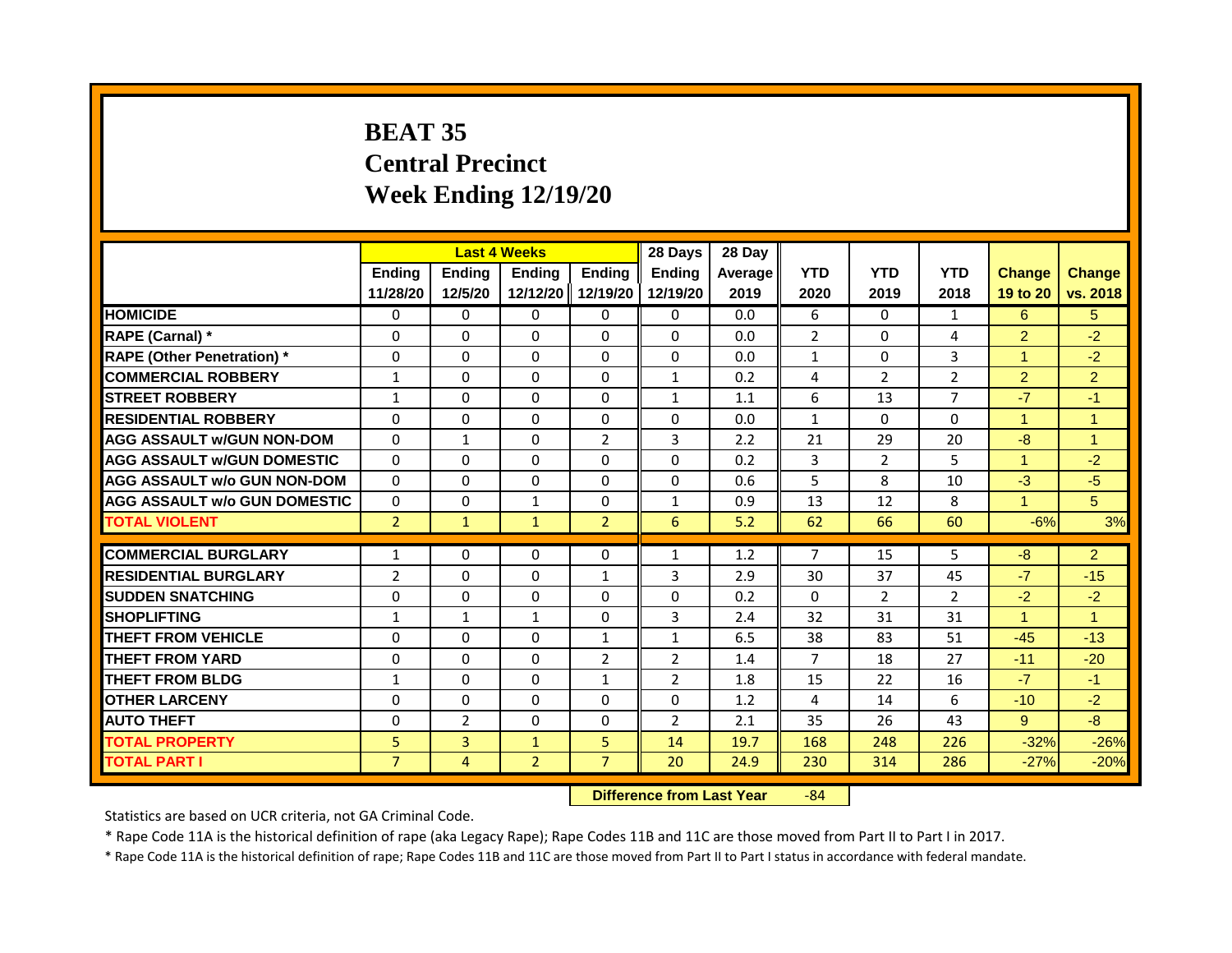# **BEAT 36 Central Precinct Week Ending 12/19/20**

|                                     |                           |                          | <b>Last 4 Weeks</b>       |                           | 28 Days                   | 28 Day          |                    |                    |                    |                           |                           |
|-------------------------------------|---------------------------|--------------------------|---------------------------|---------------------------|---------------------------|-----------------|--------------------|--------------------|--------------------|---------------------------|---------------------------|
|                                     | <b>Ending</b><br>11/28/20 | <b>Ending</b><br>12/5/20 | <b>Ending</b><br>12/12/20 | <b>Ending</b><br>12/19/20 | <b>Ending</b><br>12/19/20 | Average<br>2019 | <b>YTD</b><br>2020 | <b>YTD</b><br>2019 | <b>YTD</b><br>2018 | <b>Change</b><br>19 to 20 | <b>Change</b><br>vs. 2018 |
|                                     |                           |                          |                           |                           |                           |                 |                    |                    |                    |                           |                           |
| <b>HOMICIDE</b>                     | 0                         | $\Omega$                 | 0                         | 0                         | 0                         | 0.0             | $\mathbf{2}$       | $\mathbf{0}$       | $\mathbf{1}$       | $\overline{2}$            | $\mathbf{1}$              |
| RAPE (Carnal) *                     | 0                         | 0                        | $\Omega$                  | $\Omega$                  | $\Omega$                  | 0.2             | 5                  | $\overline{2}$     | $\overline{2}$     | 3                         | 3                         |
| <b>RAPE (Other Penetration)</b> *   | $\Omega$                  | $\Omega$                 | $\Omega$                  | $\Omega$                  | $\Omega$                  | 0.0             | 0                  | 0                  | $\mathbf{1}$       | $\overline{0}$            | $-1$                      |
| <b>COMMERCIAL ROBBERY</b>           | 0                         | $\Omega$                 | $\Omega$                  | $\Omega$                  | $\Omega$                  | 0.2             | 0                  | 3                  | 0                  | $-3$                      | $\Omega$                  |
| <b>STREET ROBBERY</b>               | $\Omega$                  | $\Omega$                 | $\Omega$                  | $\Omega$                  | $\Omega$                  | 0.6             | $\overline{2}$     | 7                  | 4                  | $-5$                      | $-2$                      |
| <b>RESIDENTIAL ROBBERY</b>          | $\Omega$                  | $\Omega$                 | $\Omega$                  | $\Omega$                  | $\Omega$                  | 0.1             | $\overline{4}$     | $\mathbf{1}$       | 5                  | 3                         | $-1$                      |
| <b>AGG ASSAULT W/GUN NON-DOM</b>    | $\mathbf{1}$              | $\Omega$                 | $\mathbf{1}$              | $\Omega$                  | $\overline{2}$            | 0.8             | 5                  | 11                 | 8                  | $-6$                      | $-3$                      |
| <b>AGG ASSAULT WGUN DOMESTIC</b>    | $\Omega$                  | $\Omega$                 | $\Omega$                  | $\Omega$                  | $\Omega$                  | 0.2             | $\overline{2}$     | $\overline{2}$     | $\mathbf{1}$       | $\Omega$                  | $\mathbf{1}$              |
| <b>AGG ASSAULT w/o GUN NON-DOM</b>  | $\Omega$                  | $\Omega$                 | $\Omega$                  | $\Omega$                  | $\Omega$                  | 0.5             | 5                  | 5                  | 4                  | $\Omega$                  | $\mathbf{1}$              |
| <b>AGG ASSAULT W/o GUN DOMESTIC</b> | $\Omega$                  | $\Omega$                 | $\Omega$                  | $\Omega$                  | $\Omega$                  | 0.3             | 13                 | 4                  | 4                  | 9                         | 9                         |
| <b>TOTAL VIOLENT</b>                | $\mathbf{1}$              | $\Omega$                 | $\mathbf{1}$              | $\Omega$                  | $\overline{2}$            | 2.9             | 38                 | 35                 | 30                 | 9%                        | 27%                       |
|                                     |                           |                          |                           |                           |                           |                 |                    |                    |                    |                           |                           |
| <b>COMMERCIAL BURGLARY</b>          | 0                         | 0                        | $\mathbf{1}$              | 0                         | $\mathbf{1}$              | 1.1             | $\overline{7}$     | 12                 | 6                  | $-5$                      | $\mathbf{1}$              |
| <b>RESIDENTIAL BURGLARY</b>         | $\Omega$                  | $\Omega$                 | $\Omega$                  | $\Omega$                  | $\Omega$                  | 2.3             | 12                 | 30                 | 21                 | $-18$                     | $-9$                      |
| <b>SUDDEN SNATCHING</b>             | 0                         | $\Omega$                 | $\Omega$                  | $\Omega$                  | $\Omega$                  | 0.1             | $\overline{2}$     | $\mathbf{1}$       | $\overline{2}$     | $\mathbf{1}$              | $\Omega$                  |
| <b>SHOPLIFTING</b>                  | $\Omega$                  | $\overline{2}$           | $\Omega$                  | $\mathbf{1}$              | 3                         | 3.7             | 52                 | 47                 | 43                 | 5                         | 9                         |
| <b>THEFT FROM VEHICLE</b>           | $\Omega$                  | $\mathbf{1}$             | $\mathbf{1}$              | $\mathbf{1}$              | $\overline{3}$            | 3.3             | 36                 | 42                 | 40                 | $-6$                      | $-4$                      |
| <b>THEFT FROM YARD</b>              | $\mathbf{1}$              | $\mathbf{1}$             | $\Omega$                  | $\Omega$                  | $\overline{2}$            | 0.7             | 18                 | 9                  | 14                 | 9                         | $\overline{4}$            |
| <b>THEFT FROM BLDG</b>              | $\Omega$                  | $\mathbf{1}$             | $\Omega$                  | $\Omega$                  | $\mathbf{1}$              | 1.5             | 17                 | 20                 | 28                 | $-3$                      | $-11$                     |
| <b>OTHER LARCENY</b>                | 0                         | $\Omega$                 | $\Omega$                  | $\Omega$                  | $\Omega$                  | 0.3             | 3                  | 3                  | $\mathbf{1}$       | $\overline{0}$            | $\overline{2}$            |
| <b>AUTO THEFT</b>                   | $\Omega$                  | $\Omega$                 | $\Omega$                  | $\Omega$                  | $\Omega$                  | 1.8             | 32                 | 24                 | 21                 | 8                         | 11                        |
| <b>TOTAL PROPERTY</b>               | $\mathbf{1}$              | 5                        | $\overline{2}$            | $\overline{2}$            | 10                        | 14.8            | 179                | 188                | 176                | $-5%$                     | 2%                        |
| <b>TOTAL PART I</b>                 | $\overline{2}$            | 5                        | $\overline{3}$            | $\overline{2}$            | 12                        | 17.7            | 217                | 223                | 206                | $-3%$                     | 5%                        |

**Difference from Last Year** -6

Statistics are based on UCR criteria, not GA Criminal Code.

\* Rape Code 11A is the historical definition of rape (aka Legacy Rape); Rape Codes 11B and 11C are those moved from Part II to Part I in 2017.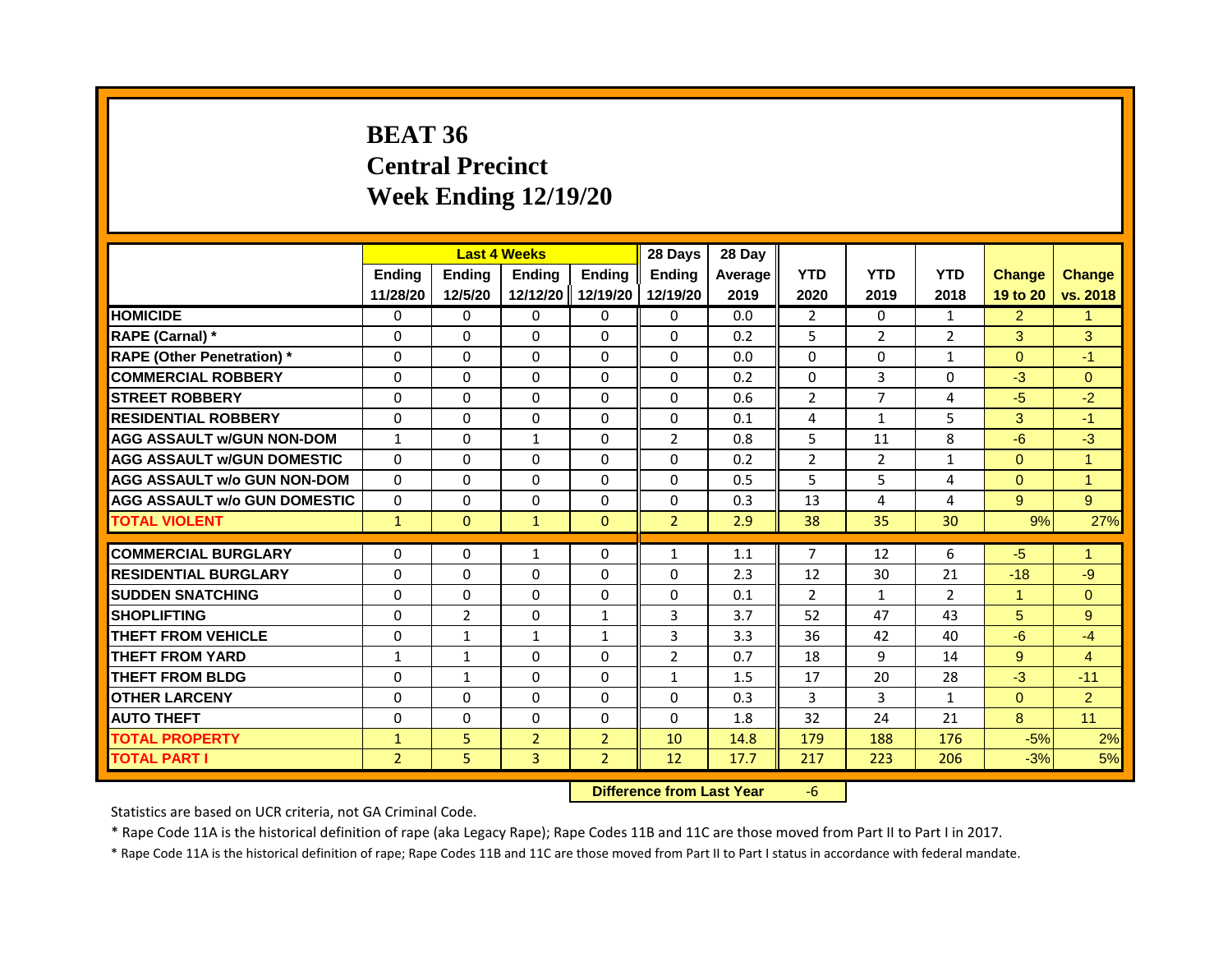# **BEAT 41 South Precinct Week Ending 12/19/20**

|                                     |                              |                     | <b>Last 4 Weeks</b>              |                | 28 Days        | 28 Day  |                |                |                |                      |                 |
|-------------------------------------|------------------------------|---------------------|----------------------------------|----------------|----------------|---------|----------------|----------------|----------------|----------------------|-----------------|
|                                     | Ending                       | Ending              | <b>Ending</b>                    | <b>Endina</b>  | <b>Endina</b>  | Average | <b>YTD</b>     | <b>YTD</b>     | <b>YTD</b>     | <b>Change</b>        | <b>Change</b>   |
|                                     | 11/28/20                     | 12/5/20             | 12/12/20                         | 12/19/20       | 12/19/20       | 2019    | 2020           | 2019           | 2018           | 19 to 20             | vs. 2018        |
| <b>HOMICIDE</b>                     | 0                            | $\Omega$            | $\mathbf{0}$                     | $\mathbf{0}$   | 0              | 0.1     | 0              | $\mathbf{1}$   | $\mathbf{0}$   | $-1$                 | $\Omega$        |
| RAPE (Carnal) *                     | $\Omega$                     | $\Omega$            | $\Omega$                         | $\Omega$       | $\Omega$       | 0.2     | $\mathbf{1}$   | 4              | $\overline{2}$ | $-3$                 | $-1$            |
| <b>RAPE (Other Penetration)</b> *   | 0                            | $\mathbf{0}$        | $\Omega$                         | $\Omega$       | $\Omega$       | 0.0     | $\Omega$       | $\Omega$       | $\mathbf{1}$   | $\Omega$             | $-1$            |
| <b>COMMERCIAL ROBBERY</b>           | $\Omega$                     | $\Omega$            | $\Omega$                         | $\Omega$       | $\Omega$       | 0.6     | $\overline{2}$ | 8              | $\overline{2}$ | $-6$                 | $\Omega$        |
| <b>STREET ROBBERY</b>               | 0                            | $\Omega$            | $\Omega$                         | $\mathbf{1}$   | $\mathbf{1}$   | 0.9     | 8              | 11             | 4              | $-3$                 | $\overline{4}$  |
| <b>RESIDENTIAL ROBBERY</b>          | $\Omega$                     | $\Omega$            | $\Omega$                         | $\Omega$       | $\Omega$       | 0.1     | $\mathbf{1}$   | 1              | 1              | $\Omega$             | $\Omega$        |
| <b>AGG ASSAULT w/GUN NON-DOM</b>    | $\Omega$                     | $\Omega$            | $\Omega$                         | $\Omega$       | $\Omega$       | 0.2     | 5              | $\overline{2}$ | $\Omega$       | 3                    | $5\phantom{.0}$ |
| <b>AGG ASSAULT W/GUN DOMESTIC</b>   | $\Omega$                     | $\Omega$            | $\Omega$                         | $\Omega$       | $\Omega$       | 0.1     | $\mathbf{1}$   | 1              | 1              | $\Omega$             | $\Omega$        |
| AGG ASSAULT w/o GUN NON-DOM         | $\Omega$                     | $\Omega$            | $\Omega$                         | $\Omega$       | $\Omega$       | 0.3     | 6              | 4              | $\overline{2}$ | $\overline{2}$       | $\overline{4}$  |
| <b>AGG ASSAULT W/o GUN DOMESTIC</b> | $\Omega$                     | $\mathbf{1}$        | $\Omega$                         | $\mathbf{1}$   | $\overline{2}$ | 0.5     | 8              | $\overline{7}$ | $\mathbf{1}$   | $\overline{1}$       | $\overline{7}$  |
| <b>TOTAL VIOLENT</b>                | $\mathbf{0}$                 | $\mathbf{1}$        | $\mathbf{0}$                     | $\overline{2}$ | 3              | 3.0     | 32             | 39             | 14             | $-18%$               | 129%            |
| <b>COMMERCIAL BURGLARY</b>          | 0                            | 1                   | $\Omega$                         | 0              | 1              | 1.1     | $\overline{7}$ | 14             | 10             | $-7$                 | $-3$            |
| <b>RESIDENTIAL BURGLARY</b>         | $\Omega$                     | $\mathbf{1}$        | $\Omega$                         | $\Omega$       | $\mathbf{1}$   | 0.8     | 11             | 10             | 15             | $\overline{1}$       | $-4$            |
| <b>SUDDEN SNATCHING</b>             | $\Omega$                     | $\Omega$            | $\Omega$                         | $\Omega$       | $\Omega$       | 0.2     | $\mathbf{1}$   | $\overline{2}$ | 4              | $-1$                 | $-3$            |
| <b>SHOPLIFTING</b>                  | 1                            | 0                   | 0                                | 0              |                | 1.8     | 11             | 24             | 19             | $-13$                | -8              |
| <b>THEFT FROM VEHICLE</b>           | $\Omega$                     | 4                   | $\mathbf{1}$                     | $\Omega$       | 1<br>5         | 5.4     | 42             | 68             | 45             | $-26$                | $-3$            |
| <b>THEFT FROM YARD</b>              | $\Omega$                     | $\mathbf{1}$        | $\Omega$                         | $\Omega$       | $\mathbf{1}$   | 0.9     | 10             | 10             | 16             | $\Omega$             | $-6$            |
| <b>THEFT FROM BLDG</b>              | $\Omega$                     | $\Omega$            | 3                                | $\Omega$       | 3              |         |                |                |                |                      | $\overline{4}$  |
|                                     |                              |                     |                                  |                |                | 3.3     | 29             | 40             | 25             | $-11$                |                 |
| <b>OTHER LARCENY</b>                | 0                            | $\Omega$            | $\Omega$                         | $\mathbf{1}$   | $\mathbf{1}$   | 0.3     | 5              | 4              | 4              | $\blacktriangleleft$ | $\mathbf{1}$    |
| <b>AUTO THEFT</b>                   | $\Omega$                     | $\Omega$            | $\mathbf{1}$                     | $\mathbf{1}$   | $\overline{2}$ | 1.5     | 20             | 20             | 11             | $\Omega$             | 9 <sup>°</sup>  |
| <b>TOTAL PROPERTY</b>               | $\mathbf{1}$<br>$\mathbf{1}$ | $\overline{7}$<br>8 | 5                                | $\overline{2}$ | 15             | 15.3    | 136            | 192            | 149            | $-29%$               | $-9%$           |
| <b>TOTAL PART I</b>                 | 5                            | $\overline{4}$      | 18                               | 18.3           | 168            | 231     | 163            | $-27%$         | 3%             |                      |                 |
|                                     |                              |                     | <b>Difference from Last Year</b> |                | $-63$          |         |                |                |                |                      |                 |

Statistics are based on UCR criteria, not GA Criminal Code.

\* Rape Code 11A is the historical definition of rape (aka Legacy Rape); Rape Codes 11B and 11C are those moved from Part II to Part I in 2017.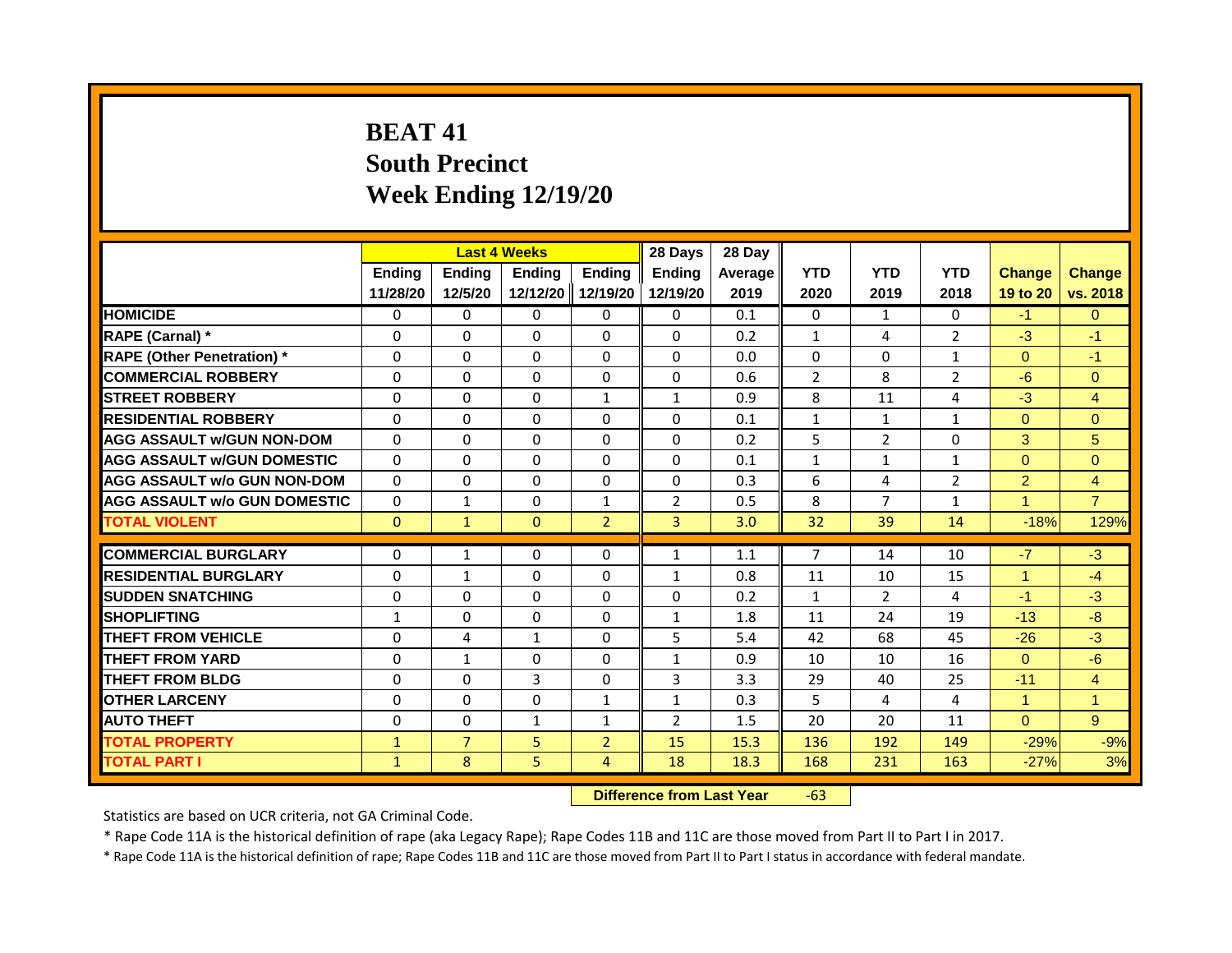# **BEAT 42 South Precinct Week Ending 12/19/20**

|                                     | <b>Last 4 Weeks</b><br><b>Ending</b><br><b>Ending</b><br><b>Ending</b> |                                  |                | 28 Days        | 28 Day         |         |                |                |                |                      |                |
|-------------------------------------|------------------------------------------------------------------------|----------------------------------|----------------|----------------|----------------|---------|----------------|----------------|----------------|----------------------|----------------|
|                                     |                                                                        |                                  |                | <b>Ending</b>  | <b>Endina</b>  | Average | <b>YTD</b>     | <b>YTD</b>     | <b>YTD</b>     | <b>Change</b>        | <b>Change</b>  |
|                                     | 11/28/20                                                               | 12/5/20                          | 12/12/20       | 12/19/20       | 12/19/20       | 2019    | 2020           | 2019           | 2018           | 19 to 20             | vs. 2018       |
| <b>HOMICIDE</b>                     | $\mathbf{0}$                                                           | $\mathbf{0}$                     | $\mathbf{0}$   | $\mathbf{0}$   | 0              | 0.1     | 0              | $\mathbf{1}$   | $\Omega$       | $-1$                 | $\Omega$       |
| RAPE (Carnal) *                     | 0                                                                      | $\Omega$                         | $\Omega$       | $\Omega$       | $\Omega$       | 0.2     | 4              | 3              | 1              | $\blacktriangleleft$ | 3              |
| <b>RAPE (Other Penetration)</b> *   | $\Omega$                                                               | $\Omega$                         | $\Omega$       | $\Omega$       | $\Omega$       | 0.1     | $\mathbf{1}$   | $\mathbf{1}$   | 3              | $\Omega$             | $-2$           |
| <b>COMMERCIAL ROBBERY</b>           | $\Omega$                                                               | $\Omega$                         | $\Omega$       | $\Omega$       | $\Omega$       | 0.2     | 6              | 3              | 3              | 3                    | 3              |
| <b>STREET ROBBERY</b>               | $\Omega$                                                               | $\Omega$                         | $\mathbf{1}$   | $\Omega$       | $\mathbf{1}$   | 0.4     | 3              | 5              | 5              | $-2$                 | $-2$           |
| <b>RESIDENTIAL ROBBERY</b>          | $\Omega$                                                               | $\Omega$                         | $\Omega$       | $\Omega$       | $\Omega$       | 0.1     | $\overline{2}$ | $\mathbf{1}$   | $\Omega$       | $\blacktriangleleft$ | $\overline{2}$ |
| <b>AGG ASSAULT w/GUN NON-DOM</b>    | $\Omega$                                                               | $\Omega$                         | $\Omega$       | $\Omega$       | $\Omega$       | 0.4     | 4              | 5              | $\overline{2}$ | $-1$                 | $\overline{2}$ |
| <b>AGG ASSAULT W/GUN DOMESTIC</b>   | $\Omega$                                                               | $\Omega$                         | $\Omega$       | $\Omega$       | $\Omega$       | 0.1     | $\Omega$       | $\mathbf{1}$   | $\overline{2}$ | $-1$                 | $-2$           |
| <b>AGG ASSAULT w/o GUN NON-DOM</b>  | $\Omega$                                                               | $\Omega$                         | $\Omega$       | $\Omega$       | $\Omega$       | 0.2     | 8              | 3              | 8              | 5                    | $\Omega$       |
| <b>AGG ASSAULT w/o GUN DOMESTIC</b> | $\Omega$                                                               | $\Omega$                         | $\Omega$       | $\Omega$       | $\Omega$       | 0.3     | 3              | 4              | $\mathbf{1}$   | $-1$                 | $\overline{2}$ |
| <b>TOTAL VIOLENT</b>                | $\mathbf{0}$                                                           | $\mathbf{0}$                     | $\mathbf{1}$   | $\Omega$       | $\mathbf{1}$   | 2.1     | 31             | 27             | 25             | 15%                  | 24%            |
|                                     |                                                                        |                                  |                |                |                |         |                |                |                |                      |                |
| <b>COMMERCIAL BURGLARY</b>          | $\Omega$                                                               | $\Omega$                         | $\Omega$       | $\Omega$       | $\Omega$       | 0.9     | 9              | 12             | 12             | $-3$                 | $-3$           |
| <b>RESIDENTIAL BURGLARY</b>         | $\Omega$                                                               | $\Omega$                         | $\mathbf{0}$   | $\Omega$       | $\Omega$       | 0.8     | 3              | 10             | 8              | $-7$                 | $-5$           |
| <b>SUDDEN SNATCHING</b>             | $\Omega$                                                               | $\Omega$                         | $\Omega$       | $\Omega$       | $\Omega$       | 0.2     | $\overline{2}$ | $\overline{2}$ | $\overline{2}$ | $\Omega$             | $\Omega$       |
| <b>SHOPLIFTING</b>                  | 5                                                                      | 8                                | 4              | 4              | 21             | 18.6    | 166            | 233            | 338            | $-67$                | $-172$         |
| <b>THEFT FROM VEHICLE</b>           | $\mathbf{1}$                                                           | $\Omega$                         | $\Omega$       | $\Omega$       | $\mathbf{1}$   | 3.2     | 50             | 42             | 50             | 8                    | $\Omega$       |
| <b>THEFT FROM YARD</b>              | $\Omega$                                                               | $\mathbf{1}$                     | $\mathbf{1}$   | $\Omega$       | $\overline{2}$ | 0.7     | 18             | 8              | 13             | 10                   | 5              |
| <b>THEFT FROM BLDG</b>              | $\mathbf{1}$                                                           | $\Omega$                         | $\mathbf{1}$   | $\Omega$       | $\overline{2}$ | 2.3     | 26             | 29             | 21             | $-3$                 | 5              |
| <b>OTHER LARCENY</b>                | 1                                                                      | $\Omega$                         | $\Omega$       | $\Omega$       | $\mathbf{1}$   | 0.8     | 7              | 10             | 1              | $-3$                 | 6              |
| <b>AUTO THEFT</b>                   | 0                                                                      | $\mathbf{1}$                     | $\mathbf{1}$   | $\Omega$       | $\overline{2}$ | 2.0     | 23             | 25             | 21             | $-2$                 | $\overline{2}$ |
| <b>TOTAL PROPERTY</b>               | 8                                                                      | 10                               | $\overline{7}$ | $\overline{4}$ | 29             | 29.5    | 304            | 371            | 466            | $-18%$               | $-35%$         |
| <b>TOTAL PART I</b>                 | 8                                                                      | 10                               | 8              | $\overline{4}$ | 30             | 31.5    | 335            | 398            | 491            | $-16%$               | $-32%$         |
|                                     |                                                                        | <b>Difference from Last Year</b> |                | $-63$          |                |         |                |                |                |                      |                |

Statistics are based on UCR criteria, not GA Criminal Code.

\* Rape Code 11A is the historical definition of rape (aka Legacy Rape); Rape Codes 11B and 11C are those moved from Part II to Part I in 2017.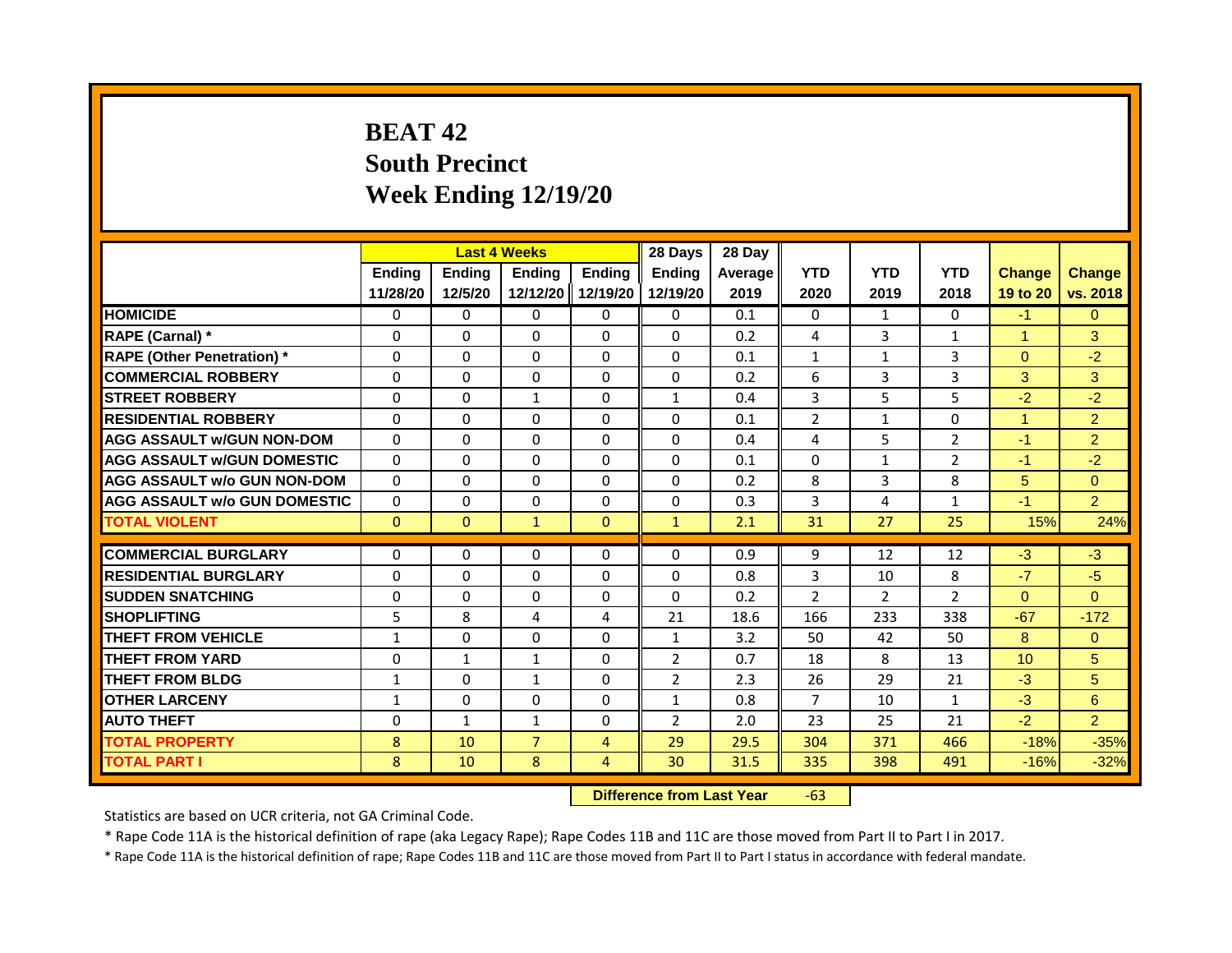# **BEAT 43 South Precinct Week Ending 12/19/20**

|                                     | <b>Last 4 Weeks</b><br>Ending<br>Ending<br><b>Ending</b> |                |                                  | 28 Days                   | 28 Day                    |                 |                    |                    |                    |                           |                           |
|-------------------------------------|----------------------------------------------------------|----------------|----------------------------------|---------------------------|---------------------------|-----------------|--------------------|--------------------|--------------------|---------------------------|---------------------------|
|                                     | 11/28/20                                                 | 12/5/20        | 12/12/20                         | <b>Endina</b><br>12/19/20 | <b>Endina</b><br>12/19/20 | Average<br>2019 | <b>YTD</b><br>2020 | <b>YTD</b><br>2019 | <b>YTD</b><br>2018 | <b>Change</b><br>19 to 20 | <b>Change</b><br>vs. 2018 |
| <b>HOMICIDE</b>                     | 0                                                        | 0              | $\mathbf{0}$                     | 0                         | 0                         | 0.2             | $\mathbf{0}$       | $\overline{2}$     | 1                  | $-2$                      | $-1$                      |
| RAPE (Carnal) *                     | 0                                                        | $\Omega$       | 0                                | $\Omega$                  | $\Omega$                  | 0.2             | $\overline{2}$     | $\overline{2}$     | 2                  | $\Omega$                  | $\Omega$                  |
| <b>RAPE (Other Penetration)</b> *   | $\Omega$                                                 | $\Omega$       | $\Omega$                         | $\Omega$                  | $\Omega$                  | 0.1             | $\mathbf{1}$       | $\mathbf{1}$       | $\Omega$           | $\Omega$                  | $\overline{1}$            |
| <b>COMMERCIAL ROBBERY</b>           | $\Omega$                                                 | $\Omega$       | $\Omega$                         | $\Omega$                  | $\Omega$                  | 0.3             | 9                  | 3                  | 3                  | 6                         | 6                         |
| <b>STREET ROBBERY</b>               | $\Omega$                                                 | $\Omega$       | 0                                | $\Omega$                  | $\Omega$                  | 0.7             | 4                  | 9                  | $\overline{7}$     | $-5$                      | $-3$                      |
| <b>RESIDENTIAL ROBBERY</b>          | $\Omega$                                                 | $\Omega$       | $\Omega$                         | $\Omega$                  | $\Omega$                  | 0.1             | $\Omega$           | $\mathbf{1}$       | $\overline{4}$     | $-1$                      | $-4$                      |
| <b>AGG ASSAULT w/GUN ON-DOM</b>     | $\Omega$                                                 | $\Omega$       | $\Omega$                         | $\mathbf{1}$              | $\mathbf{1}$              | 0.6             | 19                 | 8                  | 4                  | 11                        | 15                        |
| <b>AGG ASSAULT W/GUN DOMESTIC</b>   | $\Omega$                                                 | $\Omega$       | $\Omega$                         | $\Omega$                  | $\Omega$                  | 0.2             | 3                  | 3                  | 2                  | $\Omega$                  | $\blacktriangleleft$      |
| <b>AGG ASSAULT w/o GUN NON-DOM</b>  | $\Omega$                                                 | $\Omega$       | 0                                | $\Omega$                  | $\Omega$                  | 0.6             | 8                  | 8                  | 8                  | $\Omega$                  | $\Omega$                  |
| <b>AGG ASSAULT w/o GUN DOMESTIC</b> | $\Omega$                                                 | $\Omega$       | 0                                | $\Omega$                  | $\Omega$                  | 0.6             | 15                 | 8                  | 5                  | $\overline{7}$            | 10                        |
| <b>TOTAL VIOLENT</b>                | $\mathbf{0}$                                             | $\Omega$       | $\mathbf{0}$                     | $\mathbf{1}$              | $\mathbf{1}$              | 3.5             | 61                 | 45                 | 36                 | 36%                       | 69%                       |
|                                     |                                                          |                |                                  |                           |                           |                 |                    |                    |                    |                           |                           |
| <b>COMMERCIAL BURGLARY</b>          | $\Omega$                                                 | $\Omega$       | $\Omega$                         | $\overline{2}$            | $\overline{2}$            | 1.2             | 10                 | 15                 | 16                 | $-5$                      | $-6$                      |
| <b>RESIDENTIAL BURGLARY</b>         | $\overline{2}$                                           | $\mathbf{1}$   | $\Omega$                         | $\Omega$                  | 3                         | 2.1             | 22                 | 27                 | 32                 | $-5$                      | $-10$                     |
| <b>SUDDEN SNATCHING</b>             | $\Omega$                                                 | $\Omega$       | $\Omega$                         | $\Omega$                  | 0                         | 0.2             | $\overline{2}$     | $\overline{2}$     | 4                  | $\Omega$                  | $-2$                      |
| <b>SHOPLIFTING</b>                  | $\overline{2}$                                           | $\overline{2}$ | $\overline{2}$                   | $\Omega$                  | 6                         | 6.8             | 37                 | 88                 | 53                 | $-51$                     | $-16$                     |
| <b>THEFT FROM VEHICLE</b>           | $\Omega$                                                 | $\mathbf{1}$   | $\mathbf{1}$                     | $\overline{2}$            | 4                         | 2.7             | 54                 | 33                 | 49                 | 21                        | 5 <sup>5</sup>            |
| <b>THEFT FROM YARD</b>              | $\Omega$                                                 | $\mathbf{1}$   | $\Omega$                         | $\Omega$                  | $\mathbf{1}$              | 1.2             | 17                 | 14                 | 22                 | $\mathbf{3}$              | $-5$                      |
| <b>THEFT FROM BLDG</b>              | $\mathbf{1}$                                             | $\mathbf{1}$   | $\Omega$                         | $\Omega$                  | 2                         | 2.1             | 14                 | 26                 | 28                 | $-12$                     | $-14$                     |
| <b>OTHER LARCENY</b>                | $\Omega$                                                 | $\Omega$       | 0                                | $\Omega$                  | 0                         | 0.5             | 8                  | $\overline{7}$     | 3                  | $\blacktriangleleft$      | 5                         |
| <b>AUTO THEFT</b>                   | 0                                                        | $\Omega$       | $\Omega$                         | $\Omega$                  | $\Omega$                  | 1.8             | 23                 | 22                 | 26                 | $\overline{1}$            | $-3$                      |
| <b>TOTAL PROPERTY</b>               | 5                                                        | 6              | $\overline{3}$                   | $\overline{4}$            | 18                        | 18.6            | 187                | 234                | 233                | $-20%$                    | $-20%$                    |
| <b>TOTAL PART I</b>                 | 5                                                        | 6              | 3                                | 5                         | 19                        | 22.1            | 248                | 279                | 269                | $-11%$                    | $-8%$                     |
|                                     |                                                          |                | <b>Difference from Last Year</b> |                           | $-31$                     |                 |                    |                    |                    |                           |                           |

Statistics are based on UCR criteria, not GA Criminal Code.

\* Rape Code 11A is the historical definition of rape (aka Legacy Rape); Rape Codes 11B and 11C are those moved from Part II to Part I in 2017.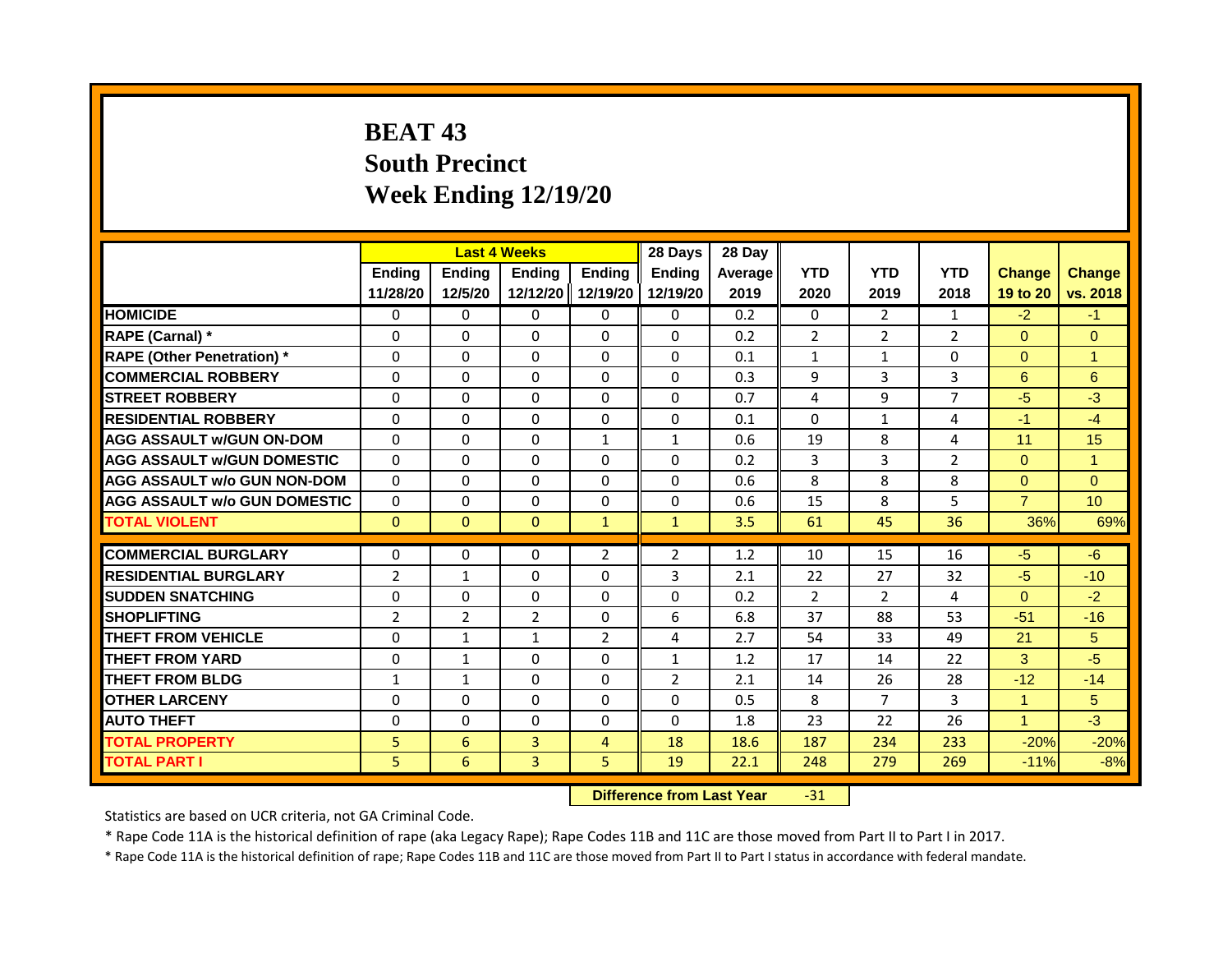## **BEAT 44 South Precinct Week Ending 12/19/20**

|                                     | <b>Last 4 Weeks</b><br>Ending<br>Ending<br><b>Ending</b> |                                  |                | 28 Days        | 28 Day         |         |                |                |                |                      |                      |
|-------------------------------------|----------------------------------------------------------|----------------------------------|----------------|----------------|----------------|---------|----------------|----------------|----------------|----------------------|----------------------|
|                                     |                                                          |                                  |                | <b>Ending</b>  | <b>Endina</b>  | Average | <b>YTD</b>     | <b>YTD</b>     | <b>YTD</b>     | <b>Change</b>        | <b>Change</b>        |
|                                     | 11/28/20                                                 | 12/5/20                          | 12/12/20       | 12/19/20       | 12/19/20       | 2019    | 2020           | 2019           | 2018           | 19 to 20             | vs. 2018             |
| <b>HOMICIDE</b>                     | 0                                                        | $\Omega$                         | $\mathbf{0}$   | 0              | 0              | 0.1     | $\mathbf{1}$   | $\mathbf{1}$   | $\mathbf{1}$   | $\Omega$             | $\Omega$             |
| RAPE (Carnal) *                     | $\Omega$                                                 | $\Omega$                         | $\Omega$       | $\mathbf{0}$   | $\Omega$       | 0.2     | 2              | $\overline{2}$ | 3              | $\overline{0}$       | $-1$                 |
| <b>RAPE (Other Penetration)</b> *   | $\Omega$                                                 | $\Omega$                         | $\Omega$       | $\Omega$       | $\Omega$       | 0.0     | $\overline{2}$ | $\Omega$       | $\overline{2}$ | $\overline{2}$       | $\Omega$             |
| <b>COMMERCIAL ROBBERY</b>           | $\Omega$                                                 | $\Omega$                         | $\Omega$       | $\Omega$       | $\Omega$       | 0.0     | $\mathbf{1}$   | $\Omega$       | $\mathbf{1}$   | $\blacktriangleleft$ | $\Omega$             |
| <b>STREET ROBBERY</b>               | $\Omega$                                                 | $\Omega$                         | $\Omega$       | $\mathbf{0}$   | $\Omega$       | 0.5     | 6              | 6              | 5              | $\Omega$             | $\overline{ }$       |
| <b>RESIDENTIAL ROBBERY</b>          | $\Omega$                                                 | $\Omega$                         | $\Omega$       | $\Omega$       | $\Omega$       | 0.0     | $\overline{2}$ | $\Omega$       | 5              | $\overline{2}$       | $-3$                 |
| <b>AGG ASSAULT w/GUN NON-DOM</b>    | $\Omega$                                                 | $\Omega$                         | $\Omega$       | $\Omega$       | $\Omega$       | 0.8     | 12             | 10             | $\overline{7}$ | $\overline{2}$       | 5                    |
| <b>AGG ASSAULT W/GUN DOMESTIC</b>   | $\Omega$                                                 | $\Omega$                         | $\Omega$       | $\Omega$       | $\Omega$       | 0.2     | $\mathbf{1}$   | $\overline{2}$ | $\overline{2}$ | $-1$                 | $-1$                 |
| <b>AGG ASSAULT w/o GUN NON-DOM</b>  | $\Omega$                                                 | $\Omega$                         | $\Omega$       | $\Omega$       | $\Omega$       | 0.4     | 5              | 5              | 4              | $\mathbf{0}$         | $\blacktriangleleft$ |
| <b>AGG ASSAULT w/o GUN DOMESTIC</b> | $\Omega$                                                 | $\Omega$                         | $\Omega$       | $\mathbf{0}$   | $\Omega$       | 1.2     | 14             | 14             | $\overline{7}$ | $\overline{0}$       | $\overline{7}$       |
| <b>TOTAL VIOLENT</b>                | $\Omega$                                                 | $\mathbf{0}$                     | $\Omega$       | $\mathbf{0}$   | $\Omega$       | 3.3     | 46             | 40             | 37             | 15%                  | 24%                  |
|                                     |                                                          |                                  |                |                |                |         |                |                |                |                      |                      |
| <b>COMMERCIAL BURGLARY</b>          | $\Omega$                                                 | $\Omega$                         | $\Omega$       | $\mathbf{0}$   | $\Omega$       | 0.8     | 2              | 11             | $\overline{2}$ | -9                   | $\Omega$             |
| <b>RESIDENTIAL BURGLARY</b>         | $\Omega$                                                 | $\mathbf{1}$                     | $\Omega$       | $\Omega$       | $\mathbf{1}$   | 1.5     | 26             | 20             | 37             | 6                    | $-11$                |
| <b>SUDDEN SNATCHING</b>             | $\Omega$                                                 | $\Omega$                         | $\Omega$       | $\mathbf{0}$   | $\Omega$       | 0.2     | $\Omega$       | $\overline{3}$ | $\Omega$       | $-3$                 | $\Omega$             |
| <b>SHOPLIFTING</b>                  | 0                                                        | $\Omega$                         | $\Omega$       | $\mathbf{0}$   | 0              | 2.7     | 22             | 33             | 55             | $-11$                | $-33$                |
| <b>THEFT FROM VEHICLE</b>           | 1                                                        | $\Omega$                         | $\Omega$       | $\mathbf{1}$   | $\overline{2}$ | 6.5     | 48             | 85             | 71             | $-37$                | $-23$                |
| <b>THEFT FROM YARD</b>              | $\Omega$                                                 | $\Omega$                         | $\mathbf{1}$   | $\Omega$       | $\mathbf{1}$   | 0.7     | 12             | 9              | 13             | $\mathbf{3}$         | $-1$                 |
| <b>THEFT FROM BLDG</b>              | $\Omega$                                                 | $\mathbf{1}$                     | $\Omega$       | 2              | 3              | 1.4     | 25             | 18             | 12             | $\mathbf{7}$         | 13                   |
| <b>OTHER LARCENY</b>                | 0                                                        | 0                                | $\Omega$       | $\Omega$       | $\Omega$       | 0.8     | 8              | 10             | 6              | $-2$                 | $\overline{2}$       |
| <b>AUTO THEFT</b>                   | $\Omega$                                                 | $\overline{2}$                   | $\mathbf{1}$   | $\mathbf{0}$   | 3              | 2.7     | 22             | 33             | 21             | $-11$                | $\mathbf{1}$         |
| <b>TOTAL PROPERTY</b>               | $\mathbf{1}$                                             | $\overline{4}$                   | $\overline{2}$ | $\overline{3}$ | 10             | 17.3    | 165            | 222            | 217            | $-26%$               | $-24%$               |
| <b>TOTAL PART I</b>                 | $\mathbf{1}$                                             | 4                                | $\overline{2}$ | 3              | 10             | 20.6    | 211            | 262            | 254            | $-19%$               | $-17%$               |
|                                     |                                                          | <b>Difference from Last Year</b> |                | $-51$          |                |         |                |                |                |                      |                      |

Statistics are based on UCR criteria, not GA Criminal Code.

\* Rape Code 11A is the historical definition of rape (aka Legacy Rape); Rape Codes 11B and 11C are those moved from Part II to Part I in 2017.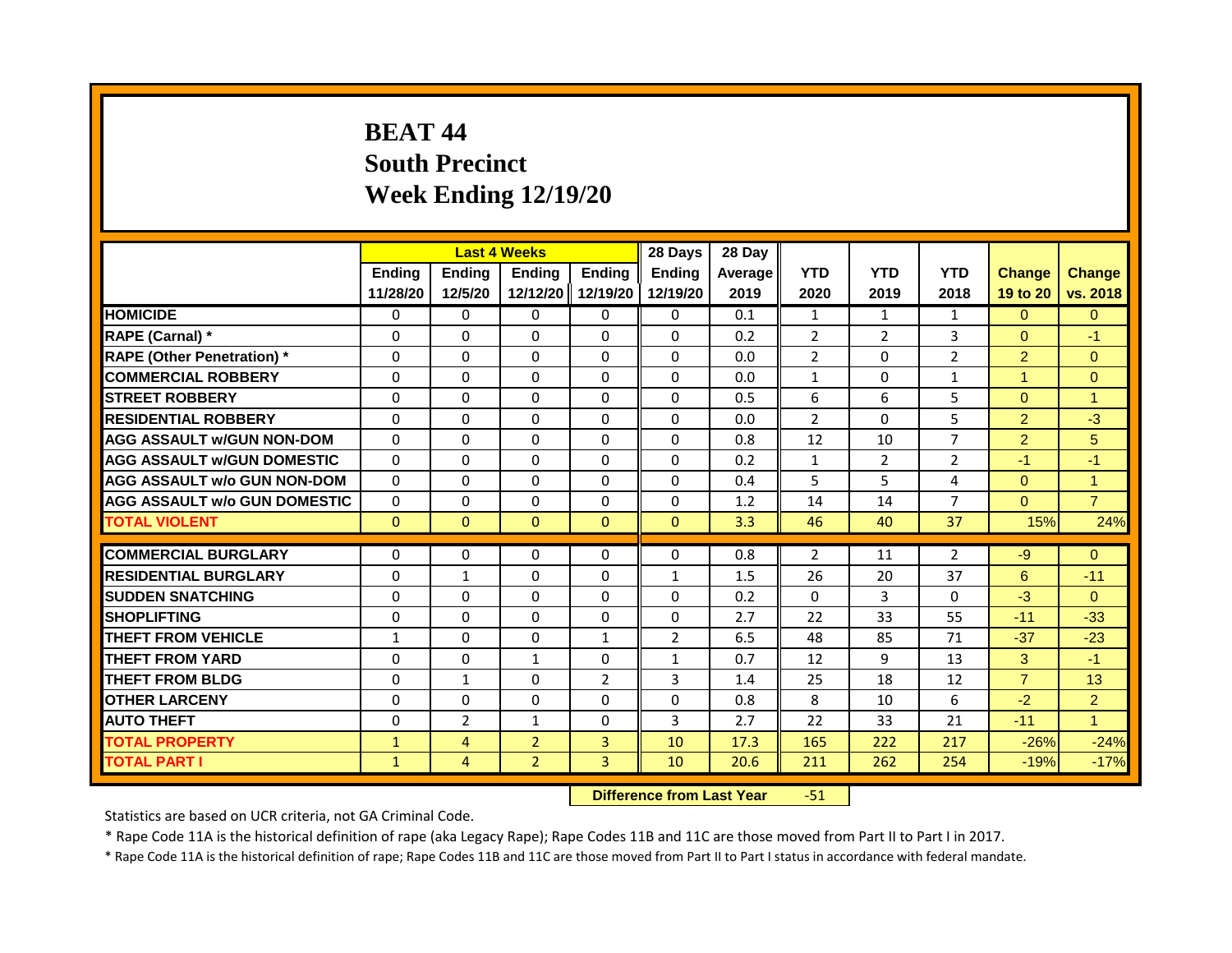# **BEAT 45 South Precinct Week Ending 12/19/20**

|                                     | <b>Last 4 Weeks</b><br>Ending<br><b>Ending</b><br><b>Ending</b> |                |                                  | 28 Days       | 28 Day         |         |                |                |                |                |                      |
|-------------------------------------|-----------------------------------------------------------------|----------------|----------------------------------|---------------|----------------|---------|----------------|----------------|----------------|----------------|----------------------|
|                                     |                                                                 |                |                                  | <b>Ending</b> | <b>Endina</b>  | Average | <b>YTD</b>     | <b>YTD</b>     | <b>YTD</b>     | <b>Change</b>  | <b>Change</b>        |
|                                     | 11/28/20                                                        | 12/5/20        | 12/12/20 12/19/20                |               | 12/19/20       | 2019    | 2020           | 2019           | 2018           | 19 to 20       | vs. 2018             |
| <b>HOMICIDE</b>                     | $\mathbf{0}$                                                    | $\mathbf{0}$   | $\mathbf{0}$                     | $\mathbf{0}$  | 0              | 0.0     | $\mathbf{1}$   | $\mathbf{0}$   | $\mathbf{1}$   | $\mathbf{1}$   | $\Omega$             |
| RAPE (Carnal) *                     | $\Omega$                                                        | $\Omega$       | $\Omega$                         | $\Omega$      | $\Omega$       | 0.1     | $\overline{3}$ | $\mathbf{1}$   | 3              | $\overline{2}$ | $\Omega$             |
| <b>RAPE (Other Penetration)</b> *   | $\Omega$                                                        | $\Omega$       | $\Omega$                         | $\Omega$      | $\Omega$       | 0.0     | $\mathbf{1}$   | $\Omega$       | 3              | $\overline{1}$ | $-2$                 |
| <b>COMMERCIAL ROBBERY</b>           | $\Omega$                                                        | $\Omega$       | $\Omega$                         | $\Omega$      | $\Omega$       | 0.2     | 4              | $\overline{2}$ | $\overline{3}$ | $\overline{2}$ | $\blacktriangleleft$ |
| <b>STREET ROBBERY</b>               | $\Omega$                                                        | $\Omega$       | $\Omega$                         | $\Omega$      | $\Omega$       | 0.3     | $\overline{3}$ | 4              | 4              | $-1$           | $-1$                 |
| <b>RESIDENTIAL ROBBERY</b>          | $\Omega$                                                        | $\Omega$       | $\Omega$                         | $\Omega$      | $\Omega$       | 0.1     | $\Omega$       | $\mathbf{1}$   | $\mathbf{1}$   | $-1$           | $-1$                 |
| <b>AGG ASSAULT w/GUN NON-DOM</b>    | $\mathbf{1}$                                                    | $\Omega$       | $\mathbf{1}$                     | $\Omega$      | $\overline{2}$ | 0.5     | 9              | 6              | $\overline{2}$ | 3              | $\overline{7}$       |
| <b>AGG ASSAULT w/GUN DOMESTIC</b>   | $\Omega$                                                        | $\Omega$       | $\Omega$                         | $\Omega$      | $\Omega$       | 0.2     | $\overline{2}$ | $\overline{2}$ | $\mathbf{1}$   | $\Omega$       | $\mathbf{1}$         |
| <b>AGG ASSAULT w/o GUN NON-DOM</b>  | $\Omega$                                                        | $\Omega$       | $\Omega$                         | $\Omega$      | $\Omega$       | 0.2     | $\overline{7}$ | $\overline{2}$ | 4              | 5              | 3                    |
| <b>AGG ASSAULT W/o GUN DOMESTIC</b> | $\mathbf{1}$                                                    | $\Omega$       | $\Omega$                         | $\Omega$      | $\mathbf{1}$   | 0.5     | $\overline{7}$ | 6              | 4              | 4              | 3                    |
| <b>TOTAL VIOLENT</b>                | $\overline{2}$                                                  | $\mathbf{0}$   | $\mathbf{1}$                     | $\Omega$      | $\overline{3}$ | 1.9     | 37             | 24             | 26             | 54%            | 42%                  |
|                                     |                                                                 |                |                                  |               |                |         |                |                |                | 1              |                      |
| <b>COMMERCIAL BURGLARY</b>          | $\Omega$                                                        | $\Omega$       | $\Omega$                         | $\Omega$      | $\Omega$       | 0.2     | 3              | $\overline{2}$ | 6              |                | $-3$                 |
| <b>RESIDENTIAL BURGLARY</b>         | $\Omega$                                                        | $\Omega$       | $\mathbf{0}$                     | $\Omega$      | $\Omega$       | 1.2     | 11             | 14             | 35             | $-3$           | $-24$                |
| <b>SUDDEN SNATCHING</b>             | $\Omega$                                                        | $\Omega$       | $\Omega$                         | $\Omega$      | $\Omega$       | 0.1     | $\mathbf{1}$   | $\mathbf{1}$   | 2              | $\Omega$       | $-1$                 |
| <b>SHOPLIFTING</b>                  | $\Omega$                                                        | $\Omega$       | $\overline{2}$                   | $\mathbf{1}$  | 3              | 8.0     | 29             | 104            | 68             | $-75$          | $-39$                |
| <b>THEFT FROM VEHICLE</b>           | $\Omega$                                                        | $\mathbf{1}$   | $\Omega$                         | $\Omega$      | $\mathbf{1}$   | 3.1     | 45             | 39             | 45             | 6              | $\Omega$             |
| <b>THEFT FROM YARD</b>              | $\Omega$                                                        | $\Omega$       | $\mathbf{0}$                     | $\Omega$      | $\Omega$       | 1.2     | 15             | 15             | 23             | $\overline{0}$ | $-8$                 |
| <b>THEFT FROM BLDG</b>              | $\Omega$                                                        | $\Omega$       | $\Omega$                         | $\Omega$      | $\Omega$       | 1.2     | 13             | 14             | 21             | $-1$           | $-8$                 |
| <b>OTHER LARCENY</b>                | $\Omega$                                                        | $\mathbf{1}$   | $\Omega$                         | $\Omega$      | $\mathbf{1}$   | 0.5     | 8              | 6              | 5              | 2 <sup>1</sup> | 3                    |
| <b>AUTO THEFT</b>                   | $\Omega$                                                        | $\Omega$       | $\mathbf{1}$                     | $\Omega$      | $\mathbf{1}$   | 1.0     | 22             | 12             | 18             | 10             | $\overline{4}$       |
| <b>TOTAL PROPERTY</b>               | $\Omega$                                                        | $\overline{2}$ | $\overline{3}$                   | $\mathbf{1}$  | 6              | 16.3    | 147            | 207            | 223            | $-29%$         | $-34%$               |
| <b>TOTAL PART I</b>                 | $\overline{2}$                                                  | $\overline{2}$ | $\overline{4}$                   | $\mathbf{1}$  | 9              | 18.2    | 184            | 231            | 249            | $-20%$         | $-26%$               |
|                                     |                                                                 |                | <b>Difference from Last Year</b> |               | $-47$          |         |                |                |                |                |                      |

Statistics are based on UCR criteria, not GA Criminal Code.

\* Rape Code 11A is the historical definition of rape (aka Legacy Rape); Rape Codes 11B and 11C are those moved from Part II to Part I in 2017.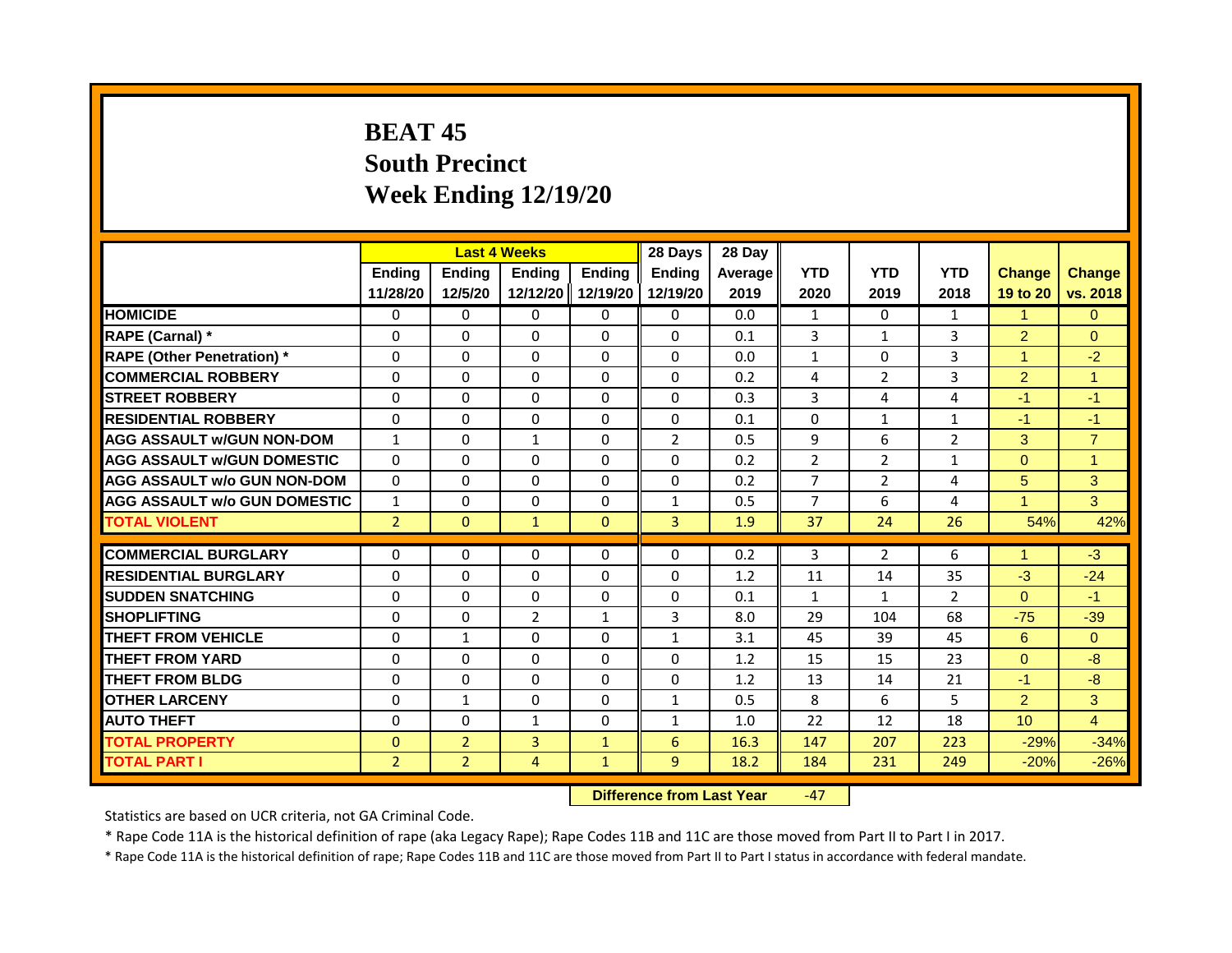## **BEAT 46 South Precinct Week Ending 12/19/20**

|                                     | <b>Last 4 Weeks</b> |                |                                  | 28 Days       | 28 Day         |         |                |                |                |                |                |
|-------------------------------------|---------------------|----------------|----------------------------------|---------------|----------------|---------|----------------|----------------|----------------|----------------|----------------|
|                                     | <b>Ending</b>       | <b>Ending</b>  | Ending                           | <b>Ending</b> | Endina         | Average | <b>YTD</b>     | <b>YTD</b>     | <b>YTD</b>     | <b>Change</b>  | <b>Change</b>  |
|                                     | 11/28/20            | 12/5/20        | 12/12/20                         | 12/19/20      | 12/19/20       | 2019    | 2020           | 2019           | 2018           | 19 to 20       | vs. 2019       |
| <b>HOMICIDE</b>                     | 0                   | 0              | 0                                | 0             | 0              | 0.2     | $\mathbf{0}$   | $\overline{2}$ | $\mathbf{1}$   | $-2$           | $-1$           |
| RAPE (Carnal) *                     | 0                   | $\Omega$       | $\Omega$                         | $\Omega$      | $\Omega$       | 0.2     | 5              | $\overline{2}$ | 1              | 3              | $\overline{4}$ |
| <b>RAPE (Other Penetration) *</b>   | $\Omega$            | $\mathbf{0}$   | $\Omega$                         | $\Omega$      | $\Omega$       | 0.0     | $\Omega$       | $\Omega$       | 3              | $\Omega$       | $-3$           |
| <b>COMMERCIAL ROBBERY</b>           | 0                   | 0              | 0                                | 0             | 0              | 0.2     | $\mathbf{1}$   | $\overline{2}$ | 3              | $-1$           | $-2$           |
| <b>STREET ROBBERY</b>               | $\Omega$            | $\Omega$       | $\mathbf{1}$                     | $\Omega$      | $\mathbf{1}$   | 0.2     | 6              | $\overline{2}$ | 7              | $\overline{4}$ | $-1$           |
| <b>RESIDENTIAL ROBBERY</b>          | $\Omega$            | $\Omega$       | $\Omega$                         | 0             | $\Omega$       | 0.0     | $\Omega$       | $\mathbf{0}$   | 0              | $\Omega$       | $\overline{0}$ |
| <b>AGG ASSAULT w/GUN NON-DOM</b>    | $\Omega$            | $\Omega$       | $\Omega$                         | $\mathbf{1}$  | $\mathbf{1}$   | 0.3     | 10             | 4              | $\overline{7}$ | 6              | 3              |
| <b>AGG ASSAULT W/GUN DOMESTIC</b>   | $\Omega$            | $\Omega$       | $\Omega$                         | $\Omega$      | $\Omega$       | 0.2     | $\overline{2}$ | 3              | 0              | $-1$           | $\overline{2}$ |
| <b>AGG ASSAULT w/o GUN NON-DOM</b>  | $\Omega$            | 0              | $\Omega$                         | $\Omega$      | $\Omega$       | 0.4     | $\overline{7}$ | 5              | 0              | $\overline{2}$ | $\overline{7}$ |
| <b>AGG ASSAULT w/o GUN DOMESTIC</b> | 2                   | 0              | $\overline{2}$                   | 0             | 4              | 0.9     | 9              | 12             | 10             | $-3$           | $-1$           |
| <b>TOTAL VIOLENT</b>                | $\overline{2}$      | $\mathbf{0}$   | $\overline{3}$                   | $\mathbf{1}$  | 6              | 2.5     | 40             | 32             | 32             | 25%            | 25%            |
| <b>COMMERCIAL BURGLARY</b>          | 0                   | 0              | 0                                | 0             | $\Omega$       | 0.8     | 4              | 9              | 17             | $-5$           | $-13$          |
| <b>RESIDENTIAL BURGLARY</b>         | $\Omega$            | $\mathbf{1}$   | $\mathbf{1}$                     | $\Omega$      | $\overline{2}$ | 2.2     | 20             | 27             | 50             | $-7$           | $-30$          |
| <b>SUDDEN SNATCHING</b>             | $\Omega$            | $\Omega$       | $\mathbf{1}$                     | $\Omega$      | $\mathbf{1}$   | 0.3     | $\overline{2}$ | 4              | $\mathbf{1}$   | $-2$           | $\mathbf{1}$   |
|                                     |                     |                |                                  |               |                |         |                |                |                |                |                |
| <b>SHOPLIFTING</b>                  | 6                   | $\overline{2}$ | $\Omega$                         | 4             | 12             | 9.6     | 70             | 120            | 124            | $-50$          | $-54$          |
| <b>THEFT FROM VEHICLE</b>           | $\Omega$            | $\Omega$       | $\mathbf{1}$                     | $\mathbf{1}$  | 2              | 4.1     | 33             | 52             | 71             | $-19$          | $-38$          |
| <b>THEFT FROM YARD</b>              | $\Omega$            | $\Omega$       | $\Omega$                         | $\Omega$      | $\Omega$       | 0.6     | 12             | 8              | 11             | $\overline{4}$ | $\mathbf{1}$   |
| <b>THEFT FROM BLDG</b>              | $\Omega$            | $\Omega$       | $\mathbf{1}$                     | $\Omega$      | $\mathbf{1}$   | 2.1     | 20             | 24             | 38             | $-4$           | $-18$          |
| <b>OTHER LARCENY</b>                | $\Omega$            | $\Omega$       | $\Omega$                         | $\Omega$      | $\Omega$       | 0.8     | 6              | 10             | 4              | $-4$           | $\overline{2}$ |
| <b>AUTO THEFT</b>                   | 0                   | 0              | 0                                | 0             | $\Omega$       | 1.9     | 10             | 23             | 34             | $-13$          | $-24$          |
| <b>TOTAL PROPERTY</b>               | 6                   | $\overline{3}$ | $\overline{4}$                   | 5             | 18             | 22.3    | 177            | 277            | 350            | $-36%$         | $-49%$         |
| <b>TOTAL PART I</b>                 | 8                   | $\overline{3}$ | $\overline{7}$                   | 6             | 24             | 24.8    | 217            | 309            | 382            | $-30%$         | $-43%$         |
|                                     |                     |                | <b>Difference from Last Year</b> |               | $-92$          |         |                |                |                |                |                |

Statistics are based on UCR criteria, not GA Criminal Code.

\* Rape Code 11A is the historical definition of rape (aka Legacy Rape); Rape Codes 11B and 11C are those moved from Part II to Part I in 2017.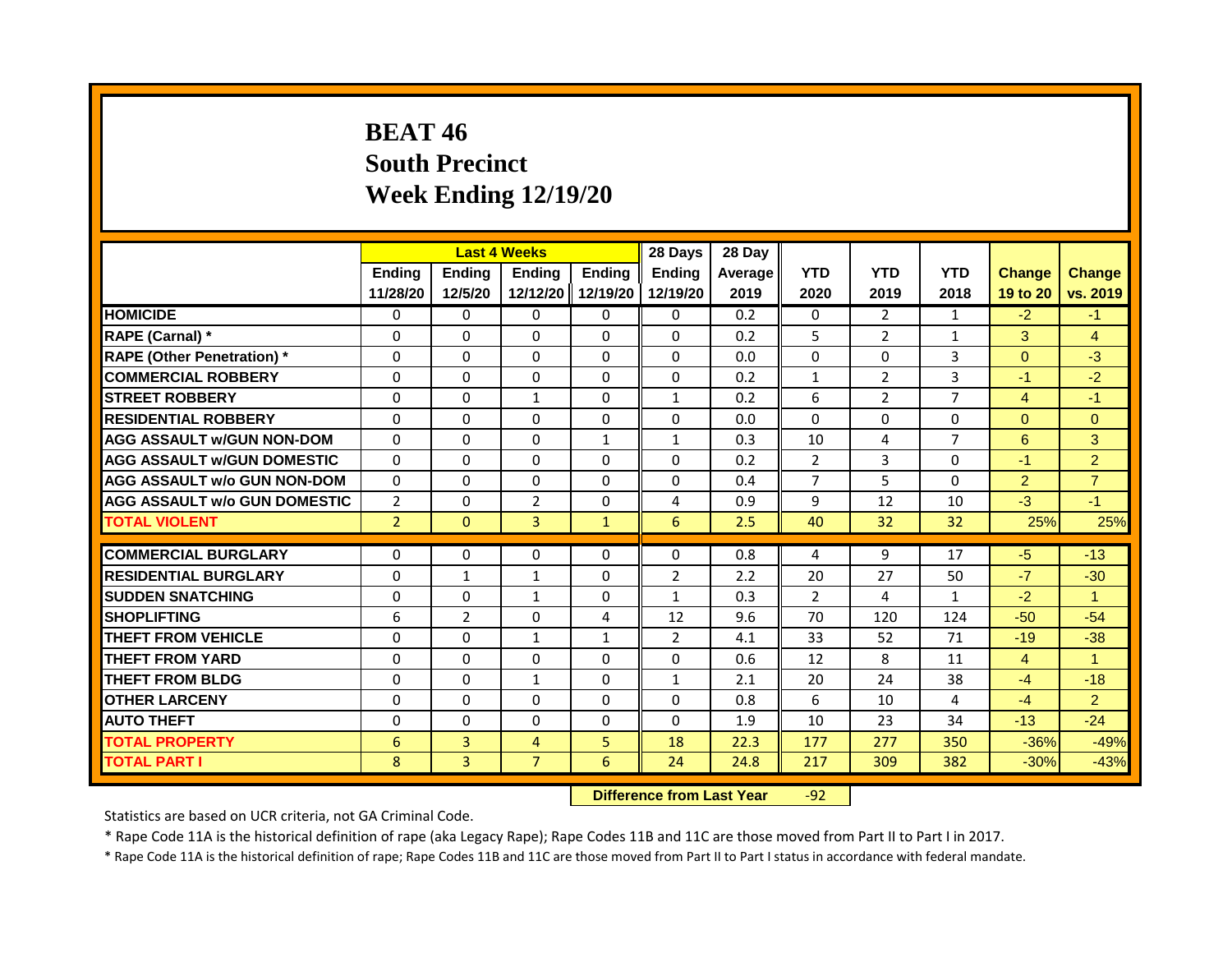# **BEAT 47 South Precinct Week Ending 12/19/20**

|                                     | <b>Last 4 Weeks</b><br><b>Ending</b><br>Ending<br>Ending |              |                                  | 28 Days           | 28 Day         |         |                |                |              |                |                |
|-------------------------------------|----------------------------------------------------------|--------------|----------------------------------|-------------------|----------------|---------|----------------|----------------|--------------|----------------|----------------|
|                                     |                                                          |              |                                  | <b>Ending</b>     | <b>Endina</b>  | Average | <b>YTD</b>     | <b>YTD</b>     | <b>YTD</b>   | <b>Change</b>  | <b>Change</b>  |
|                                     | 11/28/20                                                 | 12/5/20      |                                  | 12/12/20 12/19/20 | 12/19/20       | 2019    | 2020           | 2019           | 2018         | 19 to 20       | vs. 2018       |
| <b>HOMICIDE</b>                     | 0                                                        | $\Omega$     | $\mathbf{0}$                     | $\Omega$          | $\Omega$       | 0.0     | $\mathbf{1}$   | $\Omega$       | $\Omega$     | $\mathbf{1}$   | $\mathbf{1}$   |
| RAPE (Carnal) *                     | $\Omega$                                                 | $\Omega$     | $\Omega$                         | $\Omega$          | $\Omega$       | 0.0     | $\Omega$       | $\Omega$       | 1            | $\mathbf{0}$   | $-1$           |
| <b>RAPE (Other Penetration)</b> *   | $\Omega$                                                 | $\Omega$     | $\Omega$                         | $\Omega$          | $\Omega$       | 0.0     | $\Omega$       | $\Omega$       | $\mathbf{1}$ | $\Omega$       | $-1$           |
| <b>COMMERCIAL ROBBERY</b>           | $\Omega$                                                 | $\Omega$     | $\Omega$                         | $\Omega$          | $\Omega$       | 0.0     | $\Omega$       | $\Omega$       | 0            | $\mathbf{0}$   | $\overline{0}$ |
| <b>STREET ROBBERY</b>               | $\Omega$                                                 | $\Omega$     | $\Omega$                         | $\Omega$          | $\Omega$       | 0.1     | $\Omega$       | $\mathbf{1}$   | $\mathbf{1}$ | $-1$           | $-1$           |
| <b>RESIDENTIAL ROBBERY</b>          | $\Omega$                                                 | $\Omega$     | $\Omega$                         | $\Omega$          | $\Omega$       | 0.0     | $\mathbf{1}$   | $\Omega$       | $\Omega$     | $\mathbf{1}$   | $\mathbf{1}$   |
| <b>AGG ASSAULT w/GUN NON-GUN</b>    | $\Omega$                                                 | $\Omega$     | $\Omega$                         | $\Omega$          | $\Omega$       | 0.2     | $\mathbf{1}$   | $\mathbf{3}$   | $\mathbf{1}$ | $-2$           | $\Omega$       |
| <b>AGG ASSAULT W/GUN DOMESTIC</b>   | $\Omega$                                                 | $\Omega$     | $\Omega$                         | $\Omega$          | $\Omega$       | 0.1     | $\Omega$       | $\mathbf{1}$   | $\Omega$     | $-1$           | $\Omega$       |
| <b>AGG ASSAULT w/o GUN NON-DOM</b>  | $\Omega$                                                 | $\Omega$     | $\Omega$                         | $\Omega$          | $\Omega$       | 0.3     | $\Omega$       | 4              | 0            | $-4$           | $\Omega$       |
| <b>AGG ASSAULT w/o GUN DOMESTIC</b> | $\Omega$                                                 | $\mathbf{1}$ | $\Omega$                         | $\Omega$          | 1              | 0.4     | $\overline{2}$ | 5              | $\mathbf{1}$ | $-3$           | $\mathbf{1}$   |
| <b>TOTAL VIOLENT</b>                | $\mathbf{0}$                                             | $\mathbf{1}$ | $\mathbf{0}$                     | $\mathbf{0}$      | $\mathbf{1}$   | 1.1     | 5              | 14             | 5.           | $-64%$         | 0%             |
| <b>COMMERCIAL BURGLARY</b>          | $\Omega$                                                 | $\Omega$     | $\Omega$                         | $\Omega$          | $\Omega$       | 0.1     | $\Omega$       | 1              | $\Omega$     | $-1$           | $\Omega$       |
| <b>RESIDENTIAL BURGLARY</b>         | $\Omega$                                                 | $\Omega$     | $\Omega$                         | $\Omega$          | $\Omega$       | 0.3     | 5              | 4              | 22           | $\mathbf{1}$   | $-17$          |
| <b>SUDDEN SNATCHING</b>             | $\Omega$                                                 | $\Omega$     | $\Omega$                         | $\Omega$          | $\Omega$       | 0.0     | $\Omega$       | $\Omega$       | 0            | $\Omega$       | $\Omega$       |
| <b>SHOPLIFTING</b>                  |                                                          |              |                                  |                   |                |         |                |                |              |                |                |
|                                     | $\Omega$                                                 | $\Omega$     | $\Omega$                         | $\Omega$          | $\Omega$       | 0.1     | $\Omega$       | $\mathbf{1}$   | $\mathbf{1}$ | $-1$           | $-1$           |
| <b>THEFT FROM VEHICLE</b>           | $\Omega$                                                 | $\Omega$     | $\Omega$                         | $\Omega$          | $\Omega$       | 1.3     | 11             | 16             | 23           | $-5$           | $-12$          |
| <b>THEFT FROM YARD</b>              | $\mathbf{1}$                                             | $\Omega$     | $\Omega$                         | $\Omega$          | $\mathbf{1}$   | 0.7     | $\overline{7}$ | 9              | 5            | $-2$           | $\overline{2}$ |
| <b>THEFT FROM BLDG</b>              | $\Omega$                                                 | $\Omega$     | $\Omega$                         | $\Omega$          | $\Omega$       | 0.5     | $\overline{2}$ | $\overline{7}$ | 8            | $-5$           | $-6$           |
| <b>OTHER LARCENY</b>                | $\Omega$                                                 | $\Omega$     | $\Omega$                         | $\Omega$          | $\Omega$       | 0.8     | 3              | 10             | 4            | $-7$           | $-1$           |
| <b>AUTO THEFT</b>                   | $\Omega$                                                 | $\Omega$     | $\Omega$                         | $\mathbf{0}$      | $\Omega$       | 0.5     | 8              | 6              | 5            | $\overline{2}$ | 3              |
| <b>TOTAL PROPERTY</b>               | $\mathbf{1}$                                             | $\Omega$     | $\Omega$                         | $\Omega$          | $\mathbf{1}$   | 4.2     | 36             | 54             | 68           | $-33%$         | $-47%$         |
| <b>TOTAL PART I</b>                 | $\mathbf{1}$                                             | $\mathbf{1}$ | $\mathbf{0}$                     | $\mathbf{0}$      | $\overline{2}$ | 5.3     | 41             | 68             | 73           | $-40%$         | $-44%$         |
|                                     |                                                          |              | <b>Difference from Last Year</b> |                   | $-27$          |         |                |                |              |                |                |

Statistics are based on UCR criteria, not GA Criminal Code.

\* Rape Code 11A is the historical definition of rape (aka Legacy Rape); Rape Codes 11B and 11C are those moved from Part II to Part I in 2017.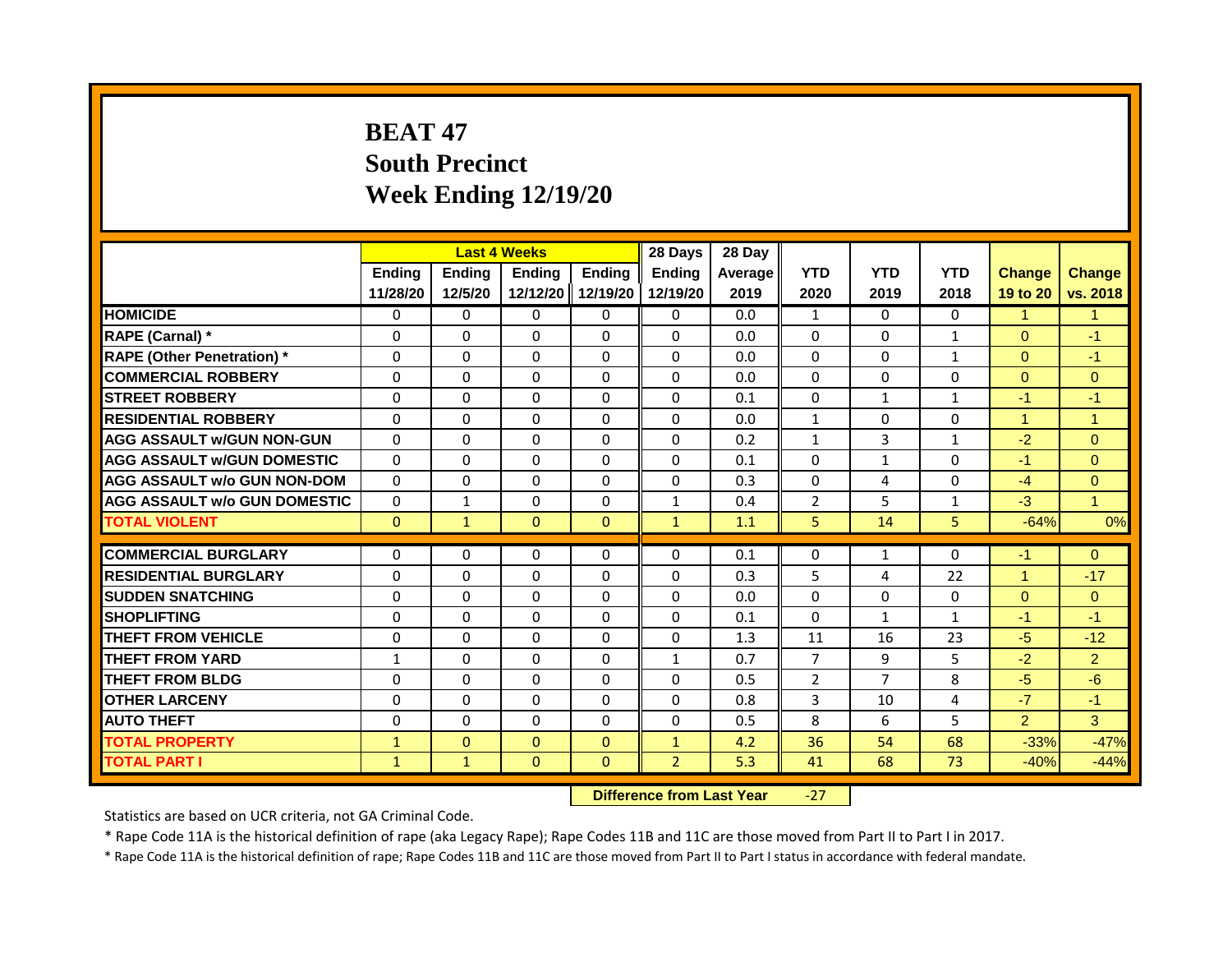# **BEAT 51 East Precinct Week Ending 12/19/20**

|                                     |               |               | <b>Last 4 Weeks</b> |                | 28 Days        | 28 Day  |                |                |                |                      |                      |
|-------------------------------------|---------------|---------------|---------------------|----------------|----------------|---------|----------------|----------------|----------------|----------------------|----------------------|
|                                     | <b>Ending</b> | <b>Ending</b> | <b>Ending</b>       | <b>Ending</b>  | <b>Ending</b>  | Average | <b>YTD</b>     | <b>YTD</b>     | <b>YTD</b>     | <b>Change</b>        | <b>Change</b>        |
|                                     | 11/28/20      | 12/5/20       | 12/12/20            | 12/19/20       | 12/19/20       | 2019    | 2020           | 2019           | 2018           | 19 to 20             | vs. 2018             |
| <b>HOMICIDE</b>                     | 0             | $\Omega$      | $\mathbf{0}$        | $\mathbf{0}$   | 0              | 0.2     | $\overline{2}$ | $\overline{2}$ | $\overline{2}$ | $\Omega$             | $\Omega$             |
| RAPE (Carnal) *                     | 0             | 0             | $\Omega$            | $\Omega$       | $\Omega$       | 0.2     | $\mathbf{1}$   | $\overline{2}$ | 3              | $-1$                 | $-2$                 |
| <b>RAPE (Other Penetration)</b> *   | $\Omega$      | $\Omega$      | $\Omega$            | $\Omega$       | $\Omega$       | 0.1     | $\overline{2}$ | $\mathbf{1}$   | $\overline{2}$ | $\overline{1}$       | $\overline{0}$       |
| <b>COMMERCIAL ROBBERY</b>           | $\Omega$      | $\Omega$      | $\Omega$            | $\Omega$       | $\Omega$       | 0.1     | $\Omega$       | $\mathbf{1}$   | $\mathbf{1}$   | $-1$                 | $-1$                 |
| <b>STREET ROBBERY</b>               | $\Omega$      | $\Omega$      | $\Omega$            | $\Omega$       | $\Omega$       | 1.2     | 3              | 15             | 6              | $-12$                | $-3$                 |
| <b>RESIDENTIAL ROBBERY</b>          | $\Omega$      | $\Omega$      | $\Omega$            | $\Omega$       | $\Omega$       | 0.2     | $\mathbf{1}$   | $\overline{2}$ | $\Omega$       | $-1$                 | $\blacktriangleleft$ |
| <b>AGG ASSAULT w/GUN NON-DOM</b>    | $\Omega$      | $\Omega$      | $\Omega$            | $\Omega$       | $\Omega$       | 1.7     | 27             | 22             | 17             | 5                    | 10                   |
| <b>AGG ASSAULT W/GUN DOMESTIC</b>   | $\Omega$      | $\Omega$      | $\Omega$            | $\Omega$       | $\Omega$       | 0.5     | 3              | $\overline{7}$ | $\mathbf{1}$   | $-4$                 | $\overline{2}$       |
| <b>AGG ASSAULT w/o GUN NON-DOM</b>  | $\Omega$      | $\Omega$      | $\Omega$            | $\mathbf{1}$   | $\mathbf{1}$   | 1.5     | 19             | 19             | 13             | $\mathbf{0}$         | 6                    |
| <b>AGG ASSAULT W/o GUN DOMESTIC</b> | $\Omega$      | $\Omega$      | $\mathbf{0}$        | $\Omega$       | $\Omega$       | 0.8     | 16             | 11             | 9              | 5                    | $\overline{7}$       |
| <b>TOTAL VIOLENT</b>                | $\mathbf{0}$  | $\mathbf{0}$  | $\Omega$            | $\mathbf{1}$   | $\mathbf{1}$   | 6.4     | 74             | 82             | 54             | $-10%$               | 37%                  |
| <b>COMMERCIAL BURGLARY</b>          | 0             | 0             | 0                   | $\mathbf{1}$   | $\mathbf{1}$   | 0.2     | 4              | 2              | 4              | $\overline{2}$       | $\Omega$             |
| <b>RESIDENTIAL BURGLARY</b>         | $\Omega$      | $\Omega$      | $\mathbf{0}$        | $\Omega$       | $\Omega$       | 2.8     | 19             | 35             | 23             | $-16$                | $-4$                 |
| <b>SUDDEN SNATCHING</b>             | $\Omega$      | $\Omega$      | $\Omega$            | $\Omega$       | $\Omega$       | 0.0     | $\mathbf{1}$   | $\Omega$       | 5              | $\blacktriangleleft$ | $-4$                 |
| <b>SHOPLIFTING</b>                  | 0             | 0             | 0                   | $\Omega$       | 0              | 2.0     | 16             | 26             | 26             | $-10$                | $-10$                |
| <b>THEFT FROM VEHICLE</b>           | $\Omega$      | $\Omega$      | $\mathbf{1}$        | $\Omega$       | $\mathbf{1}$   | 2.2     | 29             | 28             | 68             | 1                    | $-39$                |
| <b>THEFT FROM YARD</b>              | 0             | $\Omega$      | 0                   | $\Omega$       | $\Omega$       | 1.2     | 15             | 16             | 14             | $-1$                 | $\overline{1}$       |
| <b>THEFT FROM BLDG</b>              | $\Omega$      | $\Omega$      | $\Omega$            | $\Omega$       | $\Omega$       | 1.3     | 23             | 17             | 27             | 6                    | $-4$                 |
| <b>OTHER LARCENY</b>                | 0             | $\mathbf{0}$  | 0                   | 0              | $\Omega$       | 1.4     | 8              | 17             | 16             | $-9$                 | $-8$                 |
| <b>AUTO THEFT</b>                   | $\Omega$      | $\mathbf{1}$  | $\mathbf{1}$        | $\Omega$       | $\overline{2}$ | 2.3     | 18             | 29             | 30             | $-11$                | $-12$                |
| <b>TOTAL PROPERTY</b>               | $\Omega$      | $\mathbf{1}$  | $\overline{2}$      | $\mathbf{1}$   | $\overline{4}$ | 13.3    | 133            | 170            | 213            | $-22%$               | $-38%$               |
| <b>TOTAL PART I</b>                 | $\mathbf 0$   | $\mathbf{1}$  | $\overline{2}$      | $\overline{2}$ | 5              | 19.8    | 207            | 252            | 267            | $-18%$               | $-22%$               |
|                                     |               |               |                     |                |                |         |                |                |                |                      |                      |

**Difference from Last Year** -45

Statistics are based on UCR criteria, not GA Criminal Code.

\* Rape Code 11A is the historical definition of rape (aka Legacy Rape); Rape Codes 11B and 11C are those moved from Part II to Part I in 2017.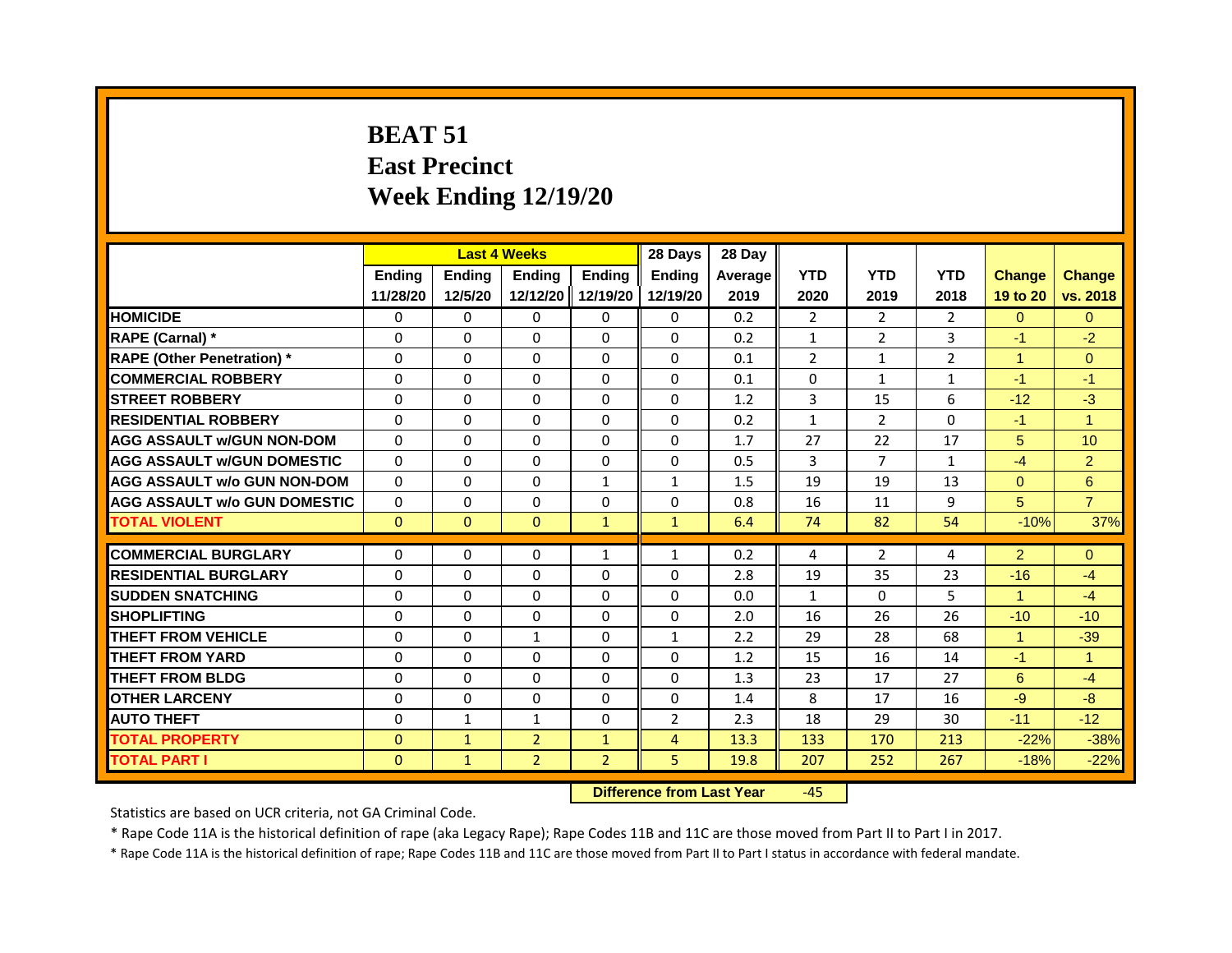# **BEAT 52 East Precinct Week Ending 12/19/20**

|                                     | <b>Last 4 Weeks</b><br>Ending<br><b>Ending</b><br>Ending |                |                                  | 28 Days        | 28 Day         |         |                |                |                |                      |                      |
|-------------------------------------|----------------------------------------------------------|----------------|----------------------------------|----------------|----------------|---------|----------------|----------------|----------------|----------------------|----------------------|
|                                     |                                                          |                |                                  | <b>Ending</b>  | <b>Endina</b>  | Average | <b>YTD</b>     | <b>YTD</b>     | <b>YTD</b>     | <b>Change</b>        | <b>Change</b>        |
|                                     | 11/28/20                                                 | 12/5/20        | 12/12/20 12/19/20                |                | 12/19/20       | 2019    | 2020           | 2019           | 2018           | 19 to 20             | vs. 2018             |
| <b>HOMICIDE</b>                     | $\mathbf{0}$                                             | 0              | $\mathbf{1}$                     | 0              | $\mathbf{1}$   | 0.1     | $\mathbf{1}$   | $\mathbf{1}$   | $\mathbf{1}$   | $\Omega$             | $\Omega$             |
| RAPE (Carnal) *                     | $\Omega$                                                 | $\Omega$       | $\Omega$                         | $\Omega$       | $\Omega$       | 0.3     | $\mathbf{1}$   | 4              | $\overline{2}$ | $-3$                 | $-1$                 |
| <b>RAPE (Other Penetration)</b> *   | $\Omega$                                                 | $\Omega$       | $\Omega$                         | $\Omega$       | $\Omega$       | 0.0     | $\Omega$       | $\Omega$       | $\Omega$       | $\Omega$             | $\overline{0}$       |
| <b>COMMERCIAL ROBBERY</b>           | $\Omega$                                                 | $\Omega$       | $\Omega$                         | $\mathbf{1}$   | $\mathbf{1}$   | 0.2     | 3              | $\overline{2}$ | $\mathbf{1}$   | $\blacktriangleleft$ | $\overline{2}$       |
| <b>STREET ROBBERY</b>               | $\mathbf{1}$                                             | $\Omega$       | $\Omega$                         | $\Omega$       | $\mathbf{1}$   | 0.9     | 5              | 12             | 5              | $-7$                 | $\Omega$             |
| <b>RESIDENTIAL ROBBERY</b>          | $\Omega$                                                 | $\Omega$       | $\Omega$                         | $\Omega$       | $\Omega$       | 0.2     | $\mathbf{1}$   | $\overline{2}$ | $\Omega$       | $-1$                 | $\blacktriangleleft$ |
| <b>AGG ASSAULT w/GUN NON-DOM</b>    | $\Omega$                                                 | $\Omega$       | $\Omega$                         | $\Omega$       | $\Omega$       | 1.1     | 12             | 13             | 13             | $-1$                 | $-1$                 |
| <b>AGG ASSAULT w/GUN DOMESTIC</b>   | $\Omega$                                                 | $\Omega$       | $\Omega$                         | $\Omega$       | $\Omega$       | 0.2     | 4              | $\overline{3}$ | $\mathbf{1}$   | $\blacktriangleleft$ | 3                    |
| <b>AGG ASSAULT w/o GUN NON-DOM</b>  | $\Omega$                                                 | $\Omega$       | $\Omega$                         | $\Omega$       | $\Omega$       | 0.8     | 12             | 11             | 8              | $\overline{1}$       | $\overline{4}$       |
| <b>AGG ASSAULT W/o GUN DOMESTIC</b> | $\mathbf{0}$                                             | $\Omega$       | $\Omega$                         | $\Omega$       | $\Omega$       | 0.8     | 13             | 9              | 9              | $\overline{4}$       | $\overline{4}$       |
| <b>TOTAL VIOLENT</b>                | $\mathbf{1}$                                             | $\mathbf{0}$   | $\mathbf{1}$                     | $\mathbf{1}$   | $\overline{3}$ | 4.6     | 52             | 57             | 40             | $-9%$                | 30%                  |
| <b>COMMERCIAL BURGLARY</b>          | $\mathbf{0}$                                             | $\Omega$       | $\Omega$                         | $\Omega$       | $\Omega$       | 0.1     | 3              | $\mathbf{1}$   | 4              | $\overline{2}$       | $-1$                 |
|                                     |                                                          |                |                                  |                |                |         |                |                |                |                      |                      |
| <b>RESIDENTIAL BURGLARY</b>         | $\mathbf{1}$                                             | $\Omega$       | $\mathbf{0}$                     | $\Omega$       | $\mathbf{1}$   | 4.4     | 30             | 57             | 51             | $-27$                | $-21$                |
| <b>SUDDEN SNATCHING</b>             | $\Omega$                                                 | $\Omega$       | $\Omega$                         | $\Omega$       | $\Omega$       | 0.2     | $\overline{2}$ | $\overline{2}$ | $\overline{2}$ | $\Omega$             | $\Omega$             |
| <b>SHOPLIFTING</b>                  | 0                                                        | $\Omega$       | $\Omega$                         | $\Omega$       | 0              | 0.5     | 8              | $\overline{7}$ | $\overline{2}$ | $\blacktriangleleft$ | 6                    |
| <b>THEFT FROM VEHICLE</b>           | $\mathbf{1}$                                             | $\Omega$       | $\mathbf{1}$                     | $\Omega$       | $\overline{2}$ | 4.9     | 58             | 62             | 57             | $-4$                 | $\blacktriangleleft$ |
| <b>THEFT FROM YARD</b>              | $\mathbf{1}$                                             | $\Omega$       | $\mathbf{0}$                     | $\Omega$       | $\mathbf{1}$   | 2.5     | 26             | 32             | 17             | $-6$                 | 9 <sup>°</sup>       |
| <b>THEFT FROM BLDG</b>              | $\Omega$                                                 | $\mathbf{1}$   | $\Omega$                         | $\mathbf{1}$   | $\overline{2}$ | 2.8     | 22             | 36             | 18             | $-14$                | $\overline{4}$       |
| <b>OTHER LARCENY</b>                | $\overline{2}$                                           | 3              | $\Omega$                         | $\overline{3}$ | 8              | 0.8     | 25             | 10             | 11             | 15                   | 14                   |
| <b>AUTO THEFT</b>                   | $\Omega$                                                 | $\Omega$       | $\Omega$                         | $\Omega$       | $\Omega$       | 2.0     | 19             | 24             | 27             | $-5$                 | $-8$                 |
| <b>TOTAL PROPERTY</b>               | 5                                                        | $\overline{4}$ | $\mathbf{1}$                     | $\overline{4}$ | 14             | 18.3    | 193            | 231            | 189            | $-16%$               | 2%                   |
| <b>TOTAL PART I</b>                 | 6                                                        | 4              | $\overline{2}$                   | 5              | 17             | 22.9    | 245            | 288            | 229            | $-15%$               | 7%                   |
|                                     |                                                          |                | <b>Difference from Last Year</b> |                | $-43$          |         |                |                |                |                      |                      |

Statistics are based on UCR criteria, not GA Criminal Code.

\* Rape Code 11A is the historical definition of rape (aka Legacy Rape); Rape Codes 11B and 11C are those moved from Part II to Part I in 2017.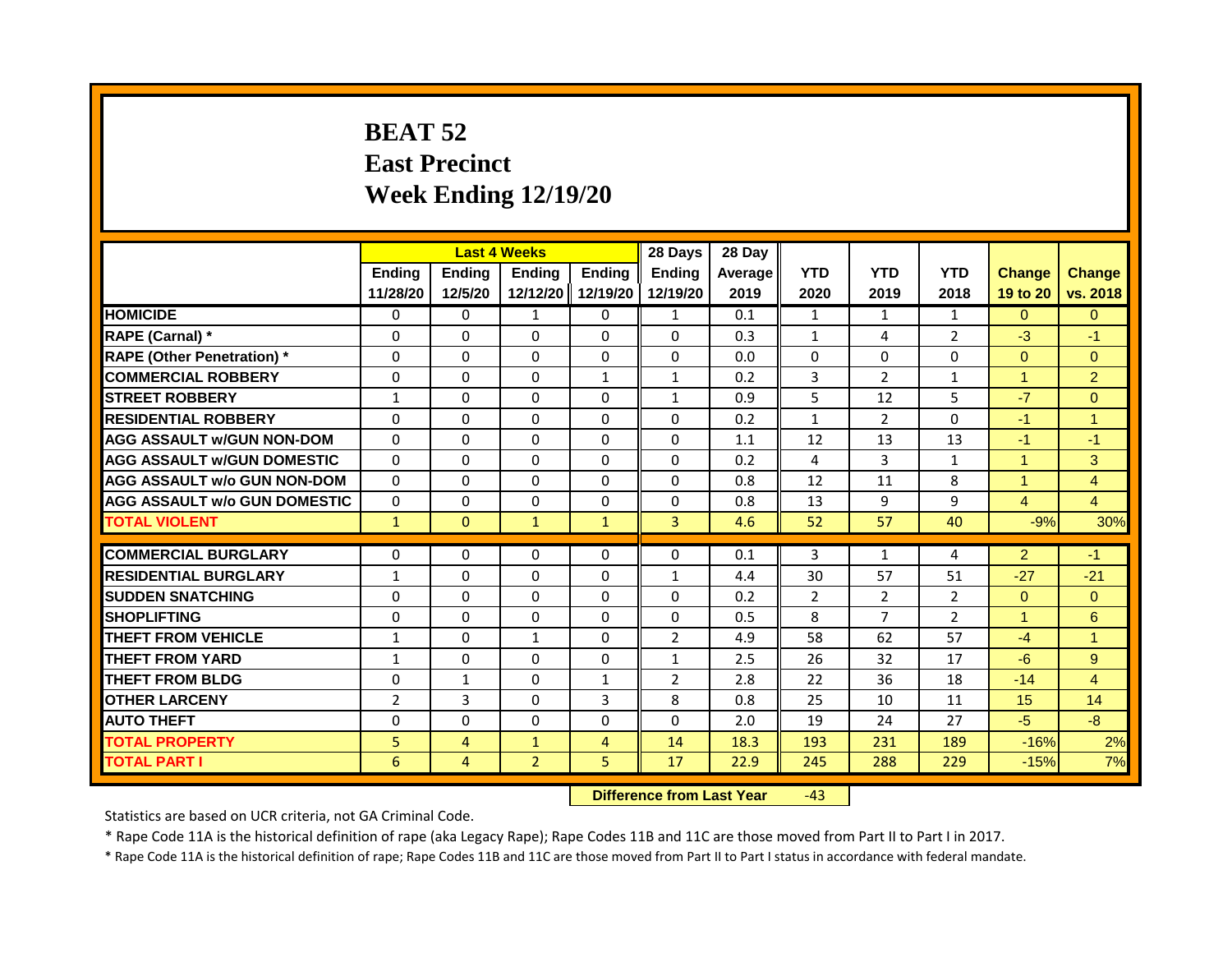# **BEAT 53 East Precinct Week Ending 12/19/20**

|                                     | <b>Last 4 Weeks</b><br><b>Ending</b><br><b>Ending</b> |                |                                  | 28 Days        | 28 Day         |         |                |                |                |                      |                |
|-------------------------------------|-------------------------------------------------------|----------------|----------------------------------|----------------|----------------|---------|----------------|----------------|----------------|----------------------|----------------|
|                                     |                                                       |                | Ending                           | <b>Ending</b>  | <b>Ending</b>  | Average | <b>YTD</b>     | <b>YTD</b>     | <b>YTD</b>     | <b>Change</b>        | <b>Change</b>  |
|                                     | 11/28/20                                              | 12/5/20        | 12/12/20                         | 12/19/20       | 12/19/20       | 2019    | 2020           | 2019           | 2018           | 19 to 20             | vs. 2018       |
| <b>HOMICIDE</b>                     | 0                                                     | 0              | 0                                | 0              | 0              | 0.0     | 1              | 0              | 1              | $\mathbf{1}$         | $\overline{0}$ |
| RAPE (Carnal) *                     | 0                                                     | $\Omega$       | $\Omega$                         | $\Omega$       | $\Omega$       | 0.0     | $\Omega$       | $\Omega$       | 3              | $\Omega$             | $-3$           |
| <b>RAPE (Other Penetration)</b> *   | $\Omega$                                              | $\mathbf{0}$   | $\Omega$                         | $\Omega$       | $\Omega$       | 0.1     | $\overline{2}$ | $\mathbf{1}$   | $\Omega$       | $\blacktriangleleft$ | 2 <sup>1</sup> |
| <b>COMMERCIAL ROBBERY</b>           | 0                                                     | 0              | 0                                | 0              | 0              | 0.0     | 0              | 0              | 0              | $\mathbf{0}$         | $\overline{0}$ |
| <b>STREET ROBBERY</b>               | $\Omega$                                              | $\Omega$       | $\Omega$                         | $\Omega$       | $\Omega$       | 0.8     | 8              | 9              | 6              | $-1$                 | 2              |
| <b>RESIDENTIAL ROBBERY</b>          | $\Omega$                                              | $\Omega$       | $\Omega$                         | $\Omega$       | 0              | 0.0     | 1              | $\Omega$       | $\Omega$       | $\overline{1}$       | $\overline{1}$ |
| <b>AGG ASSAULT W/GUN NON-DOM</b>    | $\Omega$                                              | $\mathbf{0}$   | $\Omega$                         | $\Omega$       | $\Omega$       | 1.3     | 15             | 16             | 14             | $-1$                 | $\overline{1}$ |
| <b>AGG ASSAULT W/GUN DOMESTIC</b>   | $\Omega$                                              | $\Omega$       | $\Omega$                         | $\Omega$       | $\Omega$       | 0.2     | 5              | $\overline{2}$ | 4              | 3                    | $\overline{1}$ |
| <b>AGG ASSAULT w/o GUN NON-DOM</b>  | $\Omega$                                              | 0              | $\mathbf{1}$                     | $\Omega$       | 1              | 0.6     | 15             | 8              | $\overline{7}$ | $\overline{7}$       | 8              |
| <b>AGG ASSAULT W/o GUN DOMESTIC</b> | $\Omega$                                              | 0              | 0                                | $\Omega$       | 0              | 1.7     | 19             | 20             | 8              | $-1$                 | 11             |
| <b>TOTAL VIOLENT</b>                | $\mathbf{0}$                                          | $\mathbf{0}$   | $\mathbf{1}$                     | $\mathbf{0}$   | $\mathbf{1}$   | 4.7     | 66             | 56             | 43             | 18%                  | 53%            |
|                                     |                                                       |                |                                  |                |                |         |                |                |                |                      |                |
| <b>COMMERCIAL BURGLARY</b>          | 0                                                     | 0              | $\Omega$                         | 0              | 0              | 0.2     | 2              | 2              | 4              | $\Omega$             | $-2$           |
| <b>RESIDENTIAL BURGLARY</b>         | $\Omega$                                              | 3              | $\overline{2}$                   | $\Omega$       | 5              | 3.8     | 38             | 48             | 51             | $-10$                | $-13$          |
| <b>SUDDEN SNATCHING</b>             | $\Omega$                                              | $\Omega$       | $\Omega$                         | $\Omega$       | $\Omega$       | 0.2     | $\Omega$       | $\overline{3}$ | 3              | $-3$                 | $-3$           |
| <b>SHOPLIFTING</b>                  | $\Omega$                                              | $\Omega$       | $\Omega$                         | $\Omega$       | $\Omega$       | 0.3     | $\overline{2}$ | 4              | 12             | $-2$                 | $-10$          |
| <b>THEFT FROM VEHICLE</b>           | $\Omega$                                              | $\Omega$       | $\mathbf{1}$                     | 2              | 3              | 3.7     | 44             | 48             | 60             | $-4$                 | $-16$          |
| <b>THEFT FROM YARD</b>              | $\Omega$                                              | $\mathbf{0}$   | $\Omega$                         | $\Omega$       | $\Omega$       | 1.4     | 13             | 16             | 33             | $-3$                 | $-20$          |
| <b>THEFT FROM BLDG</b>              | 0                                                     | 0              | $\mathbf{1}$                     | 0              | $\mathbf{1}$   | 2.7     | 31             | 33             | 33             | $-2$                 | $-2$           |
| <b>OTHER LARCENY</b>                | $\Omega$                                              | $\Omega$       | $\Omega$                         | $\Omega$       | $\Omega$       | 1.1     | 5              | 14             | 16             | $-9$                 | $-11$          |
| <b>AUTO THEFT</b>                   | 1                                                     | 1              | 0                                | 0              | $\overline{2}$ | 1.3     | 20             | 17             | 30             | 3                    | $-10$          |
| <b>TOTAL PROPERTY</b>               | $\mathbf{1}$                                          | $\overline{4}$ | $\overline{4}$                   | $\overline{2}$ | 11             | 14.6    | 155            | 185            | 242            | $-16%$               | $-36%$         |
| <b>TOTAL PART I</b>                 | $\mathbf{1}$                                          | 4              | 5                                | $\overline{2}$ | 12             | 19.3    | 221            | 241            | 285            | $-8%$                | $-22%$         |
|                                     |                                                       |                | <b>Difference from Last Year</b> |                | $-20$          |         |                |                |                |                      |                |

Statistics are based on UCR criteria, not GA Criminal Code.

\* Rape Code 11A is the historical definition of rape (aka Legacy Rape); Rape Codes 11B and 11C are those moved from Part II to Part I in 2017.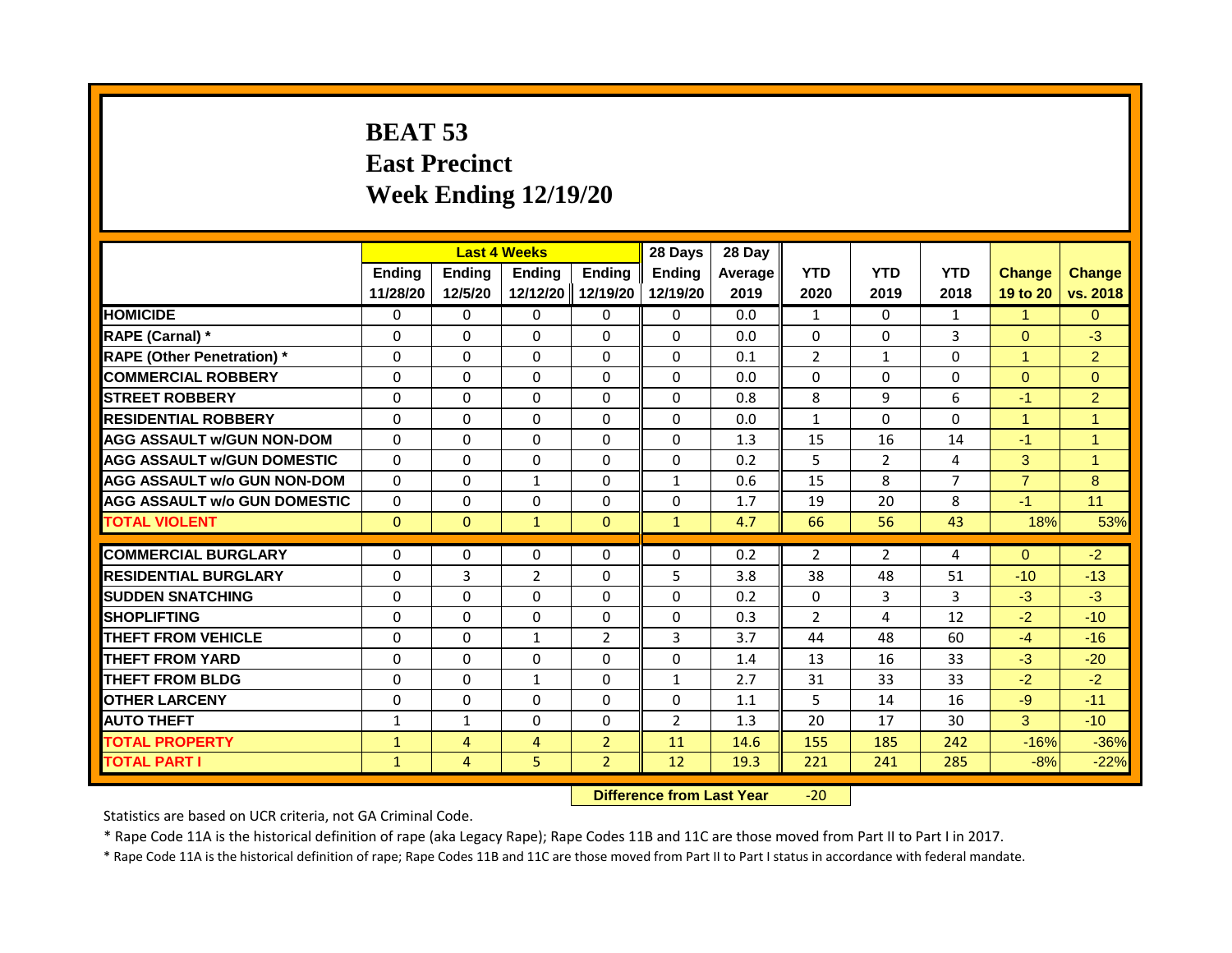# **BEAT 54 East Precinct Week Ending 12/19/20**

|                                     | <b>Last 4 Weeks</b><br>Ending<br>Ending<br><b>Ending</b> |                |                                  |                | 28 Days        | 28 Day  |                |                |                |                 |                |
|-------------------------------------|----------------------------------------------------------|----------------|----------------------------------|----------------|----------------|---------|----------------|----------------|----------------|-----------------|----------------|
|                                     |                                                          |                |                                  | <b>Ending</b>  | <b>Endina</b>  | Average | <b>YTD</b>     | <b>YTD</b>     | <b>YTD</b>     | <b>Change</b>   | <b>Change</b>  |
|                                     | 11/28/20                                                 | 12/5/20        | 12/12/20                         | 12/19/20       | 12/19/20       | 2019    | 2020           | 2019           | 2018           | 19 to 20        | vs. 2018       |
| <b>HOMICIDE</b>                     | 0                                                        | $\Omega$       | $\mathbf{0}$                     | 0              | $\Omega$       | 0.0     | $\mathbf{0}$   | $\Omega$       | 5.             | $\Omega$        | $-5$           |
| RAPE (Carnal) *                     | 0                                                        | $\Omega$       | $\Omega$                         | $\Omega$       | $\Omega$       | 0.2     | $\Omega$       | 3              | $\mathbf{1}$   | $-3$            | $-1$           |
| <b>RAPE (Other Penetration) *</b>   | $\Omega$                                                 | $\Omega$       | $\Omega$                         | $\Omega$       | $\Omega$       | 0.0     | 3              | $\mathbf{1}$   | $\mathbf{1}$   | $\overline{2}$  | $\overline{2}$ |
| <b>COMMERCIAL ROBBERY</b>           | $\Omega$                                                 | $\Omega$       | $\Omega$                         | $\Omega$       | $\Omega$       | 0.3     | $\overline{7}$ | 4              | 4              | 3               | 3              |
| <b>STREET ROBBERY</b>               | $\Omega$                                                 | $\Omega$       | $\Omega$                         | 2              | $\overline{2}$ | 0.7     | $\overline{7}$ | 9              | 11             | $-2$            | $-4$           |
| <b>RESIDENTIAL ROBBERY</b>          | $\Omega$                                                 | $\Omega$       | $\Omega$                         | $\Omega$       | $\Omega$       | 0.2     | $\Omega$       | $\overline{2}$ | $\overline{2}$ | $-2$            | $-2$           |
| <b>AGG ASSAULT w/GUN NON-DOM</b>    | $\Omega$                                                 | $\mathbf{1}$   | $\Omega$                         | $\Omega$       | $\mathbf{1}$   | 1.7     | 19             | 21             | 15             | $-2$            | $\overline{4}$ |
| <b>AGG ASSAULT w/GUN DOMESTIC</b>   | $\Omega$                                                 | $\Omega$       | $\Omega$                         | $\Omega$       | $\Omega$       | 0.2     | 2              | $\mathbf{1}$   | $\mathbf{1}$   | 1               | $\overline{1}$ |
| <b>AGG ASSAULT w/o GUN NON-DOM</b>  | $\Omega$                                                 | $\Omega$       | $\Omega$                         | $\Omega$       | $\Omega$       | 0.8     | 10             | 11             | 12             | $-1$            | $-2$           |
| <b>AGG ASSAULT W/o GUN DOMESTIC</b> | $\Omega$                                                 | $\mathbf{1}$   | $\mathbf{1}$                     | $\mathbf{1}$   | 3              | 0.2     | 13             | 13             | 6              | $\mathbf{0}$    | $\overline{7}$ |
| <b>TOTAL VIOLENT</b>                | $\mathbf{0}$                                             | $\overline{2}$ | $\mathbf{1}$                     | 3              | 6              | 4.2     | 61             | 65             | 58             | $-6%$           | 5%             |
| <b>COMMERCIAL BURGLARY</b>          | $\Omega$                                                 | $\Omega$       | $\Omega$                         | $\Omega$       | $\Omega$       | 0.5     | $\mathbf{1}$   | 6              | $\overline{2}$ | $-5$            | $-1$           |
|                                     |                                                          |                |                                  |                |                |         |                |                |                |                 |                |
| <b>RESIDENTIAL BURGLARY</b>         | 1                                                        | $\Omega$       | $\Omega$                         | $\mathbf{1}$   | $\overline{2}$ | 2.9     | 31             | 36             | 58             | $-5$            | $-27$          |
| <b>SUDDEN SNATCHING</b>             | $\Omega$                                                 | $\Omega$       | $\Omega$                         | $\Omega$       | 0              | 0.3     | 2              | 4              | 0              | $-2$            | $\overline{2}$ |
| <b>SHOPLIFTING</b>                  | 3                                                        | $\mathbf{1}$   | $\Omega$                         | $\mathbf{1}$   | 5              | 3.1     | 53             | 41             | 62             | 12 <sup>2</sup> | $-9$           |
| <b>THEFT FROM VEHICLE</b>           | $\mathbf{1}$                                             | $\Omega$       | $\mathbf{1}$                     | $\overline{2}$ | 4              | 6.4     | 46             | 84             | 65             | $-38$           | $-19$          |
| <b>THEFT FROM YARD</b>              | $\Omega$                                                 | $\Omega$       | $\Omega$                         | $\Omega$       | $\mathbf 0$    | 2.1     | 26             | 27             | 38             | $-1$            | $-12$          |
| <b>THEFT FROM BLDG</b>              | $\Omega$                                                 | $\Omega$       | $\Omega$                         | $\Omega$       | $\Omega$       | 2.2     | 20             | 28             | 29             | $-8$            | $-9$           |
| <b>OTHER LARCENY</b>                | 0                                                        | $\Omega$       | $\Omega$                         | $\Omega$       | 0              | 0.5     | 13             | 6              | 17             | $\overline{7}$  | $-4$           |
| <b>AUTO THEFT</b>                   | $\Omega$                                                 | $\Omega$       | $\Omega$                         | $\Omega$       | $\Omega$       | 2.4     | 24             | 28             | 30             | $-4$            | $-6$           |
| <b>TOTAL PROPERTY</b>               | 5                                                        | $\mathbf{1}$   | $\mathbf{1}$                     | $\overline{4}$ | 11             | 20.6    | 216            | 260            | 301            | $-17%$          | $-28%$         |
| <b>TOTAL PART I</b>                 | 5                                                        | 3              | $\overline{2}$                   | $\overline{7}$ | 17             | 24.8    | 277            | 325            | 359            | $-15%$          | $-23%$         |
|                                     |                                                          |                | <b>Difference from Last Year</b> |                | $-48$          |         |                |                |                |                 |                |

Statistics are based on UCR criteria, not GA Criminal Code.

\* Rape Code 11A is the historical definition of rape (aka Legacy Rape); Rape Codes 11B and 11C are those moved from Part II to Part I in 2017.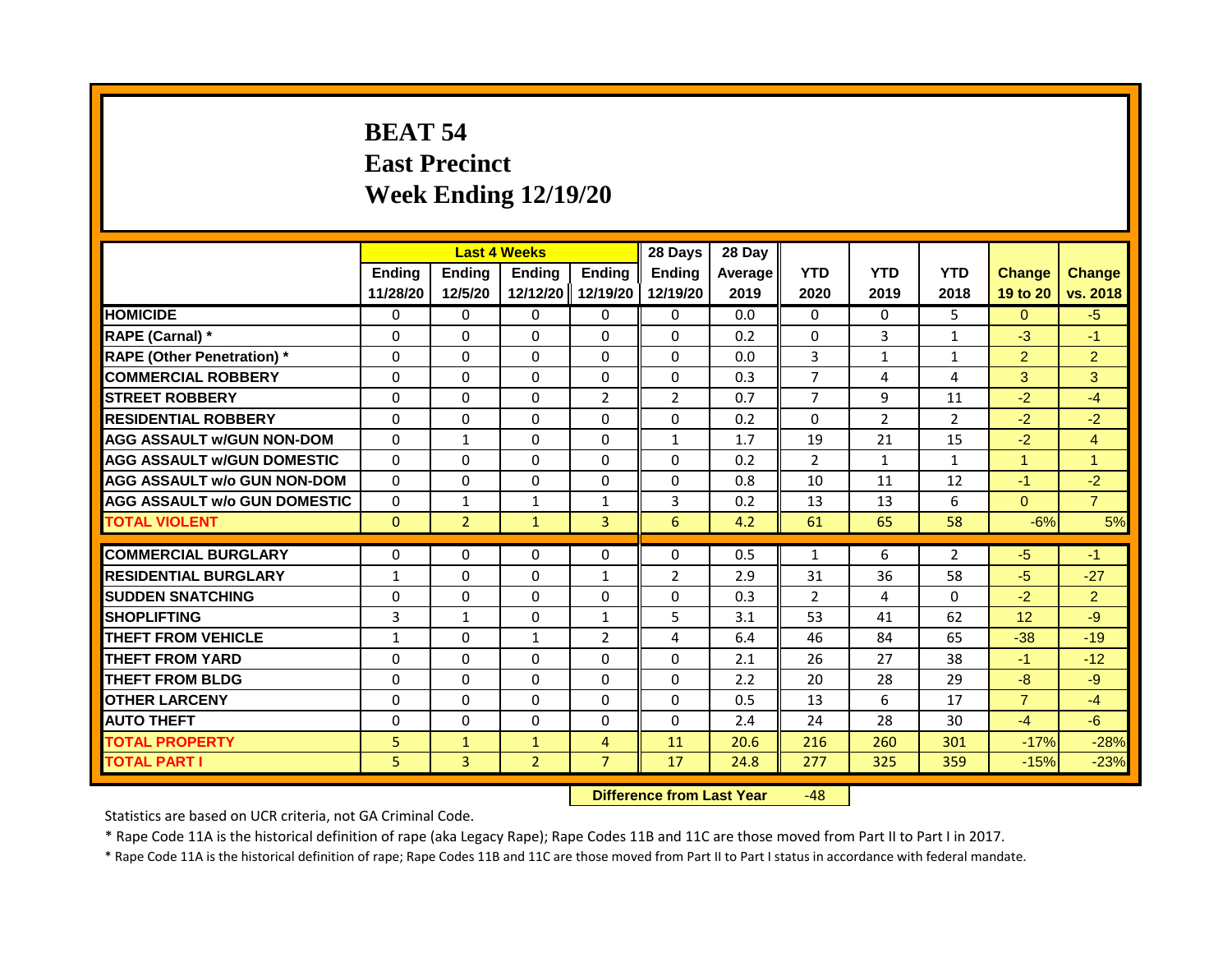## **BEAT 55 East Precinct Week Ending 12/19/20**

|                                     | <b>Last 4 Weeks</b> |                |                                  | 28 Days           | 28 Day         |         |                |                |                |                |              |
|-------------------------------------|---------------------|----------------|----------------------------------|-------------------|----------------|---------|----------------|----------------|----------------|----------------|--------------|
|                                     | <b>Ending</b>       | Ending         | Ending                           | <b>Ending</b>     | Ending         | Average | <b>YTD</b>     | <b>YTD</b>     | <b>YTD</b>     | <b>Change</b>  | Change       |
|                                     | 11/28/20            | 12/5/20        |                                  | 12/12/20 12/19/20 | 12/19/20       | 2019    | 2020           | 2019           | 2018           | 19 to 20       | vs. 2018     |
| <b>HOMICIDE</b>                     | $\Omega$            | $\Omega$       | $\Omega$                         | $\Omega$          | $\Omega$       | 0.0     | $\overline{2}$ | $\Omega$       | $\mathbf{1}$   | 2 <sup>1</sup> | $\mathbf{1}$ |
| RAPE (Carnal) *                     | $\Omega$            | $\Omega$       | $\Omega$                         | $\Omega$          | $\Omega$       | 0.2     | $\Omega$       | 3              | $\Omega$       | $-3$           | $\Omega$     |
| <b>RAPE (Other Penetration)</b> *   | $\Omega$            | $\Omega$       | $\Omega$                         | $\Omega$          | $\Omega$       | 0.0     | $\Omega$       | $\Omega$       | $\Omega$       | $\Omega$       | $\Omega$     |
| <b>COMMERCIAL ROBBERY</b>           | $\Omega$            | $\Omega$       | $\Omega$                         | $\Omega$          | 0              | 0.1     | $\overline{2}$ | $\Omega$       | $\mathbf{1}$   | $\overline{2}$ | $\mathbf{1}$ |
| <b>STREET ROBBERY</b>               | $\Omega$            | $\Omega$       | $\Omega$                         | $\Omega$          | 0              | 0.3     | $\overline{3}$ | 4              | 4              | $-1$           | $-1$         |
| <b>RESIDENTIAL ROBBERY</b>          | $\Omega$            | $\Omega$       | $\Omega$                         | $\Omega$          | $\Omega$       | 0.1     | $\mathbf{1}$   | 1              | $\mathbf{1}$   | $\Omega$       | $\Omega$     |
| <b>AGG ASSAULT w/GUN NON- DOM</b>   | $\Omega$            | $\Omega$       | $\mathbf{1}$                     | $\mathbf{1}$      | $\overline{2}$ | 0.2     | 6              | $\overline{3}$ | 10             | 3              | $-4$         |
| <b>AGG ASSAULT W/GUN DOMESTIC</b>   | $\Omega$            | $\Omega$       | $\Omega$                         | $\mathbf{1}$      | $\mathbf{1}$   | 0.3     | $\mathbf{1}$   | 4              | $\mathbf{1}$   | $-3$           | $\Omega$     |
| <b>AGG ASSAULT w/o GUN NON-DOM</b>  | $\Omega$            | $\Omega$       | $\Omega$                         | $\mathbf{0}$      | $\Omega$       | 0.4     | $\overline{2}$ | 5              | 1              | $-3$           | $\mathbf{1}$ |
| <b>AGG ASSAULT W/o GUN DOMESTIC</b> | $\Omega$            | $\Omega$       | $\Omega$                         | $\Omega$          | $\Omega$       | 0.4     | $\overline{7}$ | 5              | 4              | $\overline{2}$ | 3            |
| <b>TOTAL VIOLENT</b>                | $\mathbf{0}$        | $\Omega$       | $\mathbf{1}$                     | $\overline{2}$    | $\overline{3}$ | 2.0     | 24             | 25             | 23             | $-4%$          | 4%           |
| <b>COMMERCIAL BURGLARY</b>          | $\Omega$            | $\Omega$       | $\Omega$                         | $\mathbf{0}$      | $\Omega$       | 0.5     | $\overline{3}$ | 7              | 5              | $-4$           | $-2$         |
| <b>RESIDENTIAL BURGLARY</b>         | $\Omega$            | $\Omega$       | $\Omega$                         | $\mathbf{1}$      | $\mathbf{1}$   | 1.8     | 8              | 23             | 20             | $-15$          | $-12$        |
| <b>SUDDEN SNATCHING</b>             | $\Omega$            | $\Omega$       | $\Omega$                         | $\mathbf{0}$      | $\Omega$       | 0.2     | $\mathbf{0}$   | $\overline{2}$ | $\overline{3}$ | $-2$           | $-3$         |
| <b>SHOPLIFTING</b>                  |                     |                |                                  |                   |                |         |                |                |                |                |              |
|                                     | 3                   | $\overline{2}$ | 5                                | $\overline{2}$    | 12             | 16.0    | 124            | 203            | 191            | $-79$          | $-67$        |
| <b>THEFT FROM VEHICLE</b>           | $\mathbf{1}$        | $\mathbf{1}$   | $\mathbf{1}$                     | $\Omega$          | 3              | 3.6     | 31             | 47             | 52             | $-16$          | $-21$        |
| <b>THEFT FROM YARD</b>              | $\Omega$            | $\Omega$       | $\mathbf{1}$                     | $\Omega$          | $\mathbf{1}$   | 1.3     | 14             | 17             | 21             | $-3$           | $-7$         |
| <b>THEFT FROM BLDG</b>              | $\Omega$            | $\mathbf{1}$   | $\Omega$                         | $\Omega$          | $\mathbf{1}$   | 1.8     | 14             | 23             | 17             | $-9$           | $-3$         |
| <b>OTHER LARCENY</b>                | $\Omega$            | $\Omega$       | $\Omega$                         | $\mathbf{1}$      | $\mathbf{1}$   | 0.3     | 3              | 4              | 9              | $-1$           | $-6$         |
| <b>AUTO THEFT</b>                   | $\mathbf{0}$        | $\mathbf{1}$   | $\Omega$                         | $\Omega$          | $\mathbf{1}$   | 0.8     | 14             | 10             | 17             | $\overline{4}$ | $-3$         |
| <b>TOTAL PROPERTY</b>               | $\overline{4}$      | 5              | $\overline{7}$                   | $\overline{4}$    | 20             | 26.2    | 211            | 336            | 335            | $-37%$         | $-37%$       |
| <b>TOTAL PART I</b>                 | $\overline{4}$      | 5              | 8                                | 6                 | 23             | 28.2    | 235            | 361            | 358            | $-35%$         | $-34%$       |
|                                     |                     |                | <b>Difference from Last Year</b> |                   | $-126$         |         |                |                |                |                |              |

Statistics are based on UCR criteria, not GA Criminal Code.

\* Rape Code 11A is the historical definition of rape (aka Legacy Rape); Rape Codes 11B and 11C are those moved from Part II to Part I in 2017.